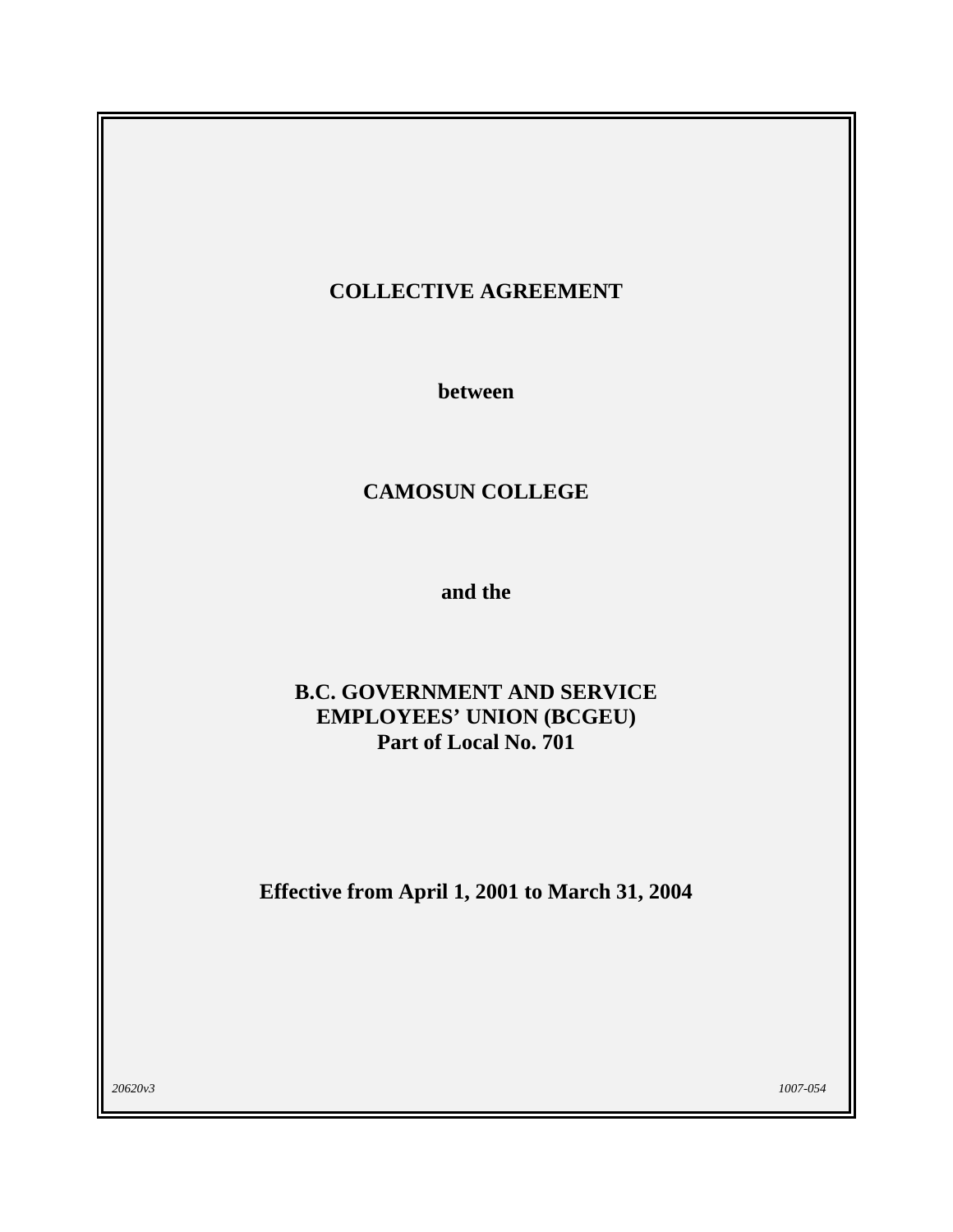| 1.1 |           |
|-----|-----------|
| 1.2 |           |
| 1.3 |           |
| 1.4 |           |
| 1.5 |           |
| 1.6 |           |
| 1.7 |           |
| 1.8 |           |
|     |           |
| 2.1 |           |
| 2.2 |           |
| 2.3 |           |
| 2.4 |           |
| 2.5 |           |
| 2.6 |           |
| 2.7 |           |
| 2.8 |           |
|     |           |
| 3.1 |           |
| 3.2 |           |
| 3.3 |           |
| 3.4 |           |
| 3.5 |           |
|     |           |
| 4.1 |           |
| 4.2 |           |
| 4.3 |           |
| 4.4 |           |
| 4.5 |           |
|     |           |
| 5.1 |           |
| 5.2 |           |
| 5.3 |           |
|     |           |
| 6.1 |           |
| 6.2 |           |
| 6.3 |           |
| 6.4 |           |
| 6.5 |           |
| 6.6 |           |
| 6.7 |           |
|     |           |
| 7.1 |           |
| 7.2 |           |
| 7.3 | $10^{-7}$ |

# **TABLE OF CONTENTS**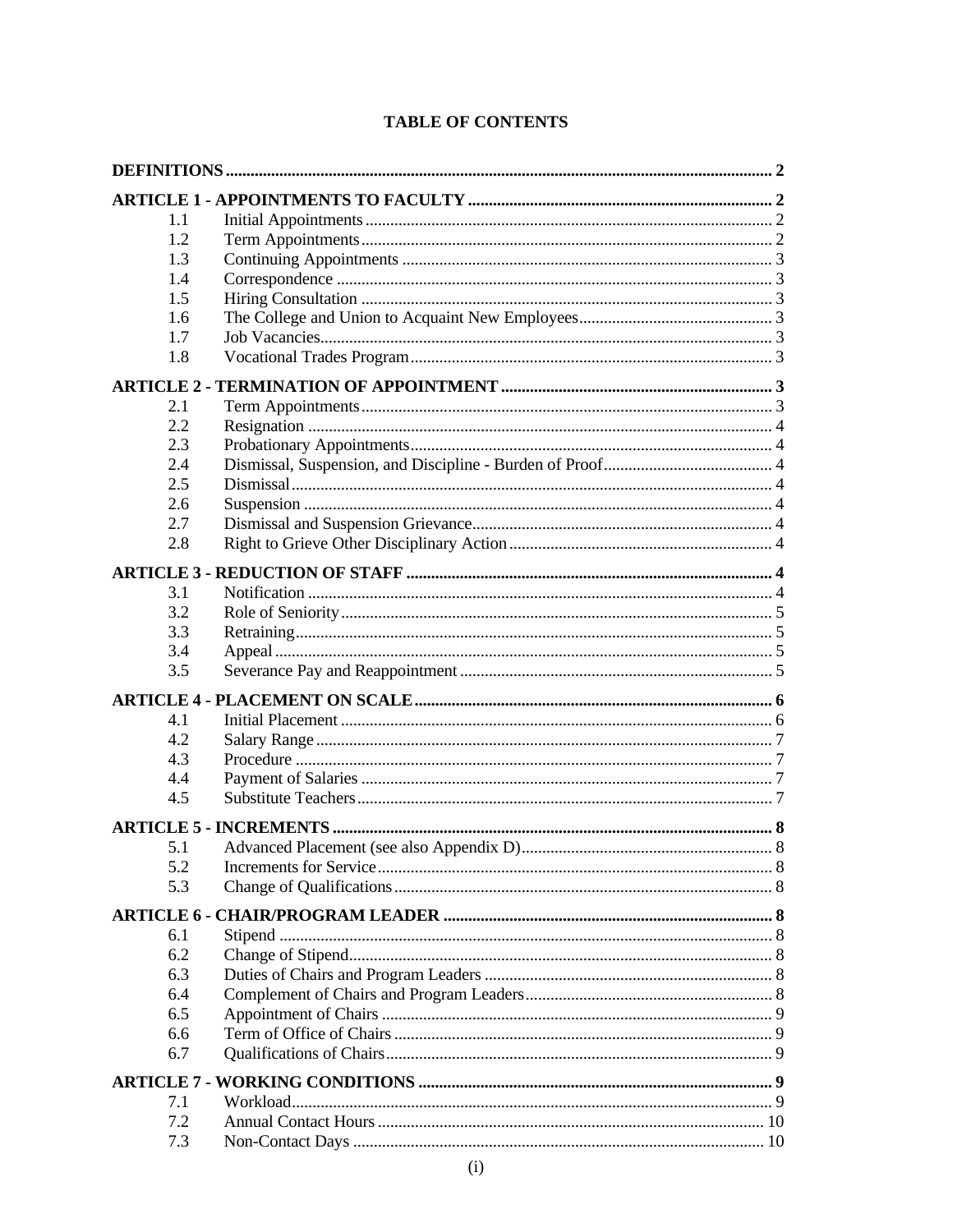| 7.4  |                                                     |      |
|------|-----------------------------------------------------|------|
| 7.5  |                                                     |      |
| 7.6  |                                                     |      |
| 7.7  |                                                     |      |
| 7.8  |                                                     |      |
| 7.9  |                                                     |      |
|      |                                                     |      |
| 8.1  |                                                     |      |
| 8.2  |                                                     |      |
| 8.3  |                                                     |      |
| 8.4  |                                                     |      |
|      |                                                     |      |
|      |                                                     |      |
|      | 10.1                                                |      |
|      | 10.2                                                |      |
|      | 10.3                                                |      |
|      | 10.4                                                |      |
|      | 10.5                                                |      |
|      |                                                     |      |
|      |                                                     |      |
|      | 11.1                                                |      |
|      | 11.2                                                |      |
|      | 11.3                                                |      |
|      |                                                     |      |
|      |                                                     |      |
|      |                                                     |      |
|      | 14.1                                                |      |
|      | 14.2                                                |      |
|      | 14.3                                                |      |
|      | 14.4                                                |      |
|      | 14.5                                                |      |
| 14.6 |                                                     |      |
|      |                                                     |      |
|      | <b>ARTICLE 15 - SICK LEAVE</b>                      | . 17 |
|      | 15.1                                                |      |
|      | 15.2                                                |      |
|      | 15.3                                                |      |
|      | <b>ARTICLE 16 - WORKERS' COMPENSATION BOARD AND</b> |      |
|      |                                                     |      |
|      | 16.1                                                |      |
|      | 16.2                                                |      |
|      |                                                     |      |
|      | 17.1                                                |      |
|      | 17.2                                                |      |
|      | 17.3                                                |      |
|      | 17.4                                                |      |
|      | 17.5                                                |      |
|      | 17.6                                                |      |
|      | 17.7                                                |      |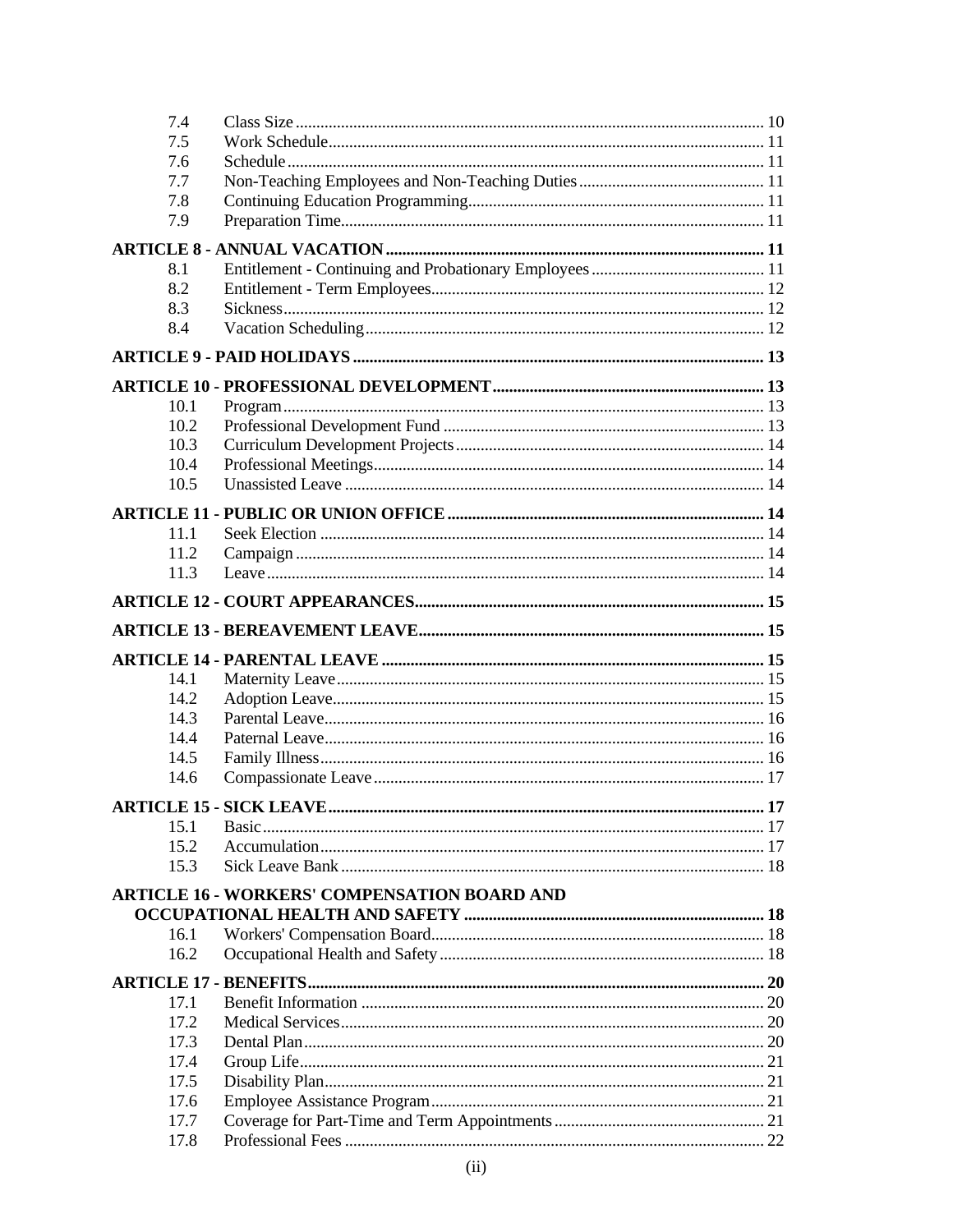| 18.1  |  |
|-------|--|
| 18.2  |  |
| 18.3  |  |
|       |  |
|       |  |
|       |  |
| 21.1  |  |
| 21.2  |  |
| 21.3  |  |
| 21.4  |  |
| 21.5  |  |
| 21.6  |  |
| 21.7  |  |
| 21.8  |  |
| 21.9  |  |
| 21.10 |  |
| 21.11 |  |
| 21.12 |  |
| 21.13 |  |
| 21.14 |  |
| 21.15 |  |
| 21.16 |  |
|       |  |
|       |  |
| 22.1  |  |
| 22.2  |  |
| 22.3  |  |
| 22.4  |  |
|       |  |
| 23.1  |  |
| 23.2  |  |
| 23.3  |  |
|       |  |
|       |  |
| 23.4  |  |
|       |  |
|       |  |
|       |  |
|       |  |
| 26.1  |  |
| 26.2  |  |
| 26.3  |  |
|       |  |
| 27.1  |  |
| 27.2  |  |
| 27.3  |  |
| 27.4  |  |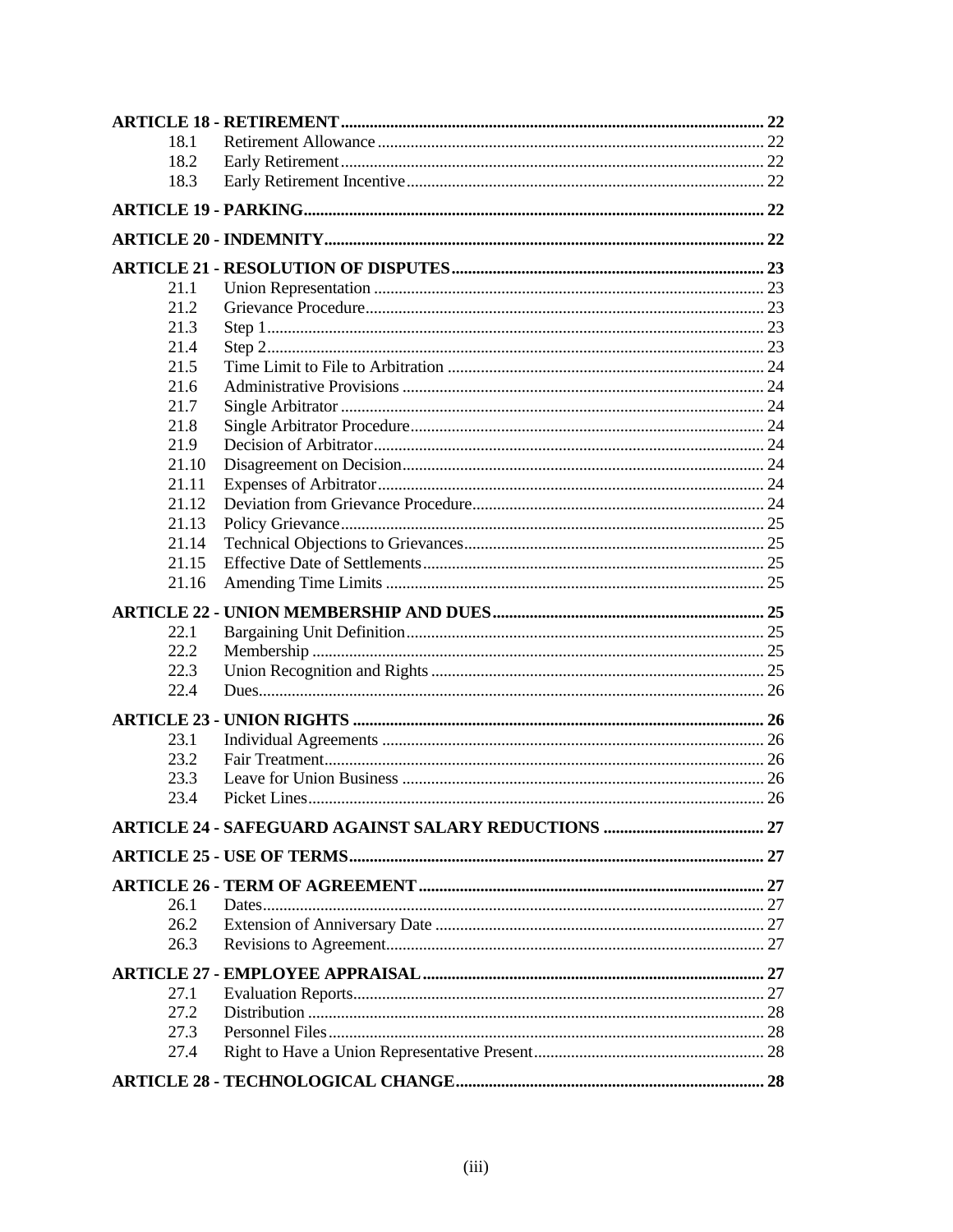| <b>LETTER OF UNDERSTANDING #1 - Re: Family Illness (Clause 14.5)</b>              |  |
|-----------------------------------------------------------------------------------|--|
| Compassionate Leave (Clause 14.6) and Sick Bank Donations (Clause 15.3)  36       |  |
| <b>LETTER OF UNDERSTANDING #2 - Re: Principles of Agreement for the</b>           |  |
| <b>Implementation of Article 6 – Common Agreement (Regularization)</b>            |  |
|                                                                                   |  |
| <b>LETTER OF UNDERSTANDING #3 - Re: Article 14 – Maternity and Parental Leave</b> |  |
| and Regarding Supplemental Employment Benefit Plan for Maternity                  |  |
|                                                                                   |  |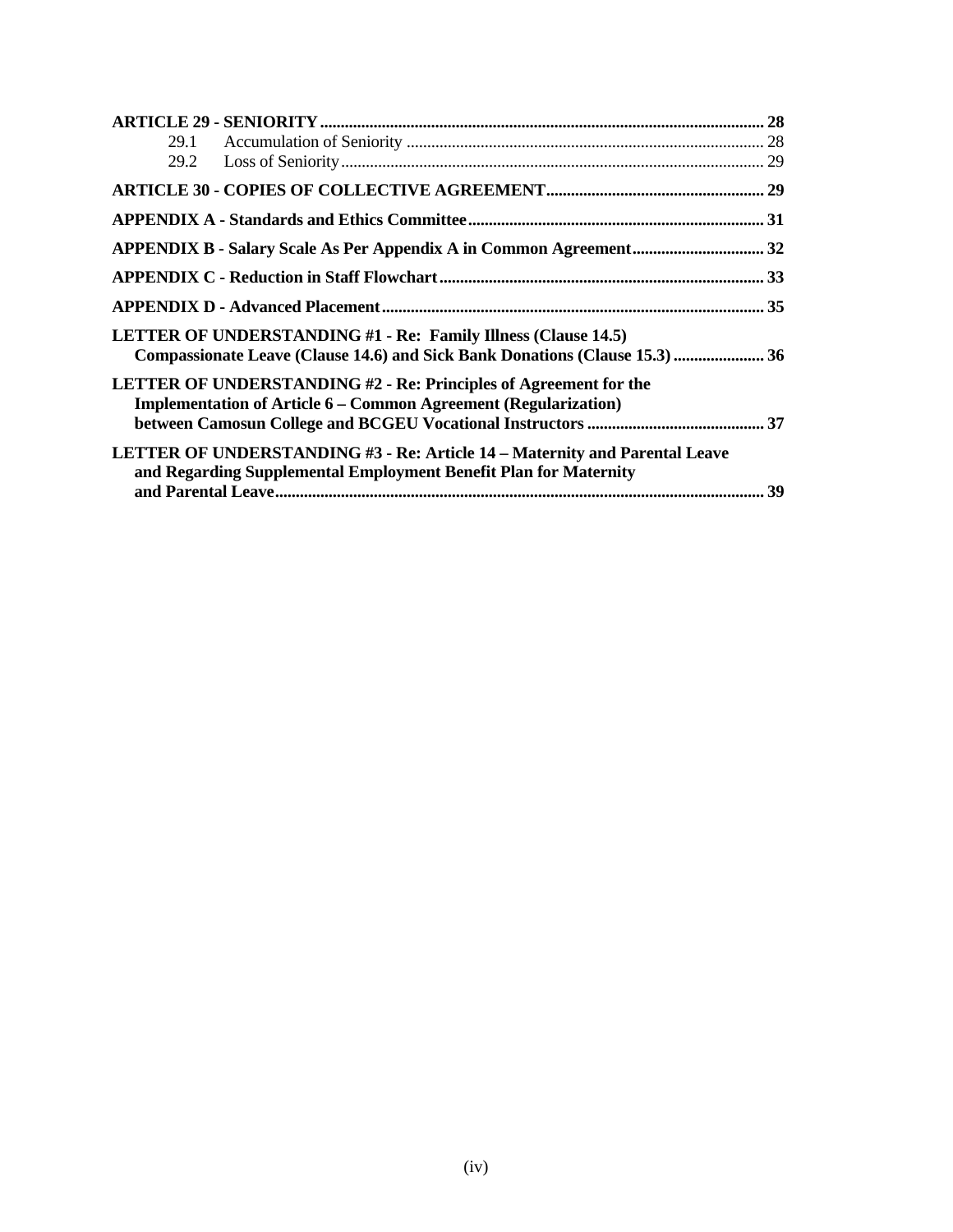THIS AGREEMENT made and entered into on April 1, 2001 to March 31, A.D. 2004.

BETWEEN THE:

**CAMOSUN COLLEGE (hereinafter called the "College")** 

OF THE FIRST PART

AND THE:

#### **B.C. GOVERNMENT AND SERVICE EMPLOYEE'S UNION part of LOCAL 701, CAMOSUN COLLEGE BARGAINING UNIT (hereinafter called the "Union")**

OF THE SECOND PART

WHEREAS the Board is a College within the meaning of the Labour Code of *British Columbia Act*:

AND WHEREAS the B.C. Government and Service Employees' Union is the certified bargaining agent for Vocational Instructors under the *Act*:

AND WHEREAS the Parties have carried on collective bargaining under the *Act* and have reached agreement as herein expressed:

NOW THIS AGREEMENT WITNESSETH that the Parties HERETO AGREE EACH WITH THE OTHER AS FOLLOWS: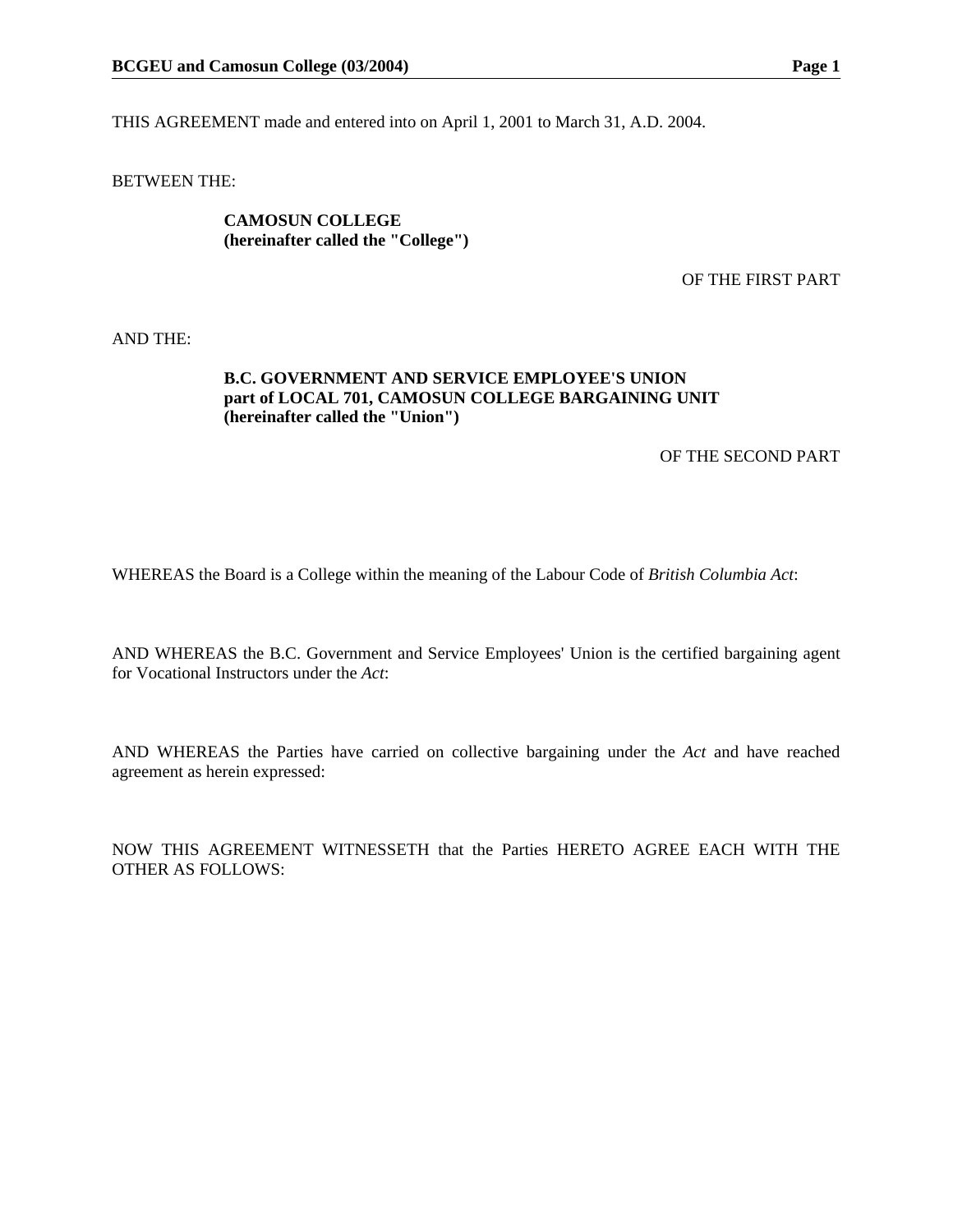#### **DEFINITIONS**

*Personnel Files:* includes all employee records maintained by the *Human Resources Department*.

*Union Representative:* a Union member elected by its membership to act on behalf of the bargaining unit – this includes the Staff Representative.

*College:* Camosun College including all campuses.

*Bargaining Unit Chair:* the elected Camosun representative of the BCGEU, Local 701.

| Local Area Office: | <b>BCGEU</b>         |
|--------------------|----------------------|
|                    | 2994 Douglas Street  |
|                    | Victoria, BC V8T 4N4 |

*Probation:* 2 years full-time continuing appointment (or equivalent in part-time) or the equivalent of 2 full-time years of accumulated term appointments.

*Term:* is an appointment for a specified period of time with an identified termination date.

*Appointment:* is a written offer of employment.

**President of the Union:** is the President of the B.C. Government and Service Employees' Union.

#### **ARTICLE 1 - APPOINTMENTS TO FACULTY**

#### **1.1 Initial Appointments**

(a) An offer of appointment has been made to the successful applicant when it is given in writing and signed by the appropriate Dean. An employee will normally not commence service at the College until the employee has accepted in writing his/her offer of appointment.

(b) Initial appointments may be term (full-time or part-time) or probationary (full-time or part-time over 50%). Probationary appointments will be for the equivalent of two (2) years.

(c) Whenever possible, the offer of appointment shall be made at least two weeks prior to the date of commencement of appointment. This clause shall not apply to appointment of substitute instructors.

(d) The College will ensure that the Union is fully aware of the criteria and procedures for salary placement.

#### **1.2 Term Appointments**

Specified Term Appointments shall be made:

(a) to replace faculty on leave; or

(b) to staff instructional programs or projects which are controlled or funded outside the regular operating budget of the College; or

(c) for faculty positions providing less than fifty percent (50%) annual workload. This provision shall not apply to continuous contracts which are reduced below fifty percent (50%), by application of Clause 3, reduction of staff.

Subject to Clauses 3.2 and 3.3 service accumulated during term appointments shall be credited toward probationary appointments, seniority, and all other benefits for which the employee is eligible.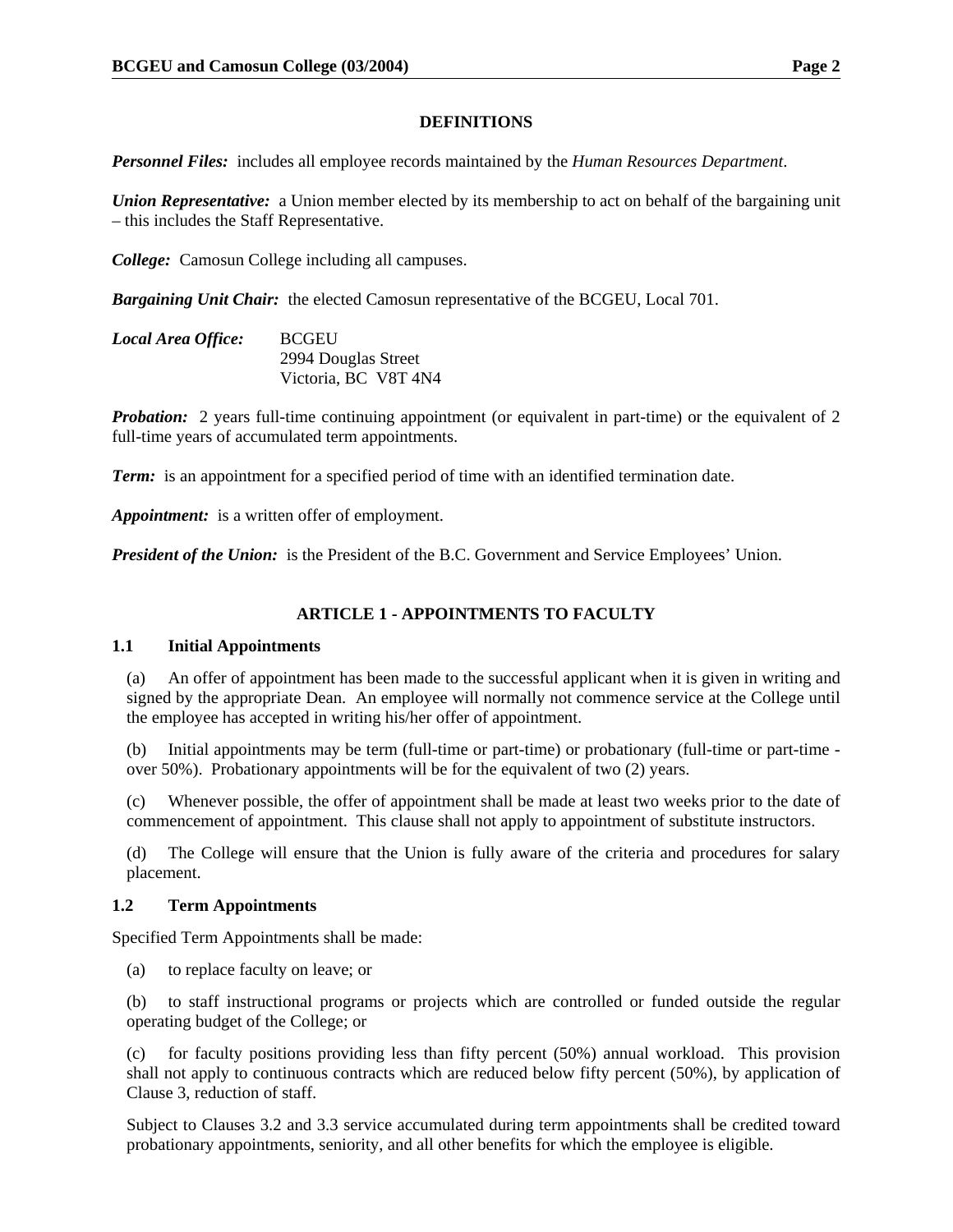# **1.3 Continuing Appointments**

(a) An employee who has successfully completed a probationary appointment will automatically receive a continuing appointment. Under special circumstances, with the mutual agreement of the employee, Union and College, a probationary period may be extended for a period not exceeding six (6) months.

(b) A full-time faculty member shall not be converted involuntarily to part-time without mutual agreement among that member, the Union and the College.

A full-time faculty member assigned to a continuing part-time contract will maintain accumulated seniority and shall continue to accrue seniority on a prorated basis.

(c) In the event that a full-time faculty member who has voluntarily converted to continuing parttime wishes to revert to a full-time appointment, he/she can only do so if there is a full-time vacancy in the area of his/her expertise or if there was an agreement specifying the years of part-time employment prior to that member becoming part-time.

# **1.4 Correspondence**

The Union shall receive a copy of each letter of appointment.

# **1.5 Hiring Consultation**

Faculty members of the respective department shall be consulted in the selection of all new faculty. In the event of a creation of a new department, continuing faculty members in a related department, if any exist, shall be consulted in the selection of new faculty.

### **1.6 The College and Union to Acquaint New Employees**

The College and Union agree to acquaint new employees with the fact that a Collective Agreement is in effect. The College will be responsible for providing an orientation session for new employees and will invite a Union representative to participate. The Union will be responsible for informing the new employee of the name and location of his/her Union representative.

#### **1.7 Job Vacancies**

The College will continue to operate under the Policy for the Selection of New Faculty which was jointly developed by the College Administration, BCGEU, and CCFA. No changes to this policy will be made without consultation with representatives from the BCGEU.

#### **1.8 Vocational Trades Program**

All programs leading to qualifications in skilled trades, certified trades, designated vocational trades programs or technical trades shall be deemed to be vocational trades programs. All faculty engaged in instruction, supervision, evaluation, interpretation or development of such technical course content or material shall be members of the BCGEU, part of Local 701, Camosun College Bargaining Unit, and possess qualifications as outlined in Clause 4.1 of this Collective Agreement.

# **ARTICLE 2 - TERMINATION OF APPOINTMENT**

# **2.1 Term Appointments**

Term Appointments shall terminate automatically, without notification, on the date specified in the letter of appointment.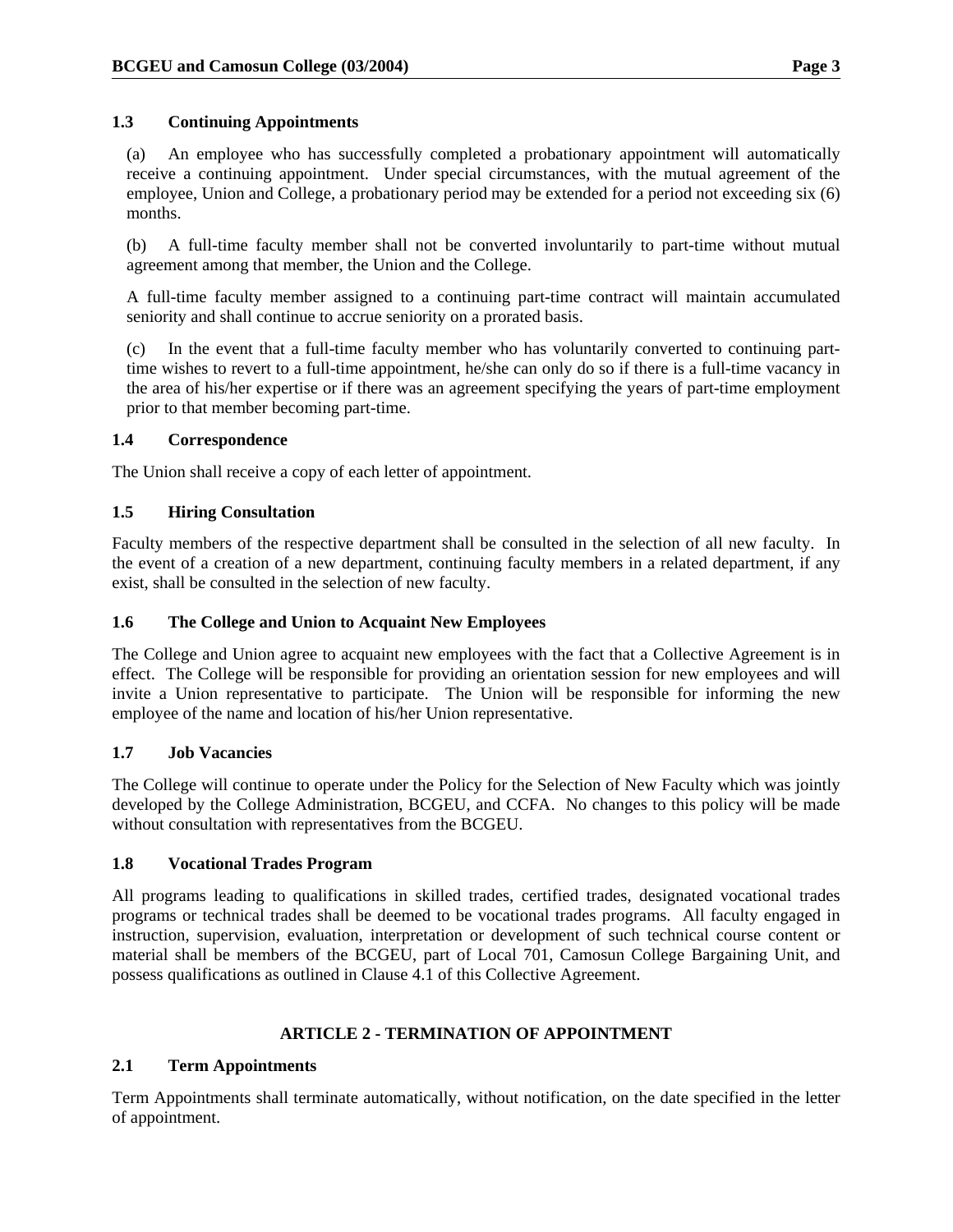# **2.2 Resignation**

Employees will give the College as much notice of resignation as possible, and will where possible, arrange for the effective date to coincide with the end of a class instructional period. The notice will normally be at least one month.

# **2.3 Probationary Appointments**

An employee, while on a Probationary Appointment, may be terminated for unsatisfactory performance at any time providing he/she has been evaluated in a fair and reasonable manner according to the standards and procedures accepted within the division. The employee shall be informed of these evaluation standards and procedures at the commencement of his/her employment. In lieu of notice, severance pay equivalent to two (2) weeks salary will be provided. Such termination is subject to appeal through the dispute and grievance procedure only if it is alleged that the provisions for evaluation have not been implemented as prescribed in this clause. The College shall specify, in writing, the reasons for the termination.

# **2.4 Dismissal, Suspension, and Discipline - Burden of Proof**

In all cases of discipline, the burden of proof of just cause shall rest with the College.

# **2.5 Dismissal**

The President of the College or his/her designate specifically authorized by the President may dismiss any employee for just cause. Notice of dismissal shall be in writing and shall set forth the reasons for dismissal.

#### **2.6 Suspension**

The President of the College or his/her designate specifically authorized by the President may suspend an employee for just cause. Notice of suspension shall be in writing and shall set forth the reasons for the suspension.

#### **2.7 Dismissal and Suspension Grievance**

All dismissals and suspensions will be subject to formal grievance procedure under Clause 21 of this Agreement. A copy of the written notice of dismissal or suspension shall be forwarded to the President of the Union within five (5) working days of the action being taken.

#### **2.8 Right to Grieve Other Disciplinary Action**

Disciplinary action grievable by the employee shall include letters of reprimand, written adverse reports and performance evaluations. An employee shall be given a copy of any such document placed on the employee's file which might be the basis of disciplinary action. Should an employee dispute any such entry in their file, the employee shall be entitled to recourse through the grievance procedure and the eventual resolution thereof shall become part of their personnel record.

#### **ARTICLE 3 - REDUCTION OF STAFF**

# **3.1 Notification**

When a reduction of staff is necessary due to changes in enrolment, the deletion of a program, technological changes, or budgetary reasons, an employee shall be entitled to at least four (4) months notice, excluding annual holidays. (See Flowchart - Appendix C.)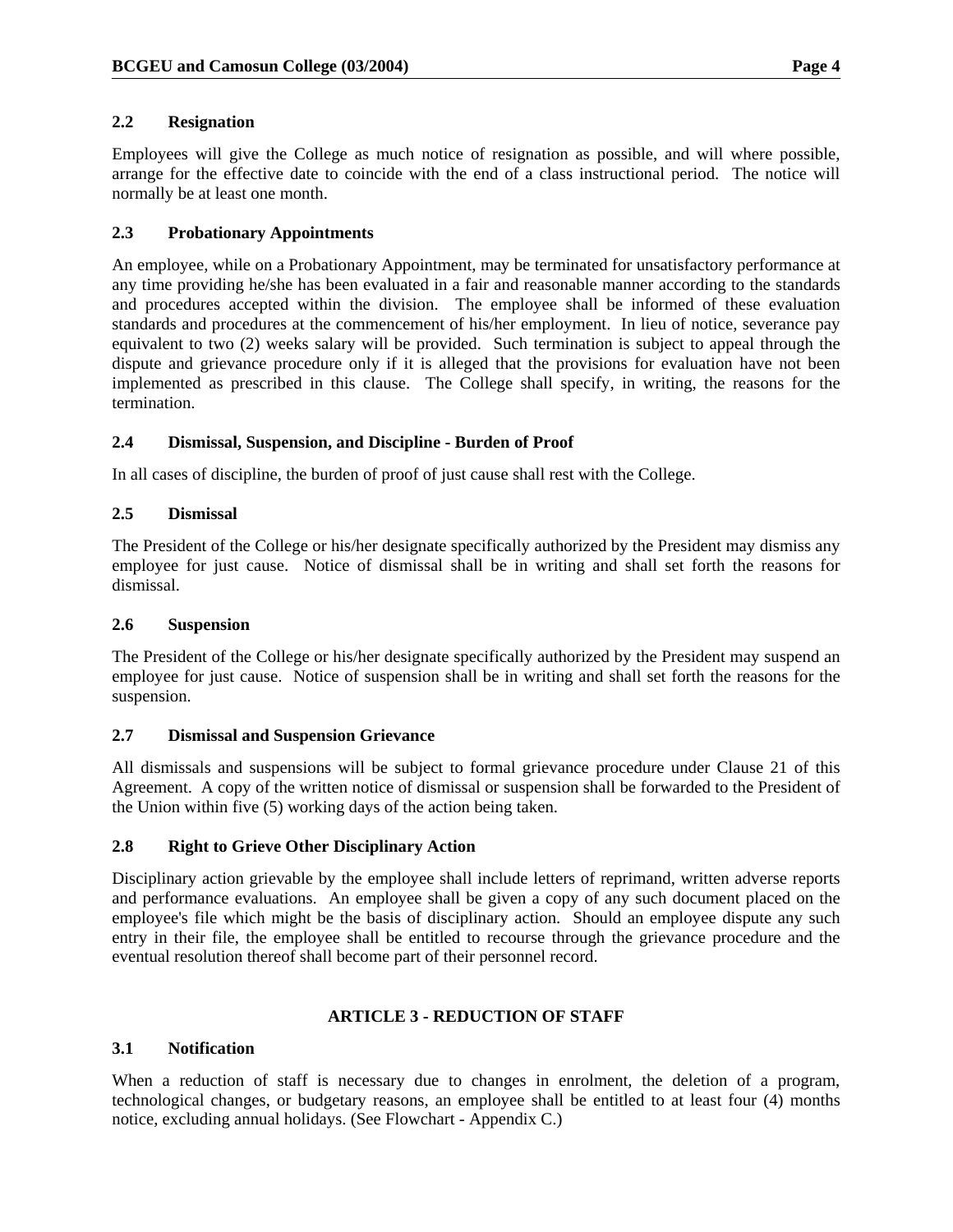In the event that the appropriate Dean plans to recommend termination of a continuing or probationary appointment for reasons of staff reduction, he/she shall inform the individual concerned of his/her intent at least one month prior to the time that the recommendation will be made to the Board, and shall specify in writing the reasons for the recommendation.

The notice period shall be calculated from the date that written notification from the President is received by the employee advising that the President will be recommending the reduction in staff to the Board.

# **3.2 Role of Seniority**

A reduction in force shall be based on seniority within a department, discipline or specialty, provided that the senior staff have appropriate qualifications and are providing satisfactory service.

Whenever possible, an employee shall be given an opportunity to serve the College in some other capacity for which he/she is qualified. This clause applies to all employees, including those on leave at time of reduction of staff.

# **3.3 Retraining**

(a) An employee who is terminated for reason of reduction of staff, who is not judged to be qualified to transfer to another position as provided in Clause 3.2, and who has served the College for at least five (5) years shall receive paid leave of up to eight (8) months, in order to qualify for an available position at the College. An available position is one which, at the time the reduction in staff is given, is currently unfilled or has been confirmed to become vacant within the retraining period. Payment for the leave will be prorated if only part-time leave is required. In the event no position is available, Clause 3.5 shall apply.

(b) When retraining is not practicable, and to facilitate early retirement of employees between the ages of 55 and 64 years, an employee shall be granted either severance pay in accordance with Clause 3.5(b), in addition to other retirement benefits, or early retirement incentive in accordance with Clause 18.3. In no case will both clauses be applied.

(c) Where courses are altered or changed to the extent where new or greater skills are required than are already possessed by the affected employee such that the employee's continuing employment is threatened, such employee shall be given up to two (2) months in addition to annual vacation and to professional development time provided in Clause 10 for approved professional development, with no loss of income benefits or seniority.

# **3.4 Appeal**

In the event that an employee who has received a notice of reduction of staff, wishes to grieve their selection based on seniority, he/she may do so in accordance with the provisions of Clause 21.

# **3.5 Severance Pay and Reappointment**

Any continuing employee, laid off for reasons of reductions in staff, who has not received alternate placement under Clauses 3.2 or 3.3, may select either alternative (a) or (b) below:

(a) *Reappointment*:

An employee with five (5) years of service or less shall be placed on a reappointment list for one (1) year. An employee with more than five (5) years of service shall be placed on a reappointment list for two (2) years. Reappointment shall be based on seniority within the department, discipline or specialty. An employee may, at any time while on the list or at the expiry of being on the list other than for reasons of re-employment into a continuing or probationary position, apply to the College to receive a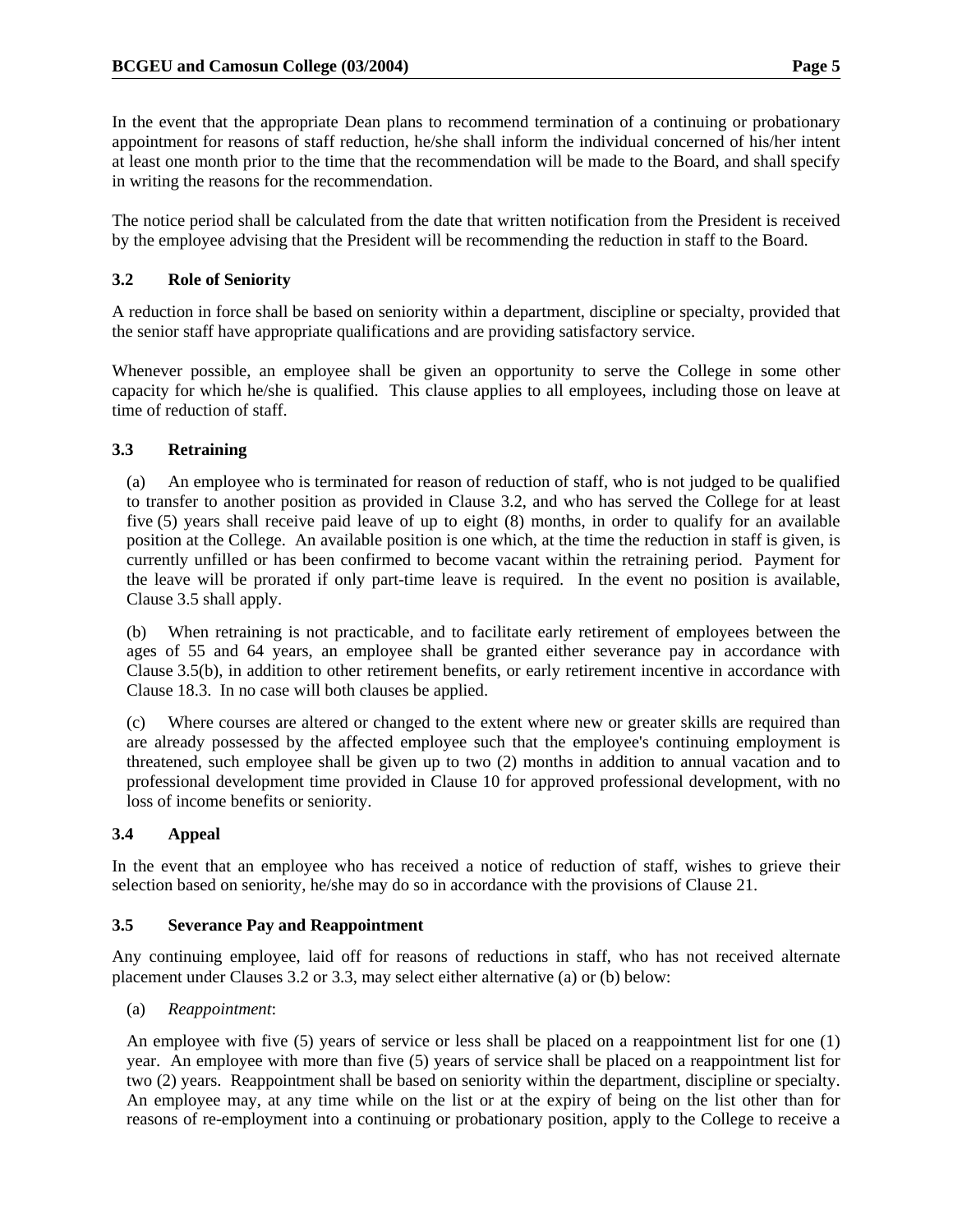severance payment in accordance with 3.5(b). An employee who elects the severance pay is deemed to have resigned and forfeits any further entitlement to reappointment under this clause.

### (b) *Severance Pay:*

An employee shall receive pay calculated as one-half  $(\frac{1}{2})$  of one (1) month's salary, based on the full monthly salary for the employee's step placement established by the Salary Scale currently in effect, for each full-time equivalent year of service to the College, to a maximum of six (6) months of salary. Severance pay will be paid on the employee's final day of work and will not be considered employment for either College or statutory benefits. An employee who elects the severance pay alternative is no longer eligible for the conditions provided in Clause 3.5(a).

Where this clause is applied, Clause 3.3(c) may not also be applied.

Should an employee be re-employed on a probationary or continuing contract before the expiration date of the period of time from the layoff date equivalent to that paid as severance pay, the employee shall reimburse the College for the remaining balance of the severance pay within a mutually agreed period of time after the commencement of the new appointment. The amount to be repaid shall be based on the net amount received by the individual, or the gross amount less any taxes required to be paid by the employee as a result of removal of the funds from a registered savings plan where the funds were paid directly to a plan.

If an employee is rehired on a continuing or probationary contract and subsequently is laid off again, he/she will only be eligible to receive the portion of the original severance pay that was repaid to the College plus any additional severance pay earned through the current appointment.

(c) A faculty member who declines a reduction in assignment from full-time to part-time will be covered by this Clause and will have the same options as a faculty member whose employment in his/her assigned position is to be terminated due to a reduction in staff.

(d) This acceptance of severance pay by an employee shall not prejudice the employee's opportunity of future employment at the College.

# **ARTICLE 4 - PLACEMENT ON SCALE**

#### **4.1 Initial Placement**

Initial placement on the salary scale shall be based on qualifications and advanced in recognition of work and teaching experience:

(a) *Qualifications*

(1) For an employee holding a degree from a recognized university at the Bachelor's level, or a combination of university, college, or other training deemed to be equivalent and relevant to his/her field of expertise initial placement will be Step 14 (Step 13 after April 1, 2001) with a maximum placement of Step 5.

(2) For an employee holding a master's degree; equivalent professional certification; journeyman's certificate; or professional qualifications such as a registered nurse, which is directly relevant to the discipline area in which the employee will teach initial placement will be Step 13. (Step 12 after April 1, 2001) with a maximum placement of Step 2.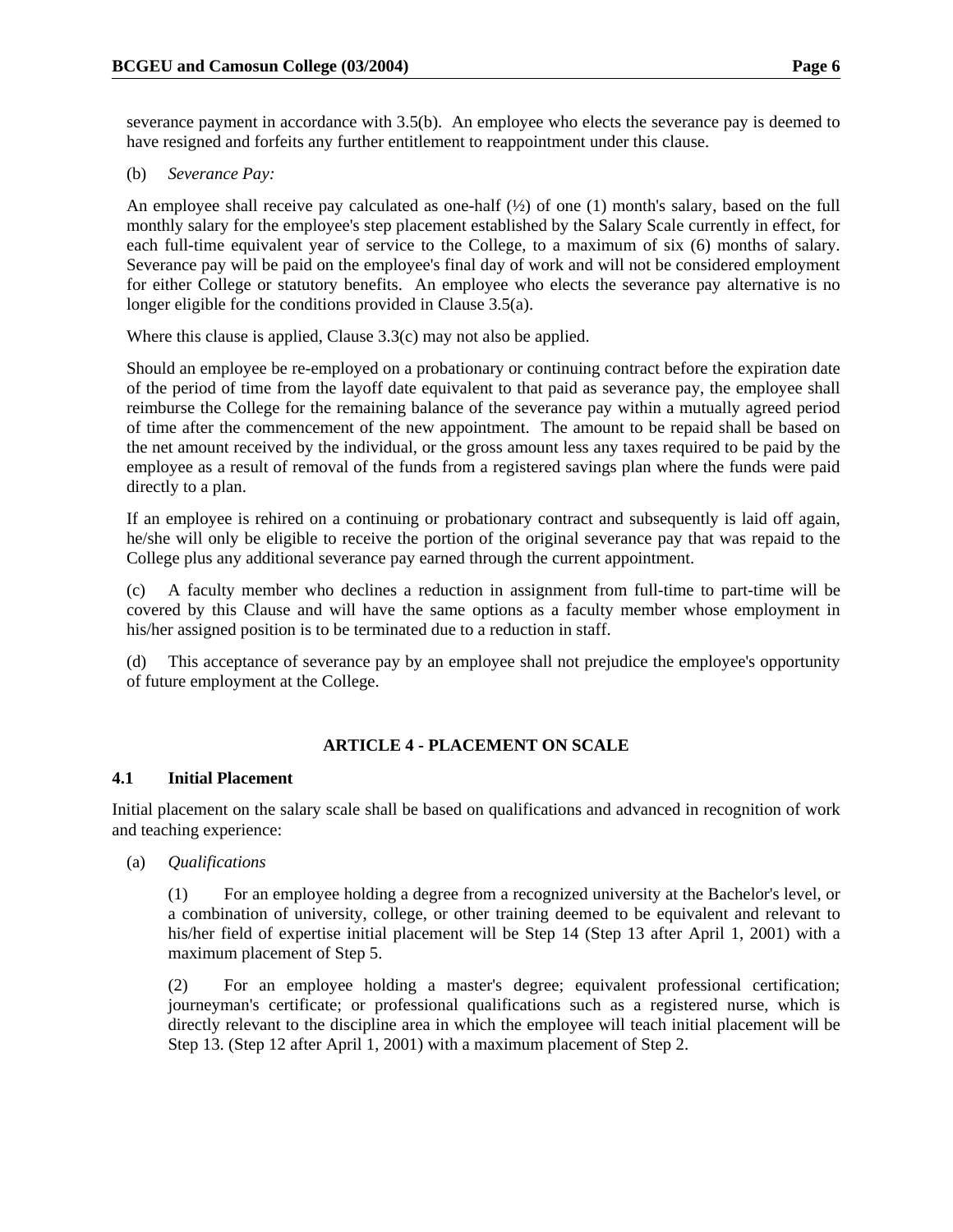#### (b) *Recognition for Work and Teaching Experience*

For initial placement on scale the following experience shall be recognized by granting one (1) increment on the basic scale for:

(1) each year of teaching or relevant work experience in a college, technical institute or vocational school.

(2) each year of teaching or relevant work experience in a secondary school or university to a maximum of eight (8) years (8 steps).

(3) two (2) years of relevant work experience in other than a college-type setting, for experience beyond that required to qualify for initial placement, to a maximum of ten (10) years (5 steps). (For initial placement in the School of Trades and Technology all other qualifications being equal, preference will be given to applicants who have supervisory work experience after receiving journeyman or equivalent certification.)

#### **4.2 Salary Range**

The salary range shall be as shown on the grid in Appendix A of the Provincial Common Agreement.

#### **4.3 Procedure**

The letter of appointment for first time employees at the College will include a copy of the worksheet used to determine salary placement. At the request of the employee, placement on the salary scale may be reviewed at any time up to six (6) months after initial appointment. The Administration shall include, along with the letter of appointment, an information sheet provided by the Union which outlines members' options and prerogatives under this Agreement.

Where the College wishes to attract specialized personnel, the Union and the College shall negotiate appropriate placement salary.

#### **4.4 Payment of Salaries**

All employees shall be paid on January 10, 1997, for work performed between January 1 and January 10, 1997, inclusive. Pay days shall be bi-weekly (every second Friday) thereafter.

#### **4.5 Substitute Teachers**

Wherever possible, the College will provide for substitute instructors to relieve instructors who are absent as a result of illness or other emergency. The procedure for recruiting, determining suitability, and assigning substitutes shall be developed by the Divisional Dean, in consultation with his/her Chairs. Substitute instructors shall be paid on an hourly rate equivalent to Step 7 of the salary scale, or the step at which they were last placed at the College if they have been previously employed by the College.

Substitute instructors working ten (10) consecutive working days or less shall be paid on submission of time sheets, will pay Union dues and will be entitled to representation by the Union on issues resulting in grievance, but shall receive only statutory benefits. Substitute instructors working more than ten (10) consecutive working days shall receive term appointments from the start of such employment.

Whenever a faculty member is unable to meet a scheduled class because of illness or other reason, he/she shall inform the Divisional Dean's office. Only the Dean or his/her designee will cancel a class, and will inform students on any cancellations.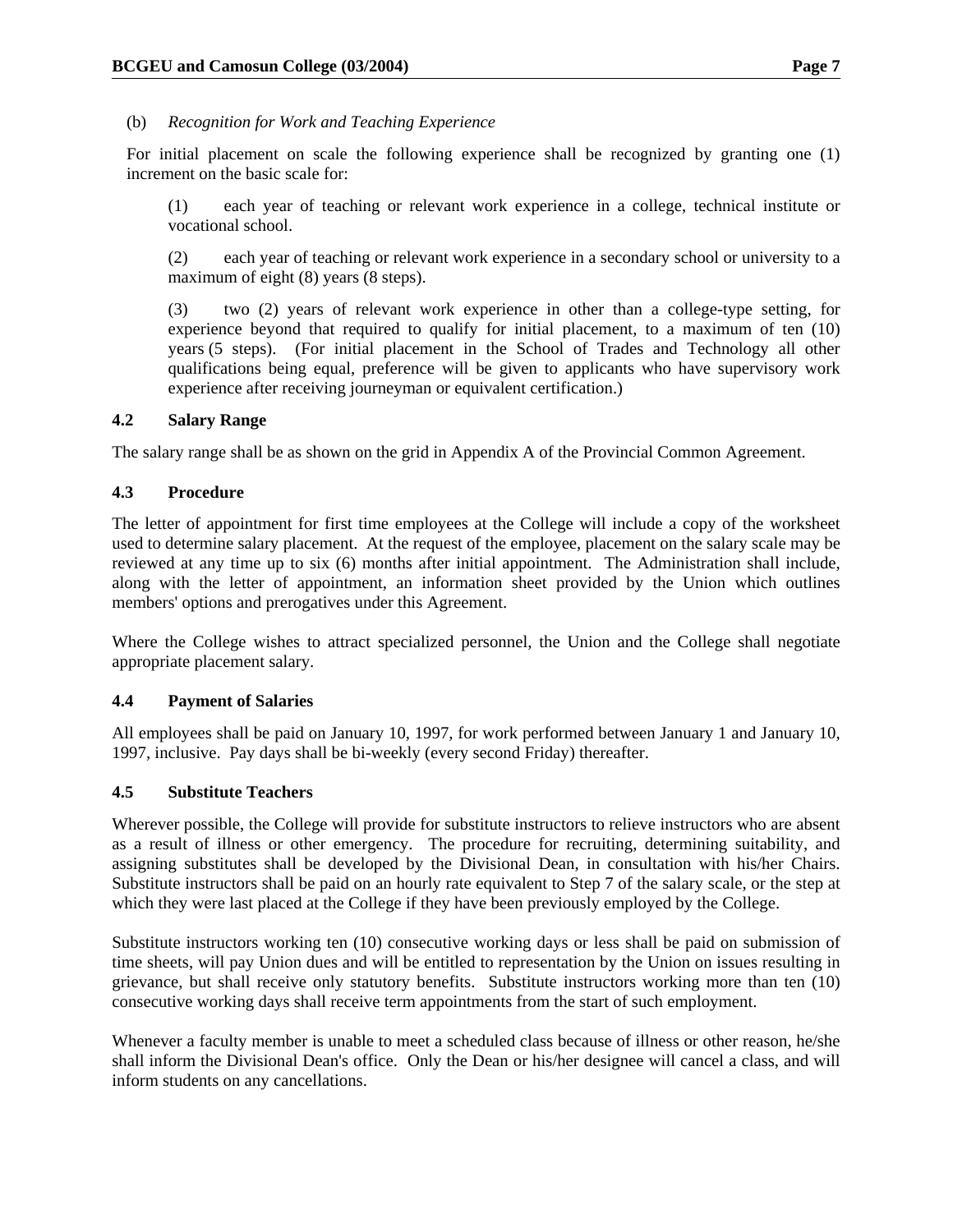# **ARTICLE 5 - INCREMENTS**

# **5.1 Advanced Placement (see also Appendix D)**

Current and maximum placement will be advanced one (1) step for each of the following, but not beyond Step 1:

(a) the completion of an additional degree at the bachelor's level or the master's level at a recognized university;

(b) successful completion of one (1) year of relevant advanced study beyond any degrees or completion of professional certification equivalent to a year of relevant advanced study;

(c) the completion of an I.D., V.I.C., teaching certificate, or the equivalent of at least one (1) year of professional education courses, in addition to or aside from those required for the qualifications recognized for initial placement, whether taken for credit or not.

#### **5.2 Increments for Service**

For each year of service to the College, either continuous or aggregate, a full-time employee is entitled to one (1) increment on the basic salary scale until he/she reaches the maximum for his/her category. The increment date shall be as specified in individual letters of appointment and for those hired on or after August 1, 1973 the increment date shall be the first day of the first full month of service.

# **5.3 Change of Qualifications**

An employee who becomes entitled to an increase in salary by reason of a change in qualifications which changes his/her salary placement must forthwith submit to Human Resources, documentation satisfactory to the appropriate Dean in support of his/her claim. The increase shall be retroactive to the date of successful completion upon receipt of a letter from the appropriate institution, providing it does not exceed three (3) months and is within the same fiscal year. Human Resources shall inform the member in writing of his/her new step placement and maximum placement.

# **ARTICLE 6 - CHAIR/PROGRAM LEADER**

#### **6.1 Stipend**

Chairs/Program Leaders shall be entitled to an administrative stipend. When it is deemed necessary to appoint an acting Chair/program leader, the acting Chair/program leader will also receive an amount equal to amount of stipend that the Chair/program leader receives.

# **6.2 Change of Stipend**

The amount of the stipend shall be subject to the same percent change as is the basic salary scale on April  $1<sup>st</sup>$  of each year.

# **6.3 Duties of Chairs and Program Leaders**

The duties and responsibilities of the position shall be established by the Vice President, Education on the recommendation of the respective Dean(s) following consultation with faculty members of the respective department(s) and such information shall be made available to all prospective applicants.

# **6.4 Complement of Chairs and Program Leaders**

A Chair may be appointed for each department as defined by the College. Each Chair shall have a reduced teaching load established from time to time by the Dean and Vice President in consultation with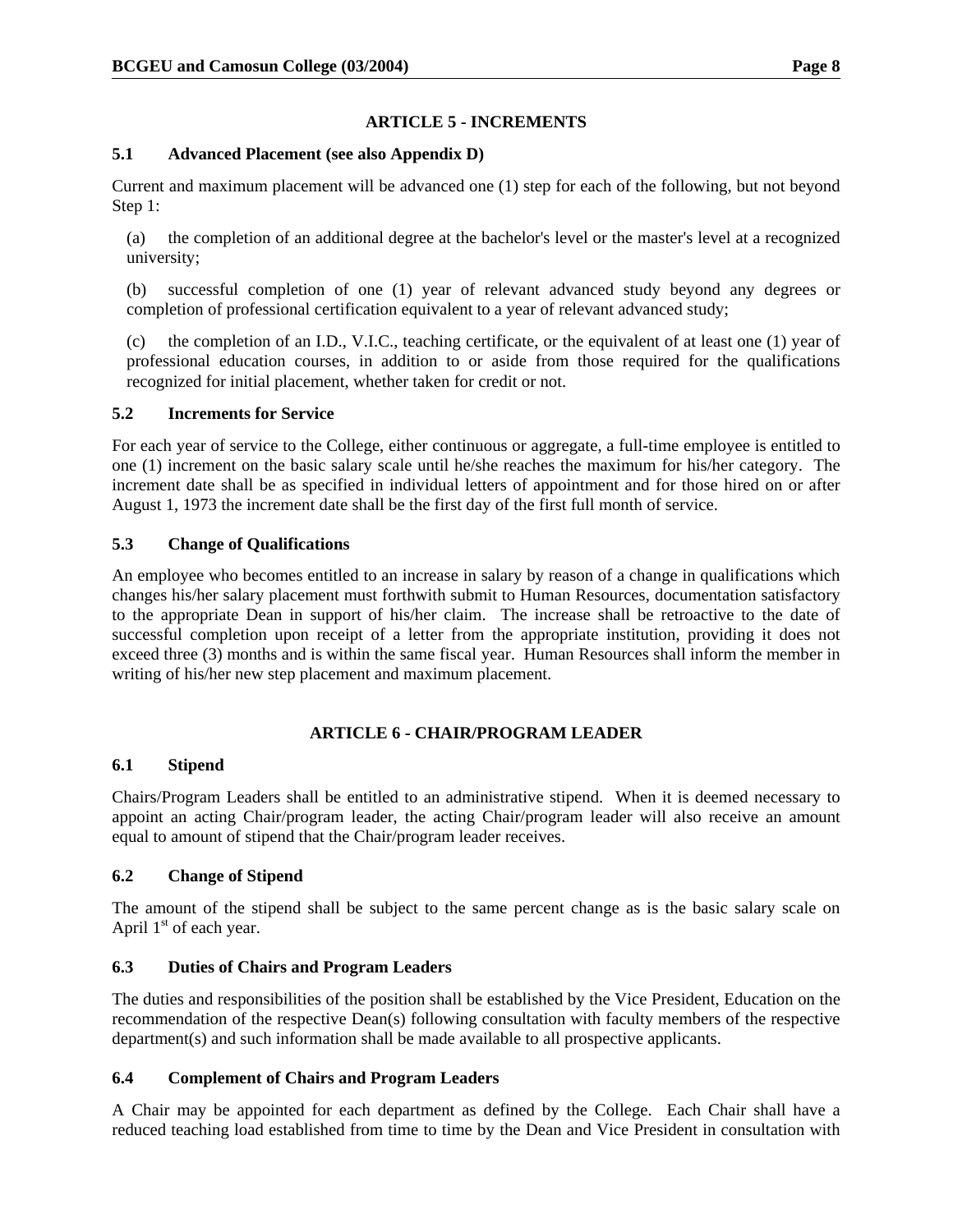the Chair. Where a program specialty, other than that represented by the Chair, is identified by the College within a department, a program leader may be appointed to assist in such administrative duties as scheduling, purchasing, advisory committees, etc.

In a program specialty where only one (1) instructor is employed, that program leader shall receive onethird  $\binom{1}{3}$  of the Chair's stipend as compensation for the additional administrative workload. In program areas where two (2) or more full-time equivalent instructors are employed on a continuous basis, the program leader shall receive two-thirds  $(^{2}/_{3})$  of a Chair's stipend as compensation for the additional administrative workload.

In program areas employing three (3) or more FTE instructors, the program leader may be given some release time for administrative duties at the discretion of the Dean.

In no instance may a Chair receive both a Chair's stipend and a program leader's stipend simultaneously.

The program leader will normally be the program member having the greatest seniority, but the College may appoint another member if special expertise or other situations indicate.

# **6.5 Appointment of Chairs**

Each position shall be advertised internally and filled without external advertising if a suitable candidate is found. Selection procedures shall provide for adequate consultation with faculty from the department(s).

# **6.6 Term of Office of Chairs**

The term of office shall be three (3) years, subject to successful evaluation, with the position being declared vacant and posted for two (2) months prior to the end of the three (3) year term. Mid-term evaluation of the Chair will occur and supplementary evaluations will also be conducted upon a request of the majority of employees within the department.

# **6.7 Qualifications of Chairs**

Instructors in the department(s) shall be given first preference for this position, and in any event, wherever possible, the candidate will be a qualified instructor in at least one (1) discipline in that department's area(s) of expertise.

# **ARTICLE 7 - WORKING CONDITIONS**

# **7.1 Workload**

An employee's assignment shall be outlined in writing at the beginning of an appropriate time block and shall be determined by the employee, his/her Chair and his/her Dean, working together to consider each of the following factors:

- (a) class size;
- (b) nature of course;
- (c) number of different courses;
- (d) support staff;
- (e) marking;
- (f) office hours;
- (g) committee involvement;
- (h) non-teaching duty days;
- (i) variation in class size during a term;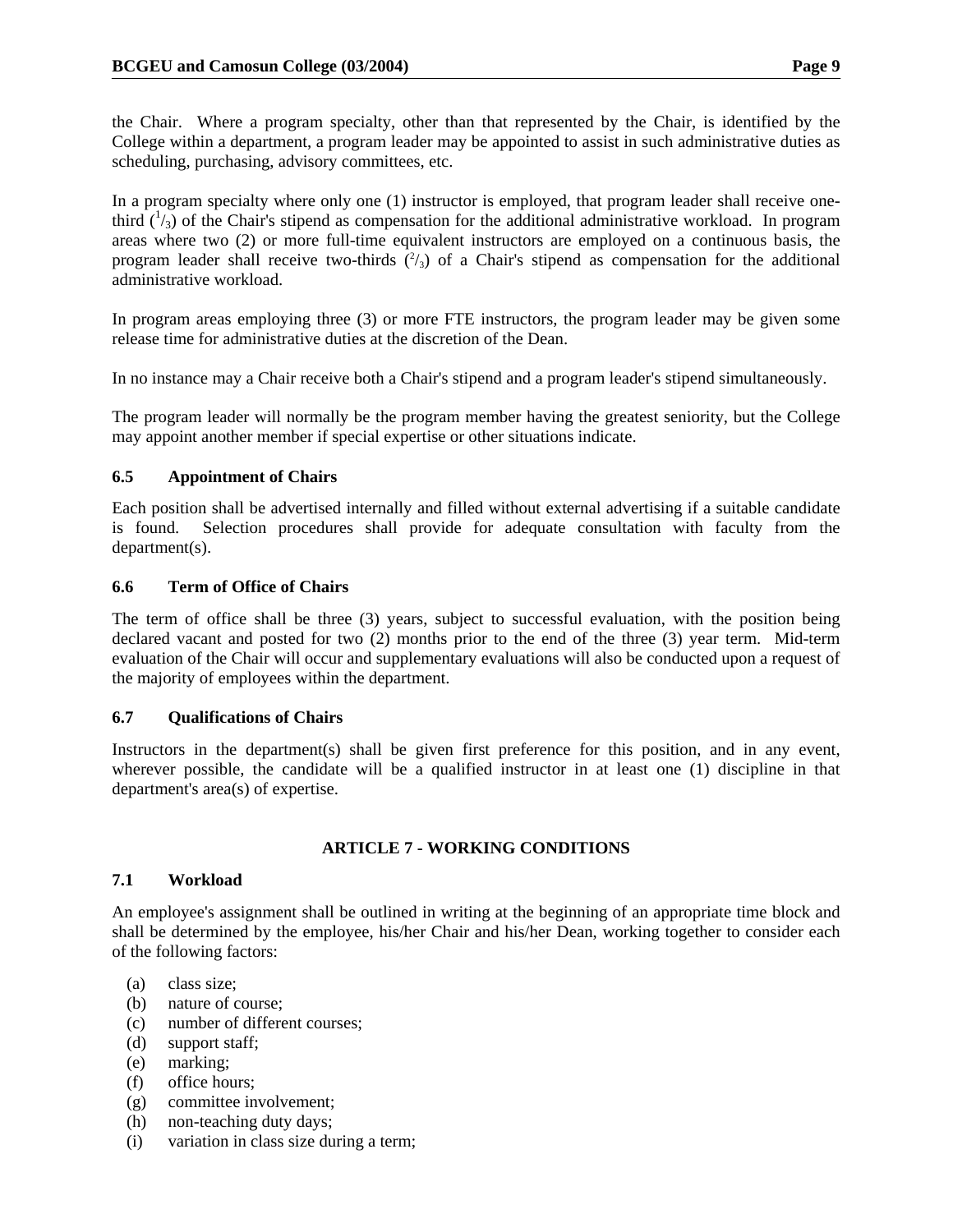- (j) administrative responsibilities and/or other non-instructional professional duties;
- (k) spread of daily teaching hours beyond eight (8) hours;
- (l) variation or changes in curriculum;
- (m) nature of student intake;
- (n) number of campuses or other work sites on which the employee is required to teach.

When the employee, Chair and Dean determine that agreement cannot be reached on workload, the matter will first be discussed with the Vice President, Education and, if not resolved, will be referred to a Workload Review Committee, comprising three (3) faculty appointed annually by the Union, and three (3) administrators appointed by the Vice President, Education. (Should one of the committee members be involved in the issue, an alternate will be appointed.) A majority decision of the Committee shall constitute the resolution of the matter.

# **7.2 Annual Contact Hours**

Effective April 1, 1990 the allocation of instructional faculty to a discipline or department shall be determined by dividing the number of planned and funded class training days by 182. The Dean and faculty, working together, shall determine the number of hours per week of instruction for each instructor, and the method of delivery and scheduling which provides effectively for student learning within available resources. Personnel required for coordination, new program development and special projects will be provided in addition to those required for instruction, as resources permit.

# **7.3 Non-Contact Days**

Continuing and probationary employees and term employees with appointments of one (1) continuous year or longer shall be eligible for non-contact days. An instructional year consists of two hundred and five (205) working days (261 days less 11 statutory holidays, less 45 days of vacation). The standard for calculating non-contact days is based on the number of instructional (contact) days in a fiscal year. An employee who instructs one hundred and eighty-two (182) days at thirty (30) contact hours per week will be entitled to twenty-three (23) six (6) hour days of non-contact.

For those employees instructing less than one hundred and eighty-two (182) six (6) hour days or less than thirty (30) hours per week, non-contact time will be equal to the number of contact hours worked beyond twenty-six and one-half (26½) in a week. If a teaching schedule fluctuates above and below twenty-six and one-half (26½) contact hours in a week, the accumulation of non-contact time will also fluctuate accordingly.

An instructor is expected to be engaged in College work, including departmental meetings, or on tasks clearly in support of his/her program on non-contact days.

# **7.4 Class Size**

Class size for vocational instructors in shops will not normally exceed sixteen (16). In specified programs, related to entry level and pre-employment programs, class sizes of eighteen (18) may be scheduled. In continuous entry programs, where low enrolments have been recorded, class sizes of twenty (20) may be scheduled. Where an instructor's class size is to be increased, the maximum class size will be determined through consultation between the instructor and the Dean and will be subject to review as outlined in Clause 7.1.

To facilitate the implementation of reduced student contact hours for vocational instructors, an instructor may be required to provide classroom instruction to large groups of students, all of whom are at the same level of training, to a maximum of twice the instructor's normal class size. The increased class size and lecture situation will be reflected in the instructor's own workload.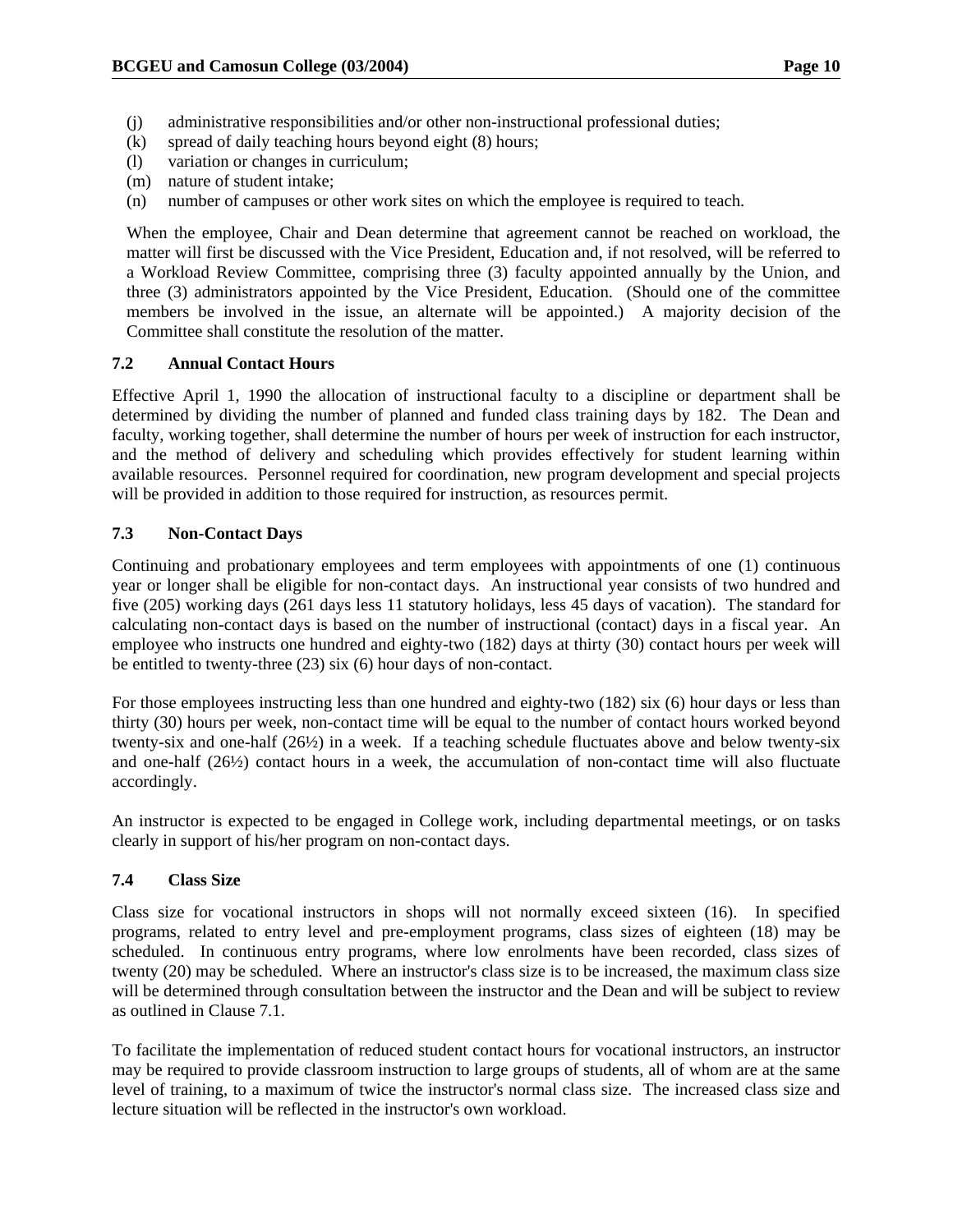# **7.5 Work Schedule**

The hours of work for instructors will be scheduled sequentially and may only be changed by mutual consent.

# **7.6 Schedule**

(a) An employee initially hired to work first shift only shall not be assigned second and third shift except by mutual agreement.

(b) The scheduling of instructor on shift shall be arranged by the Chair with consideration being given to the senior instructor for the first shift.

# **7.7 Non-Teaching Employees and Non-Teaching Duties**

Non-teaching employees shall establish a workload in the same manner as instructors.

Qualified employees may be assigned teaching and/or non-teaching duties to meet the varying needs of the College.

# **7.8 Continuing Education Programming**

When a continuing education course is offered in a discipline or specialty area in which qualified employees covered by this agreement are instructing in the credit/funded programs, such employees shall be given the first opportunity to teach the course. If the opportunity is not accepted, the offer need not be repeated until the instructor hired in the first instance is to be replaced, or additional sections added unless special provision has been made at the time of first refusal.

When an employee has a shortfall in workload, continuing education courses/contracts may be offered to bring an employee's annual workload to one hundred percent (100%). The appropriate Dean and Coordinator shall jointly determine the employee's qualifications and the appropriateness of the available continuing education courses and contracts. Such instruction of continuing education courses will be considered part of the instructor's annual workload and no additional salary will be paid.

When an employee is carrying a full instructional load, instruction for continuing education courses in his related discipline shall be reimbursed at a salary equivalent to his salary on the current BCGEU Local 701 (Camosun College Instructors) salary scale. Where programming constraints exist this salary rate may be adjusted by negotiations between the Coordinator and the instructor.

#### **7.9 Preparation Time**

Whenever possible the College shall provide for new employees at least two (2) weeks in advance of assuming a full teaching load. This includes probationary or term appointments of four (4) months duration or longer. A new employee is defined as one having no previous teaching experience.

Whenever possible the College shall provide one (1) day of advance preparation time for each instruction week of a course, up to a maximum of fifteen (15) days, for the development of a new course for which no course material is available.

# **ARTICLE 8 - ANNUAL VACATION**

# **8.1 Entitlement - Continuing and Probationary Employees**

(a) An employee shall have an annual vacation entitlement of forty-five (45) working days. The three (3) non-teaching days between Christmas and New Year's shall be part of the annual vacation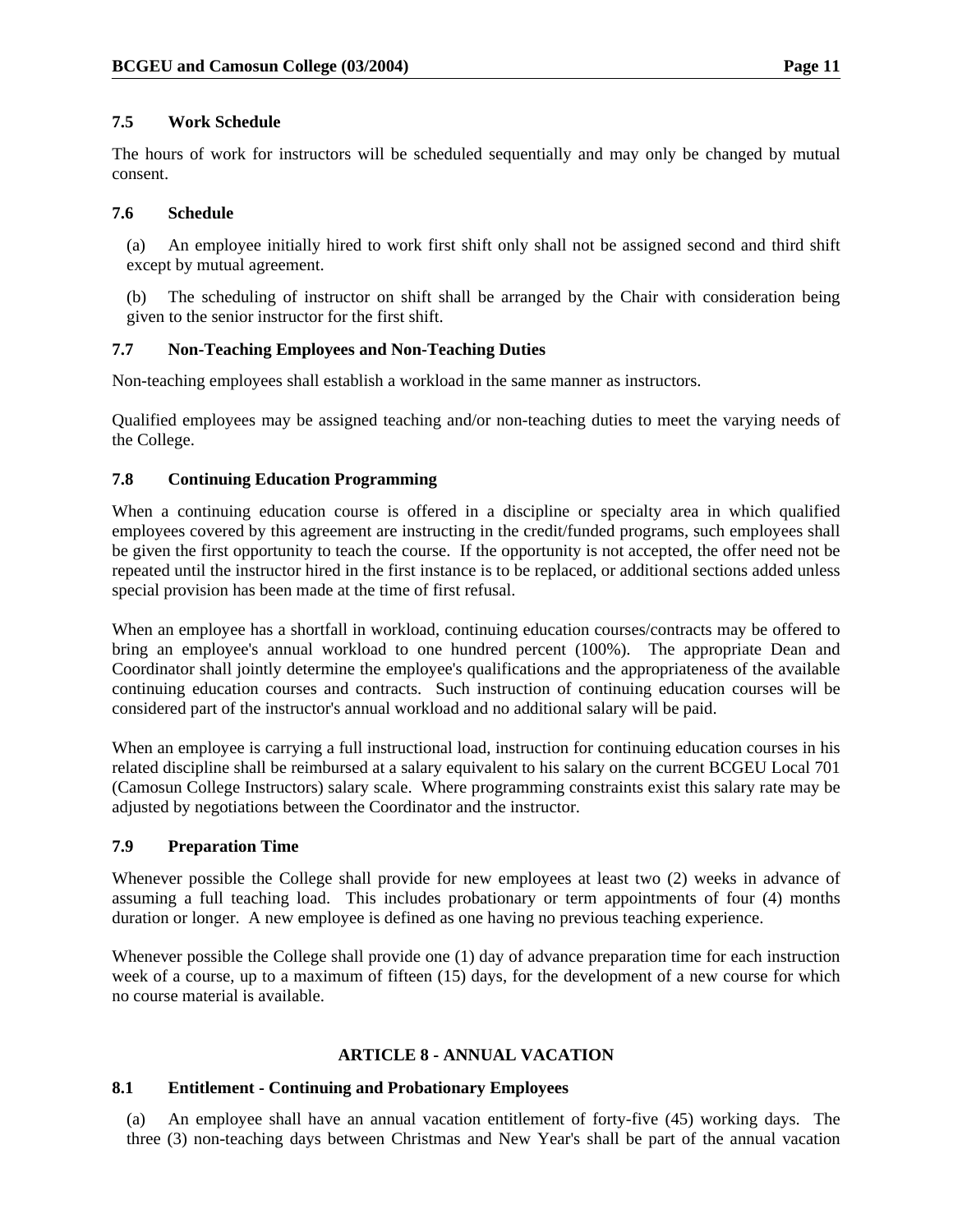entitlement. Upon approval of an employee's application, the days between Christmas and New Year's may be scheduled as working days and the three (3) days of vacation rescheduled to an alternate convenient time.

An employee will be able to carry over ten (10) days in any given year. Under special circumstances an employee may carry over additional days upon written approval of the Dean. For the purposes of calculation, it will be assumed that vacation adjustment occur on September  $1<sup>st</sup>$  of each year. The scheduling of annual vacations shall be carried out by a group of employees, their Chair and their Dean, working together to consider the instructional needs of the College and the interests of the employees.

Decisions shall be subject to appeal to the **Joint BCGEU Management Committee**. Vacation credit will be based on the anniversary of employment.

(b) Full-time employees on continuing or probationary appointments may take at least four (4) weeks of their annual vacation entitlement at a mutually acceptable time during the months of July and August.

(c) Vacation for part-time employees whose appointment includes a vacation period will be determined in the same manner as vacation for full-time employees with a base of 45 days and salary during the vacation pro-rated in the same manner as salary during the period of work.

(d) Vacations, once approved by the College, shall not be changed except by mutual agreement between employee and College.

# **8.2 Entitlement - Term Employees**

Term employees working more than twenty-six and one-half (26½) contact hours per week and who do not receive vacation time off during their appointment shall receive, on completion of employment, a payout of eighteen percent (18%) of the gross salary during the period of appointment in lieu of noncontact time and vacation.

Term employees working more than twenty-six and one-half (26½) contact hours per week, who do not receive vacation time off during their appointment, and who are working as a result of being recalled under Clause 3.5(a) shall be entitled to non-contact time in accordance with Clause 7.3 as well as a payout of sixteen and eight tenths percent (16.8%) of the gross salary during the period of appointment as vacation pay.

Term employees working twenty-six and one-half (26½) contact hours or less per week and who do not receive vacation time off during their appointment shall receive a payout of sixteen and eight tenths percent (16.8%) of the gross salary during the period of appointment as vacation pay.

#### **8.3 Sickness**

In the event that an employee requires hospitalization or is seriously ill during his/her annual vacation period, the employee shall, upon request and upon presentation of a physician's statement, apply the period of illness or hospitalization to sick leave rather than vacation, provided the sick bank is not used. The employee must inform the College of the claim within one (1) **week** of returning to work.

#### **8.4 Vacation Scheduling**

An employee appointed to a contract of one (1) year or more shall determine, as specified under Clause 8.1, his/her vacation plan. Normally two (2) months, but at least one (1) month of vacation shall be taken during the first twelve (12) months of employment. Upon termination, adjustments for unused or over-used vacation entitlement will be made to final settlement.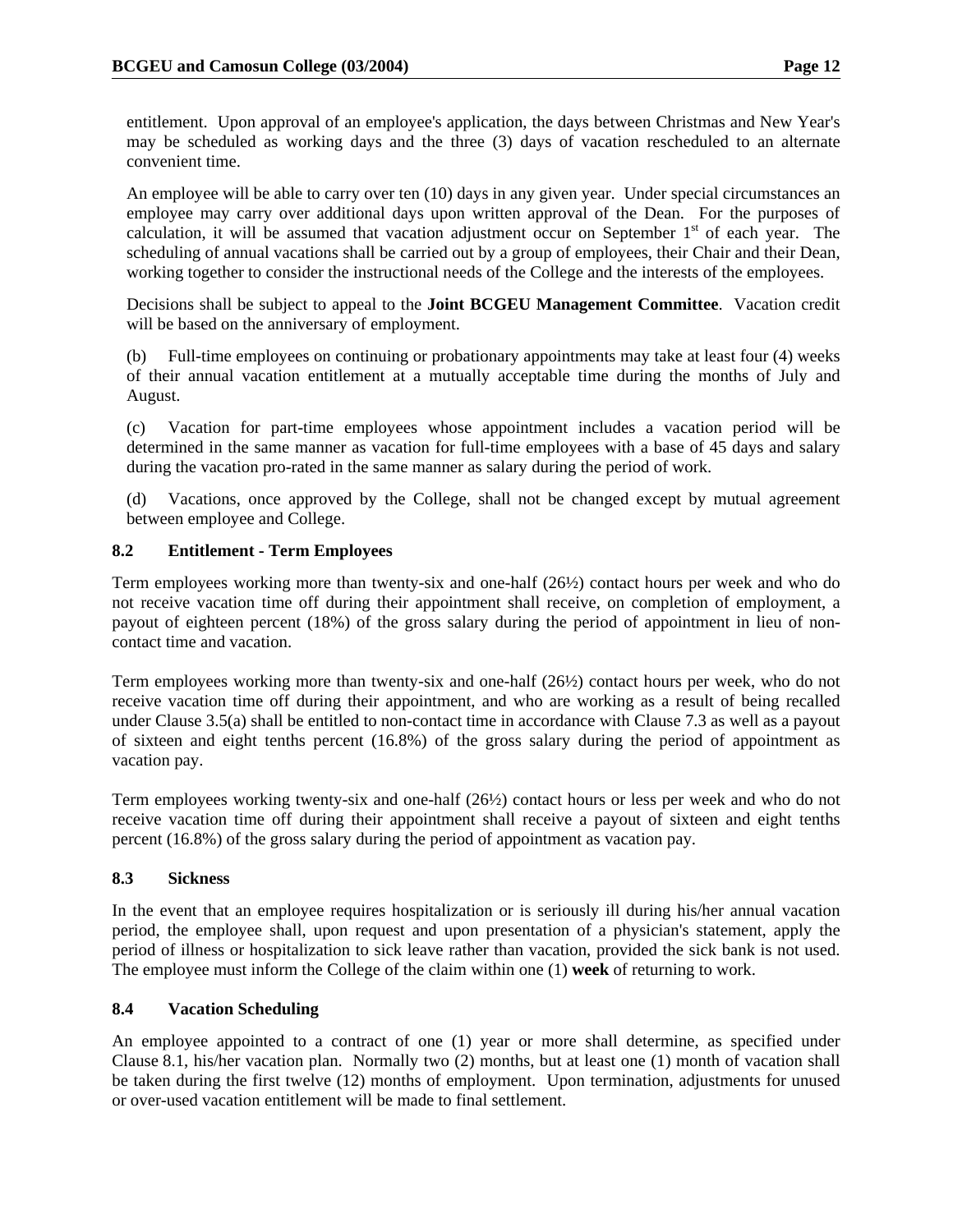#### **ARTICLE 9 - PAID HOLIDAYS**

The following have been designated as paid holidays:

New Year's Day, Good Friday, Easter Monday, Queen's Birthday, Canada Day, British Columbia Day, Labour Day, Thanksgiving Day, Remembrance Day, Christmas Day, Boxing Day. Any other holiday proclaimed as a holiday by the Federal, Provincial or Municipal Governments for the locality in which the employee is working shall also be a paid holiday.

# **ARTICLE 10 - PROFESSIONAL DEVELOPMENT**

# **10.1 Program**

The professional development program of the College shall include:

(a) on campus in-service seminars or courses, including continuing education courses directly related to the employee's discipline. Employees would apply for funding through Professional Development Fund;

(b) non-teaching duty days (up to two (2) months) to be used for approved professional development projects;

(c) short-term (up to two (2) months) releases from teaching or other professional duties for approved industrial liaison and professional development projects;

(d) extended (up to one (1) year) leave for employees having a continuing appointment at part or full salary;

(e) an exchange program whereby an employee may for one (1) year exchange duties with someone of appropriate qualifications and receive full pay, benefits and increment and in all respects continue as an employee of Camosun College;

(f) a continuing or probationary employee shall be given eight (8) days of release time each year from normal duties for an approved professional development activity commencing April 1, 1995. Employees with previous service accumulation towards an entitlement of two (2) months of release in a five (5) year period shall have such entitlement prorated on the basis of eight (8) days per year. Professional development release time may be banked, upon approval by the Dean, for use in a larger block to a maximum of forty (40) days. An employee may not use any accumulated professional development release time in the twelve (12) months prior to retirement unless initiated by the College. Professional development release time carries no cash value for employees who leave the College for any reason. An employee who is recalled to a continuing or probationary position shall have their professional development accumulation, that was remaining at the time of his/her layoff, reinstated.

# **10.2 Professional Development Fund**

A budget item equal to one and one-half  $(1/2)$  percent of employees' salaries shall be set aside annually to be used to:

(a) pay employees granted leave at part or full salary under items Clauses  $10.1(c)$  and (d);

(b) supplement outside funds and/or cover a portion of the non-salary costs associated with approved programs, including exchanges.

The Standards and Ethics Committee shall receive and review all requests for use of professional development funds and shall direct the **Director of Finance** in the allocation of the funds. The Committee shall establish guidelines for administration of the professional development program subject to College policy and guidelines for funding limits and reporting procedures.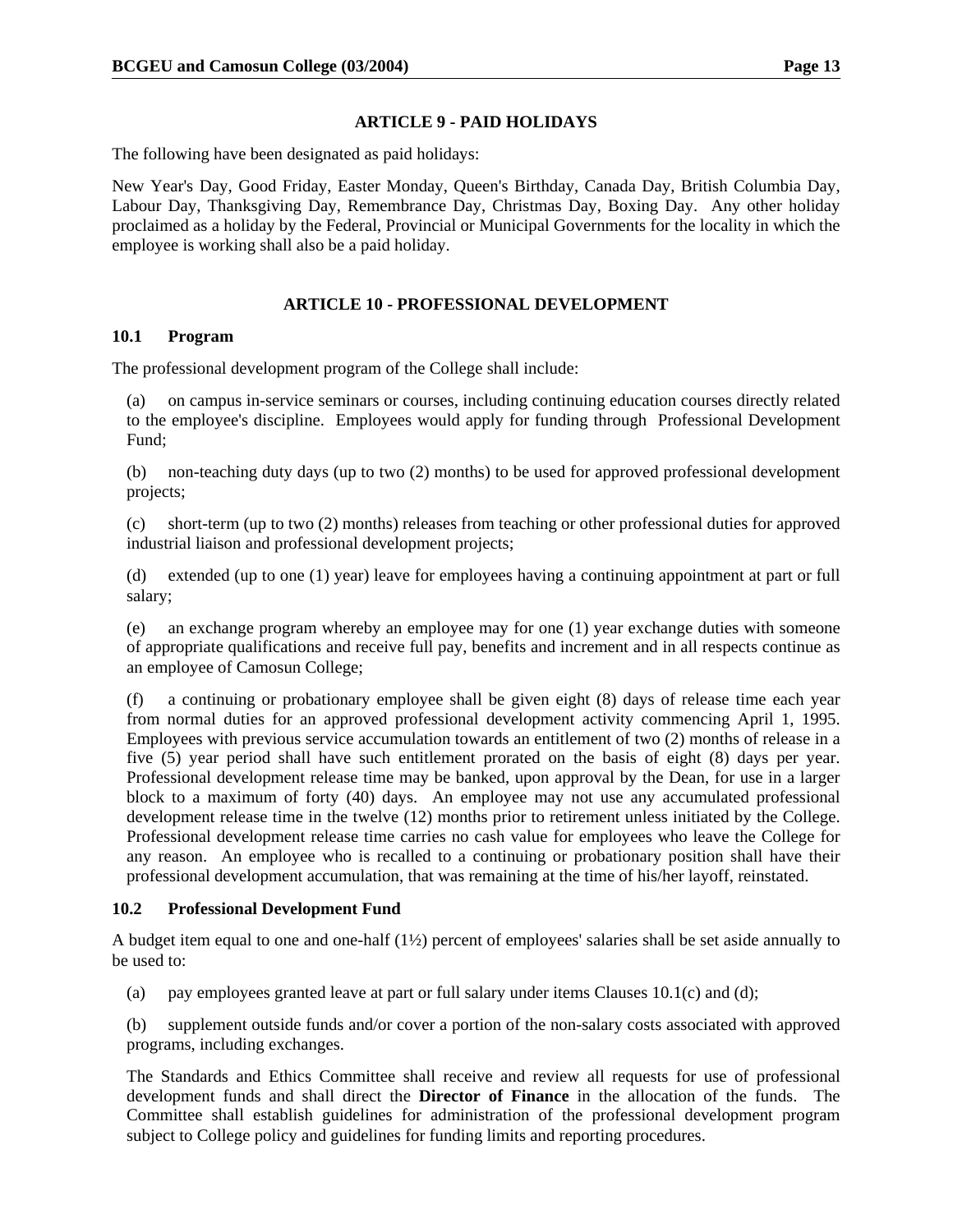# **10.3 Curriculum Development Projects**

A budgetary fund shall be established annually to provide the equivalent of one-half (½) of an instructional FTE for the purpose of release time from normal instructional duties to undertake curriculum development projects approved by the Dean in consultation with the Chairs.

# **10.4 Professional Meetings**

(a) An employee shall be granted, upon request, up to two (2) days per annum leave with pay to attend the Society of Vocational Instructors' Convention or upon consultation with his/her Dean up to two (2) days per annum leave with pay to attend the annual meetings of other registered professional associations.

(b) Faculty will be able to attend scheduled divisional and employee organization meetings. These meetings will normally be scheduled to commence at 3:00 p.m.

#### **10.5 Unassisted Leave**

Unless the request creates special problems for the College, the College will grant an employee unassisted leave for a period of up to one year. Such a leave will be for any purpose deemed justifiable by the employee. If it involves experience of particular value to the College, such as industrial or business experience which does not lead to a change of placement on scale, the employee will receive an increment and accrue seniority during his/her absence providing these have been approved by the Vice President in writing prior to the commencement of the leave. Such approval will be conditional upon the leave being used essentially as planned. Under special circumstances a leave may be extended to a total of two (2) years. Since an employee's annual vacation **and other benefits and entitlements** will be reduced as a result of the unassisted leave, arrangements for **any adjustments** must be approved by the Dean before the leave begins.

# **ARTICLE 11 - PUBLIC OR UNION OFFICE**

#### **11.1 Seek Election**

Employees may seek election to municipal and school board offices, provided there is no conflict of interest and the duties of the office do not adversely affect the performance of the employee at the College.

#### **11.2 Campaign**

There are no restrictions on employees engaging in political activities on their own time as campaign workers.

#### **11.3 Leave**

If nominated as a candidate for election an employee shall be granted leave without pay to engage in the election campaign. If not elected, the employee shall be allowed to return to his/her position at the College. If elected, the employee shall be granted, upon written request, leave of absence without pay as follows:

(a) for an employee elected, or appointed, to full-time position in the Union, or any body with which the Union is affiliated, a period of one (1) year;

(b) for an employee elected to public office a maximum of five (5) years.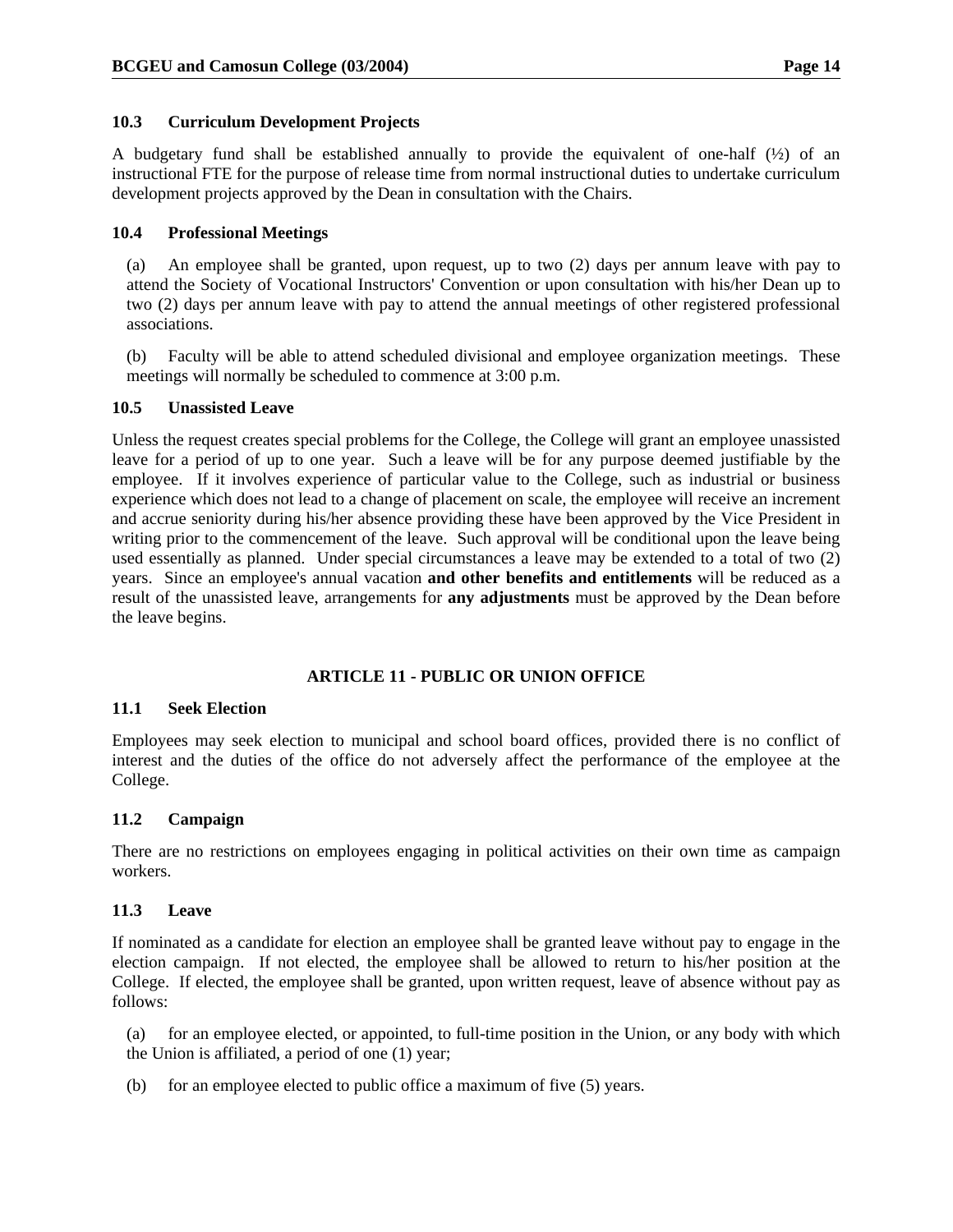#### **ARTICLE 12 - COURT APPEARANCES**

An employee shall be granted leave with pay when summoned as a witness or juror provided that such action is not occasioned by the employee's private affairs and provided that all pay in excess of travel and meal allowance is remitted to the College.

### **ARTICLE 13 - BEREAVEMENT LEAVE**

In the case of bereavement in the immediate family an employee not on leave of absence without pay shall be entitled to special leave, at his/her regular rate of pay, from the date of death with, if necessary, allowance for immediate return travelling time. Such leave shall normally not exceed five (5) working days.

# **ARTICLE 14 - PARENTAL LEAVE**

#### **14.1 Maternity Leave**

(a) Upon written request, leave of absence without pay and without loss of seniority shall be granted for pregnancy to a maximum of six (6) months. The employee returning to work after maternity leave shall provide the College with at least four (4) weeks notice and on return from maternity leave the employee shall be reinstated in all respects by the College to her former, or equivalent position, and with all rights and increments to wages, entitlements and benefits to which the employee would have been entitled had the leave not been taken.

(b) The College shall not deny a pregnant employee the right to continue employment during the period of pregnancy when her duties can reasonably be performed. The College may require proof of the employee's capability to perform her normal work through the production of a medical certificate.

(c) Maternity leave shall cover a period up to six (6) months before or after the birth of a child. Where a doctor's certificate is provided stating that a longer period of maternity leave is required for the employee's health reasons, an extension up to a maximum of one (1) additional year shall be allowed. General leave may be granted where additional leave is required because of the health of the newborn child.

(d) Any probationary period shall be extended by the length of time the employee is on leave under this clause.

(e) To a maximum of six (6) months, while on maternity leave, an employee shall retain and accumulate her full employment status in connection with seniority, sick leave, vacation and professional development provisions.

(f) The services of an employee who is absent from work in accordance with this clause shall be considered continuous for the purpose of any pension, medical or other benefit plan and the College, where the employee elects to continue in the plan, shall continue to make payment to the plan in the same manner as if the employee were not absent.

(g) While on unpaid maternity leave, an employee may access paid sick leave entitlements upon presentation of a medical certificate from a qualified medical practitioner.

#### **14.2 Adoption Leave**

(a) Upon request and furnishing proof of adoption, an employee shall be granted leave of absence without pay for up to six (6) months following the adoption of a child. On return from adoption leave the employee shall be reinstated in all respects by the College to his/her former, or equivalent position,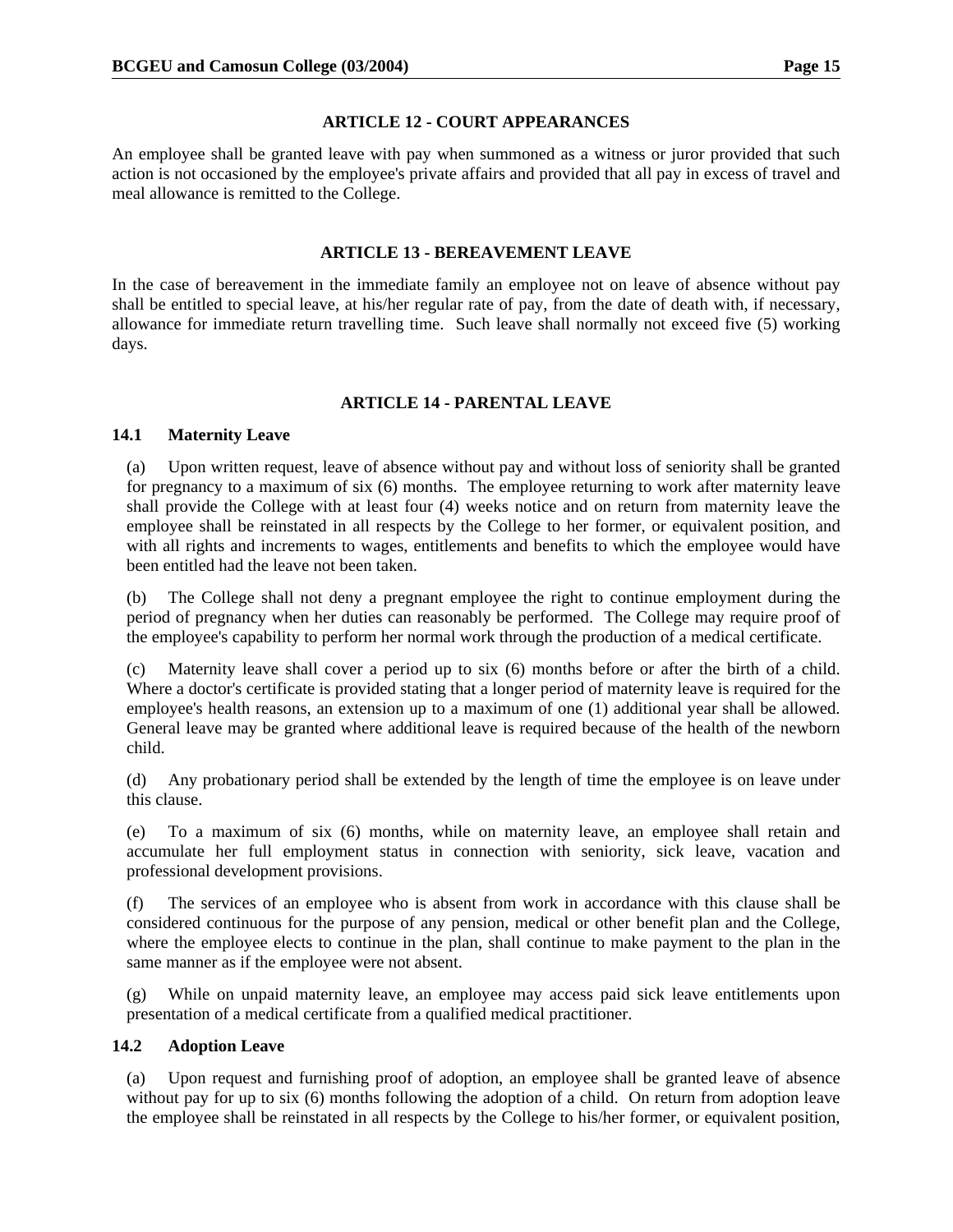and with all rights and increments to wages, entitlements and benefits to which the employee would have been entitled had the leave not been taken.

(b) General leave may be granted where additional leave is required because of the health of the child.

(c) Any probationary period shall be extended by the length of time the employee is on leave under this clause.

(d) For a maximum of six (6) months, while on adoption leave, an employee shall retain and accumulate his/her full employment status in connection with seniority, sick leave, vacation and professional development provisions.

(e) The services of an employee who is absent from work in accordance with this clause shall be considered continuous for the purpose of any pension, medical or other benefit plan and, where the employee elects to continue in the plan, the College shall continue to make payment to the plan in the same manner as if the employee was not absent.

#### **14.3 Parental Leave**

(a) Upon four (4) weeks written notice and submission of a medical certificate, an employee is entitled to a leave of absence without pay, and with continued accrual of seniority, sick leave, vacation and professional development provisions, for up to twelve (12) weeks for the mother and up to six (6) months for the father, in order to spend time with a new child.

(b) The leave must begin:

- (1) for the mother following eighteen  $(18)$  weeks of maternity leave under Clause 14.1;
- (2) for the father within fifty-two  $(52)$  weeks of the child's date of birth.

(c) Where the newborn child suffers from a physical, psychological or emotional condition and will be at least six (6) months of age before coming into the employee's actual care and custody, the employee shall be entitled to an additional period of parental leave of up to five (5) weeks.

(d) On return from parental leave the employee shall be reinstated in all respects by the College to his/her former, or equivalent position, and with all rights and increments to wages, entitlements and benefits to which the employee would have been entitled had the leave not been taken.

(e) Any probationary period shall be extended by the length of time the employee is on leave under this clause.

(f) For a maximum of six (6) months, while on parental leave, an employee shall retain and accumulate his/her full employment status in connection with seniority, sick leave, vacation and professional development provisions.

(g) The services of an employee who is absent from work in accordance with this clause shall be considered continuous for the purpose of any pension, medical or other benefit plan and, where the employee elects to continue in the plan, the College shall continue to make payment to the plan in the same manner as if the employee were not absent.

#### **14.4 Paternal Leave**

When necessary an employee shall be entitled to two  $(2)$  days paternal leave with pay.

#### **14.5 Family Illness**

In the case of illness of a member of the immediate family of an employee, when no one at home other than the employee can provide for the needs of the ill person, the employee shall be entitled, after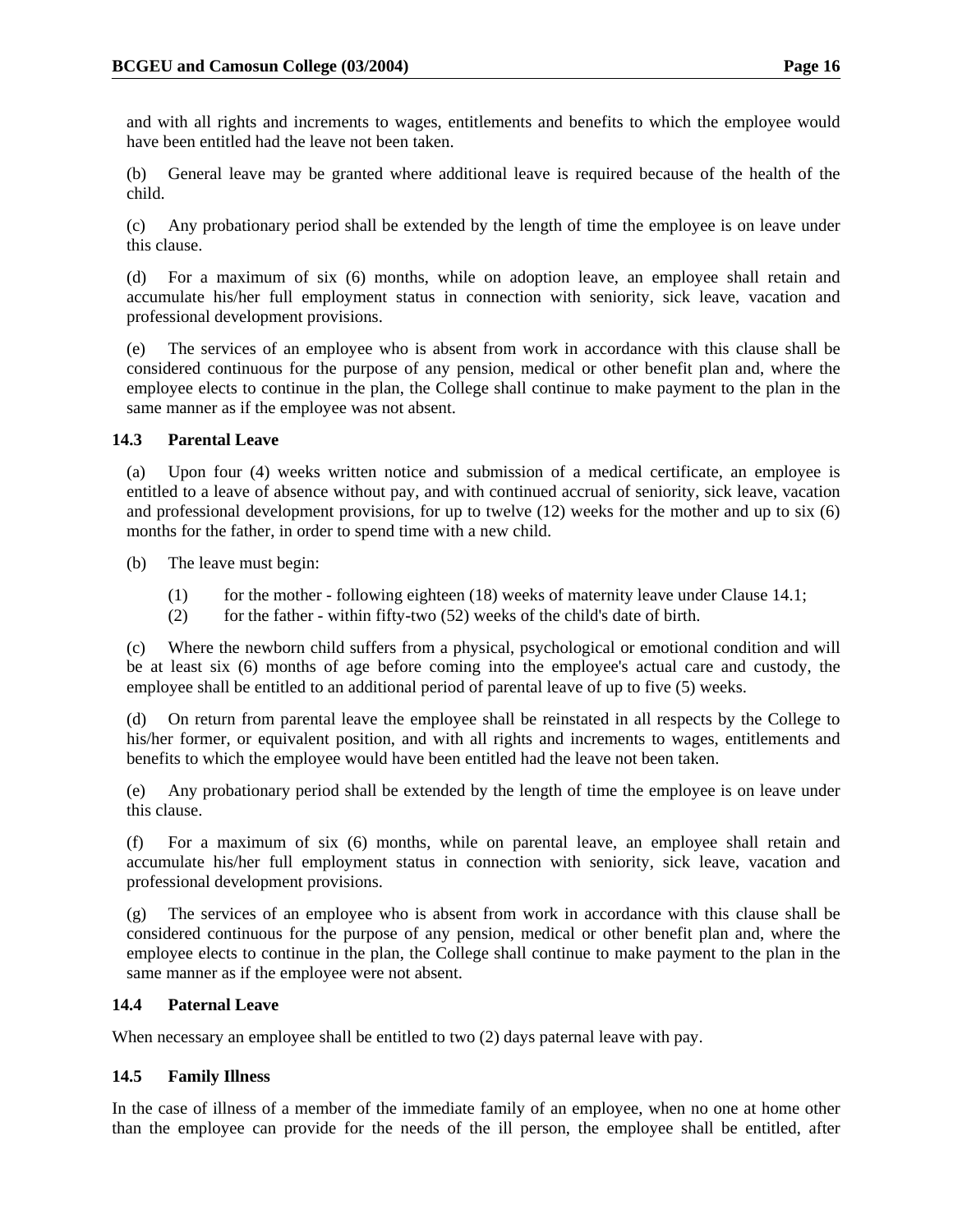notifying his/her Dean, to use annual sick leave entitlements up to a maximum of three (3) days at any one time for this purpose.

#### **14.6 Compassionate Leave**

In the case of a life-threatening emergency within the immediate family that requires an employee's attendance, the employee shall be entitled, after notifying his/her Dean, to use annual sick leave entitlement up to a maximum of five (5) days at any one time for this purpose.

#### **ARTICLE 15 - SICK LEAVE**

#### **15.1 Basic**

(a) An employee is entitled to sick leave at the rate of one and one-half  $(1\frac{1}{2})$  days per month. An employee having a continuing appointment shall be credited with eighteen (18) days sick leave each year on the first day of April. A newly appointed employee shall be credited, on appointment, with sick leave for the remainder of the fiscal year, i.e. until March 31, at the rate of one and one-half (1½) days per month. A part-time employee is eligible for sick leave on a prorated basis which is calculated at the time it is required.

(b) Term employees may accumulate and carry forward all unused sick leave to their future contracts when the break between contracts is six (6) months or less. Any break longer than six (6) months will cancel all previous sick leave credits.

#### **15.2 Accumulation**

Unused sick leave shall be cumulative to a maximum of two hundred fifty (250) working days and credited to the employee's sick leave account. A statement of cumulated leaves, effective March 31 of each year, will be available in each division office. Upon retirement, as defined in the *Pension (College) Act*, the employee may either:

(a) convert his/her accumulated sick leave to cash on the basis of fifty (50%) percent of one two hundred fiftieth (1/250) of his/her annual salary per day, to a maximum of two hundred fifty (250) days of accumulated sick leave; or

(b) use the sick leave to retire early on the basis of fifty (50%) percent of one (1) working day for each day's accumulation to a maximum of two hundred fifty (250) days of accumulated sick leave; or

(c) a combination of (a) and (b);

(d) where an employee retires on less than full pension, the number of days which may be converted under (a), (b) and (c) above shall be actuarially reduced in the same proportion as is his/her *Pension (College) Act*;

(e) deductions shall be made from sick leave entitlements in accordance with the following:

(1) all absences on account of illness or injury on a normal working day (exclusive of designated paid holidays) and subject to Clause 16, shall be charged against an employee's sick leave credits;

(2) there shall be no charge against an employee's sick leave credit when his/her absence on account of illness or injury is less than one-half day;

(3) where the period of absence on account of illness is more than one-half day but less than one (1) full day, one-half day only shall be charged as sick leave.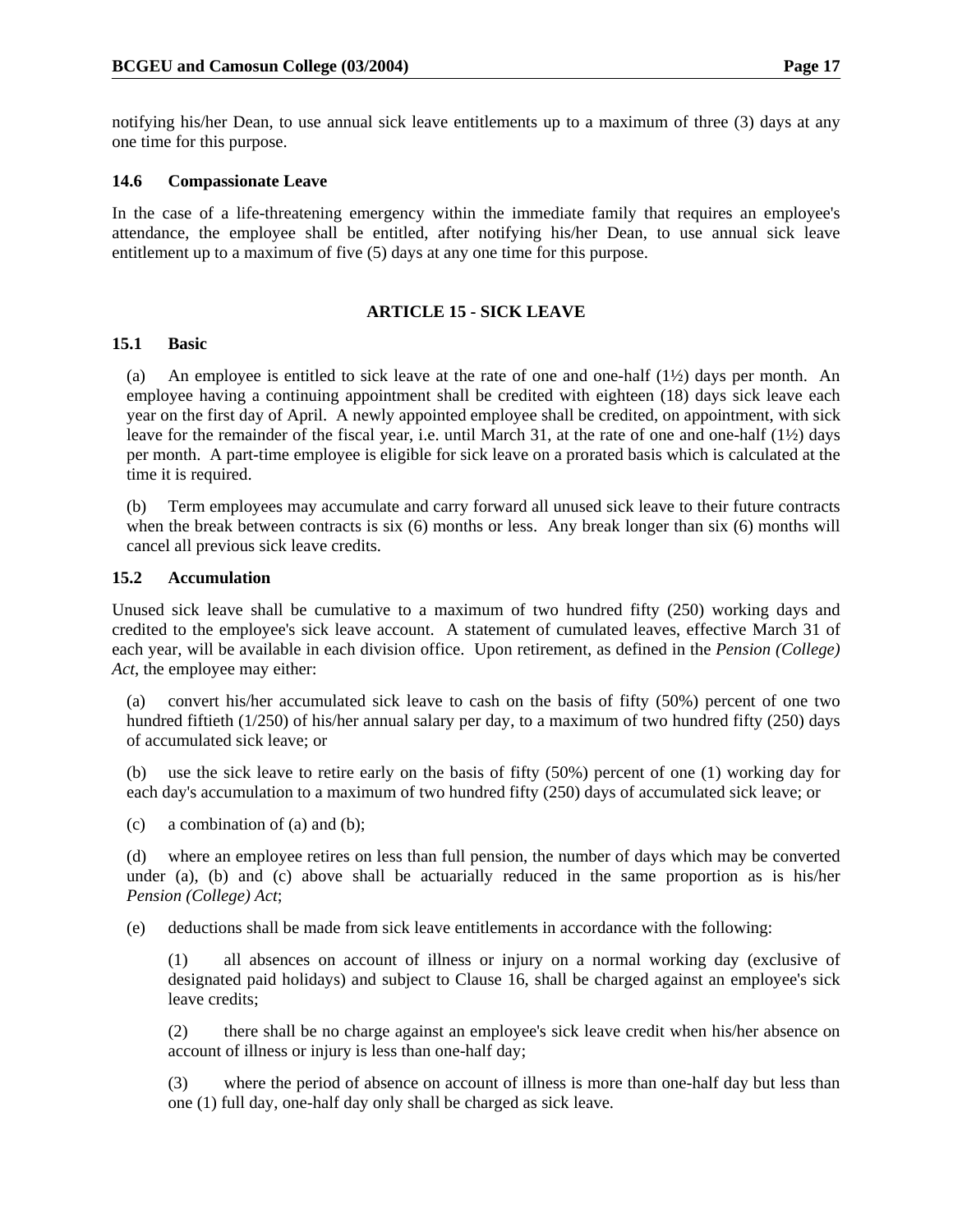(f) in the event of death, accumulated sick leave will be paid in full to the employee's designated beneficiary as indicated in the group life insurance policy unless otherwise specified.

# **15.3 Sick Leave Bank**

(a) Each full-time employee who holds an appointment of one (1) year or longer or a continuing parttime employee having a workload of fifty (50%) percent or more, shall, on April 1 of each year, donate one day's sick leave from his/her sick leave entitlement to a sick leave bank until such time as there is in the bank a number of days equal to six times the number of such full-time employees, as determined on that date.

(b) Only those employees as described in (a) are entitled to draw from the bank.

(c) An employee who has drawn from the bank may not begin to accumulate sick leave, until he/she has repaid the bank one-third of the amount, reckoned to the nearest multiple of three, which he/she has drawn from the bank.

(d) An employee who exhausts his/her sick leave allotment and accumulation shall be entitled to additional days of sick leave only for those days of absence for which a qualified medical practitioner testifies that the employee was unable to attend to his/her duties at the College.

(e) All requests for additional sick leave must be submitted in writing, together with the necessary medical certificates, to the Standards and Ethics Committee which shall make a recommendation to the Vice President, Education as to whether or not the employee is to be granted sick leave from the bank and, if applicable, the number of days to be granted. The Committee may not recommend that an employee receive more days from the bank than are necessary to qualify for Disability Insurance benefits.

(f) In the event that the bank is exhausted, the Union may levy each employee additional days of sick leave and shall be entitled to deposit such days in the bank.

# **ARTICLE 16 - WORKERS' COMPENSATION BOARD AND OCCUPATIONAL HEALTH AND SAFETY**

# **16.1 Workers' Compensation Board**

The College shall maintain Workers' Compensation Board coverage for all employees.

Where an employee is on a Claim recognized by the Workers' Compensation Board, the employee shall be entitled to leave, at his/her regular rate of salary, up to a maximum of one hundred twenty-six (126) days for any one claim. Where an employee elects to claim leave with pay under this clause, the Compensation payments received by the employee from the Workers' Compensation Board, shall be remitted to the College. There shall be no deduction from an employee's sick leave as a result of this clause.

# **16.2 Occupational Health and Safety**

The BCGEU and the College agree that regulations made pursuant to the *Workers' Compensation Act*, *The Factories Act* or any other statute of the Province of British Columbia pertaining to the working environment, shall be complied with. First Aid kits shall be supplied in accordance with this section.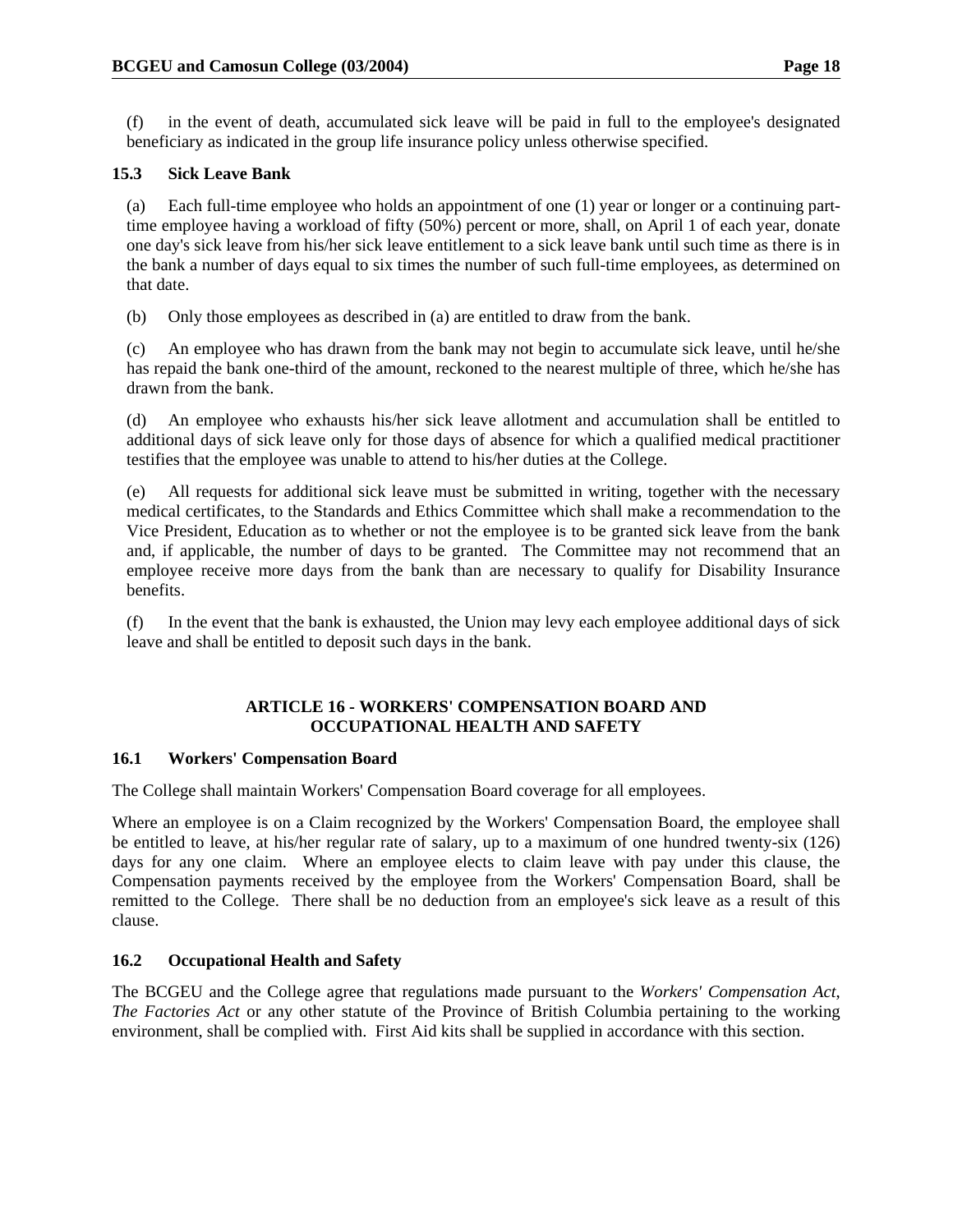All Faculty must attend a WHMIS Educational Seminar provided by the College within the first two months of employment. Faculty handling hazardous materials must also attend a training session within the first two months of employment.

(a) *College Occupational Health and Safety Committee* 

The College agrees to establish and maintain a College Safety Committee. The Occupational Health and Safety Committee shall be composed of representatives from administration, each Union and each major campus. The BCGEU agrees to support the College in obtaining representatives to serve on the Committee.

The Occupational Health and Safety Committee may establish subcommittees on any campus where it deems necessary.

This committee will meet at regular intervals to be determined by the membership and will make recommendations on unsafe, hazardous, or dangerous conditions with the aim of preventing and reducing risk of occupational injury and illness. A copy of all minutes of the Occupational Health and Safety Committees shall be sent to the BCGEU local area office and the bargaining unit Chair. Employees who are representatives of the Occupational Health and Safety Committee shall continue to receive the rate of pay they would have been receiving had they not been attending an Occupational Health and Safety Committee meeting.

No employee shall be disciplined for refusal to work on a job which in the opinion of:

- (1) a member of the Occupational Health and Safety Committee;
- (2) a person designated by the Occupational Health and Safety Committee; or

(3) a Safety Officer, after an on-site inspection and following discussion with the representative of the College, does not meet the standards established pursuant to the *Workers' Compensation Act.*

The employee shall return to the work station when it is declared by the Occupational Health and Safety Committee to meet the standards.

(b) *Injury Pay Provision* 

An employee who is injured on the job during working hours and is required to leave for treatment or is sent home for such injury shall receive payment for the remainder of the shift without deduction from sick leave.

#### (c) *Transportation of Accident Victims*

Transportation to the nearest physician or hospital for employees requiring medical care as a result of an on-the-job accident shall be at the expense of the College.

#### (d) *Investigation of Accidents*

The Occupational Health and Safety Committee shall be notified of each accident or injury to College employees engaged in College activities and shall investigate and report to the employees' Union and President on the nature and cause of the accident. In the event of a fatality, the College shall immediately notify the BCGEU local area office and the bargaining unit Chair of the nature and circumstances of the accident.

#### (e) *Industrial First Aid Requirements*

(1) The BCGEU and the College agree that they shall comply with First Aid Regulations made pursuant to the *Workers' Compensation Act*.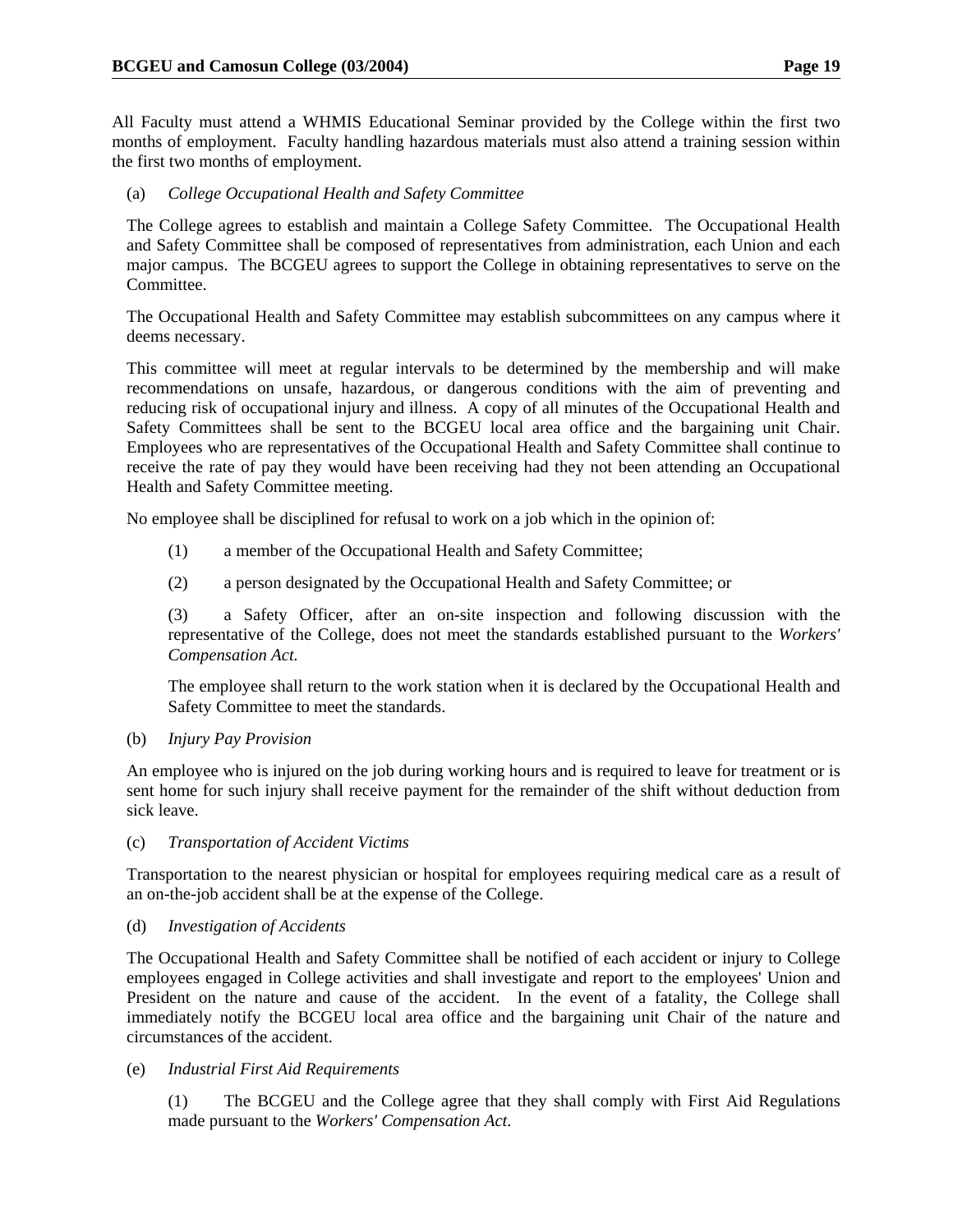(2) Upon the advice of the Occupational Health and Safety Committee, the College shall designate an employee as the First Aid Attendant at each major campus.

(3) Where the College requires an employee to perform First Aid duties in addition to the normal requirements of the job, the cost of obtaining and renewing the Industrial First Aid Certificate shall be borne by the College, and, where necessary, leave to take the necessary courses shall be granted with pay.

(4) When a member of BCGEU agrees to act as the designated First Aid Attendant at any campus, the member shall receive the stipend that is normally paid by the College to First Aid Attendants.

(f) *Safety Courses* 

(1) The Occupational Health and Safety Committee will keep itself informed of training programs sponsored by the Workers' Compensation Board or other agencies, and make recommendations for participation.

(2) The College agrees that a one (1) day training course will be provided by the BCGEU The College agrees to pay the salary for a maximum of two (2) committee members per year.

# **ARTICLE 17 - BENEFITS**

#### **17.1 Benefit Information**

(a) All benefits except those provided as a result of the Employment Insurance Rebate shall be considered part of this Agreement.

(b) Notwithstanding the foregoing, the Parties agree that the employee benefits will not change without mutual agreement.

(c) Benefits shall be as set forth in **an on-line manual. Hard copies will be available at convenient locations and for those who specifically need one.**

#### **17.2 Medical Services**

Effective January 1, 1995, the College shall pay all of the costs of a Medical Services Plan and an Extended Health Benefit Plan for full-time employees with an appointment of one (1) full month or longer. Premiums for employees on less than full-time appointments will be shared on a prorated basis. All administrative costs for these plans shall be borne by the Board. Subject to Clause 17.6, participation in this plan shall be a condition of employment for all employees holding appointments of fifty (50%) percent or greater unless covered in another plan. Appointments of less than fifty (50%) percent will also be granted coverage upon application to Employee Support and Development Services.

#### **17.3 Dental Plan**

The College shall pay one hundred percent (100%) of the premium costs of a Dental Services Plan carried by Maritime Life. Premiums for employees on less than full-time appointments will be shared on a prorated basis. The Plan shall provide for payment of one hundred percent (100%) of costs for items listed under Plan A of Maritime Life materials, seventy-five percent (75%) of costs for items listed under Plan B of Maritime Life and fifty percent (50%) for items listed under Plan C of Maritime Life. Each full-time employee who has a continuous appointment of ten (10) months or longer, or continuing parttime employee with an appointment of at least fifty percent (50%) is eligible to participate in the plan.

Participation of eligible employees in the plan shall be a condition of employment unless the employee is covered in another plan.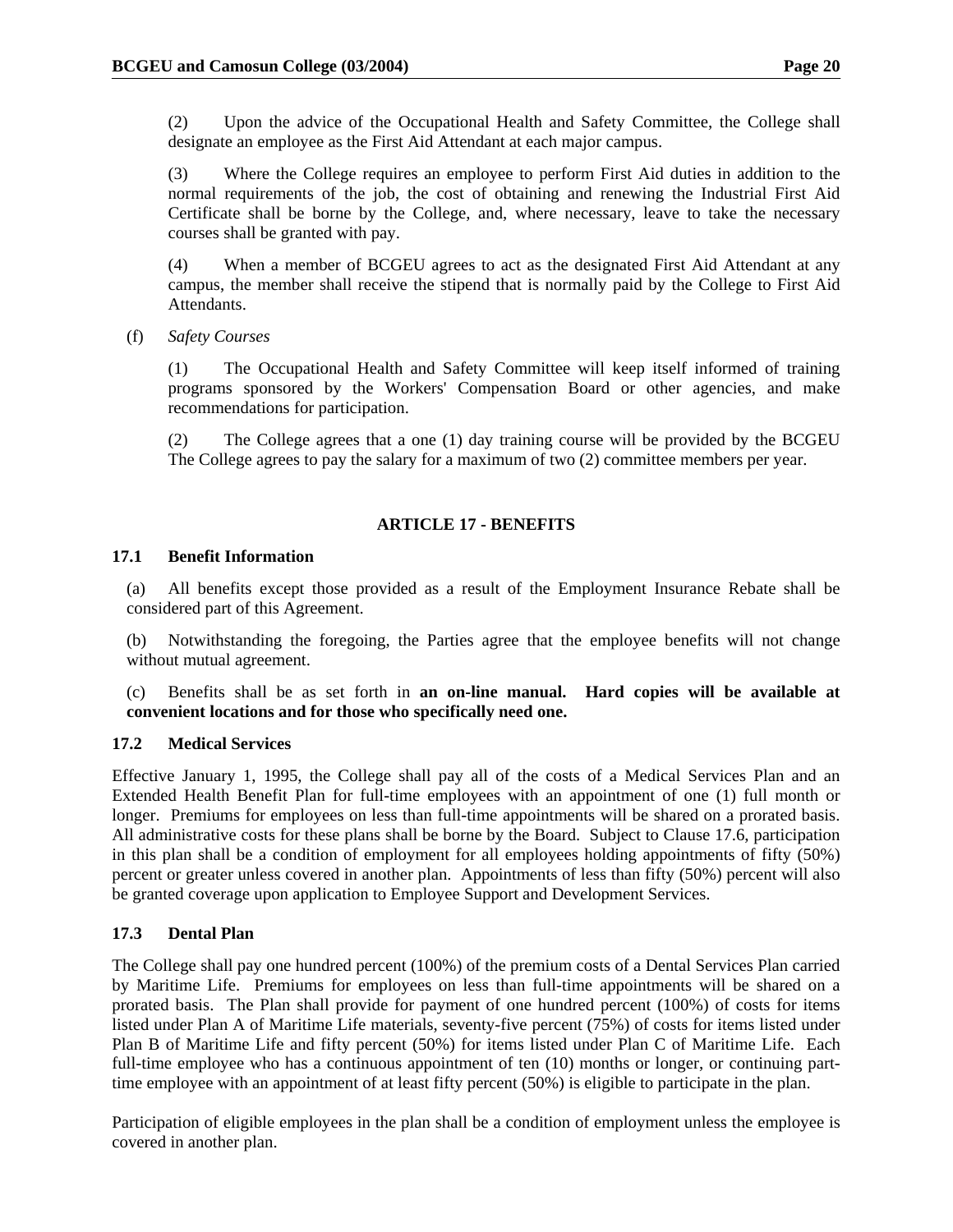# **17.4 Group Life**

The College shall pay one hundred percent (100%) of the premium costs of a group life insurance policy, which provides for three times annual salary on the death of an employee. Premiums for employees on less than full-time appointments will be shared on a prorated basis. Each full-time employee who has an appointment of four (4) months or longer, or continuing part-time employee with a workload of at least fifty percent (50%), is eligible to participate in the plan. Participation of eligible employees shall be a condition of employment.

# **17.5 Disability Plan**

Effective midnight March 31, 1995, the College shall pay all of the costs of a Group Disability Insurance Plan which provides for a monthly taxable income of two-thirds  $(66^2/3)$ % of gross monthly salary.

Administrative costs of this plan shall be borne by the College. Each full-time employee who has an appointment of four (4) months or longer, or continuing part-time employee with a workload of at least fifty percent (50%), is eligible to participate in the plan. Participation of eligible employees in this plan shall be a condition of employment. **If an employee continues to be paid while awaiting receipt or adjudication of an LTD benefit such payment shall be considered an advance and will be repayable in full. Should full repayment not be immediately possible, Human Resources will agree on a repayment plan that is mutually acceptable to the College and the employee.**

The employee in receipt of Disability Income benefits under the group plan will have the opportunity to participate during a period not exceeding two (2) years in College benefit plans, as applicable but will be required to pay one hundred percent (100%) of the premium costs thereof. The employee in receipt of Disability Income benefits under the group plan will be entitled to return to the employ of the College during a period not exceeding two (2) years upon submission of a medical certificate indicating fitness for work.

Should a single illness exceed ninety (90) calendar days in duration, an eligible employee must apply for disability insurance benefits in accordance with the terms of the plan.

Seniority shall continue to accumulate during the period of disability to a maximum of two (2) years.

# **17.6 Employee Assistance Program**

Where there is in place an Employee Assistance Program jointly agreed to by the Board and BCGEU, participation by BCGEU members shall be a condition of employment.

# **17.7 Coverage for Part-Time and Term Appointments**

Employees with appointments of more than one (1) month shall be entitled to receive medical benefits. In the case where successive term appointments result in a term of uninterrupted employment of more than four (4) months, the employee shall be eligible for group life and disability benefits from the date of the beginning of the contract which results in the total period of employment exceeding four (4) months.

All successive appointments and all appointments which are split by a period of ten (10) days or less shall be included as uninterrupted employment.

A continuing employee who has been laid off as defined in Clause 3.5(a), and who is recalled to term employment, will continue to be entitled to all benefit plan coverages.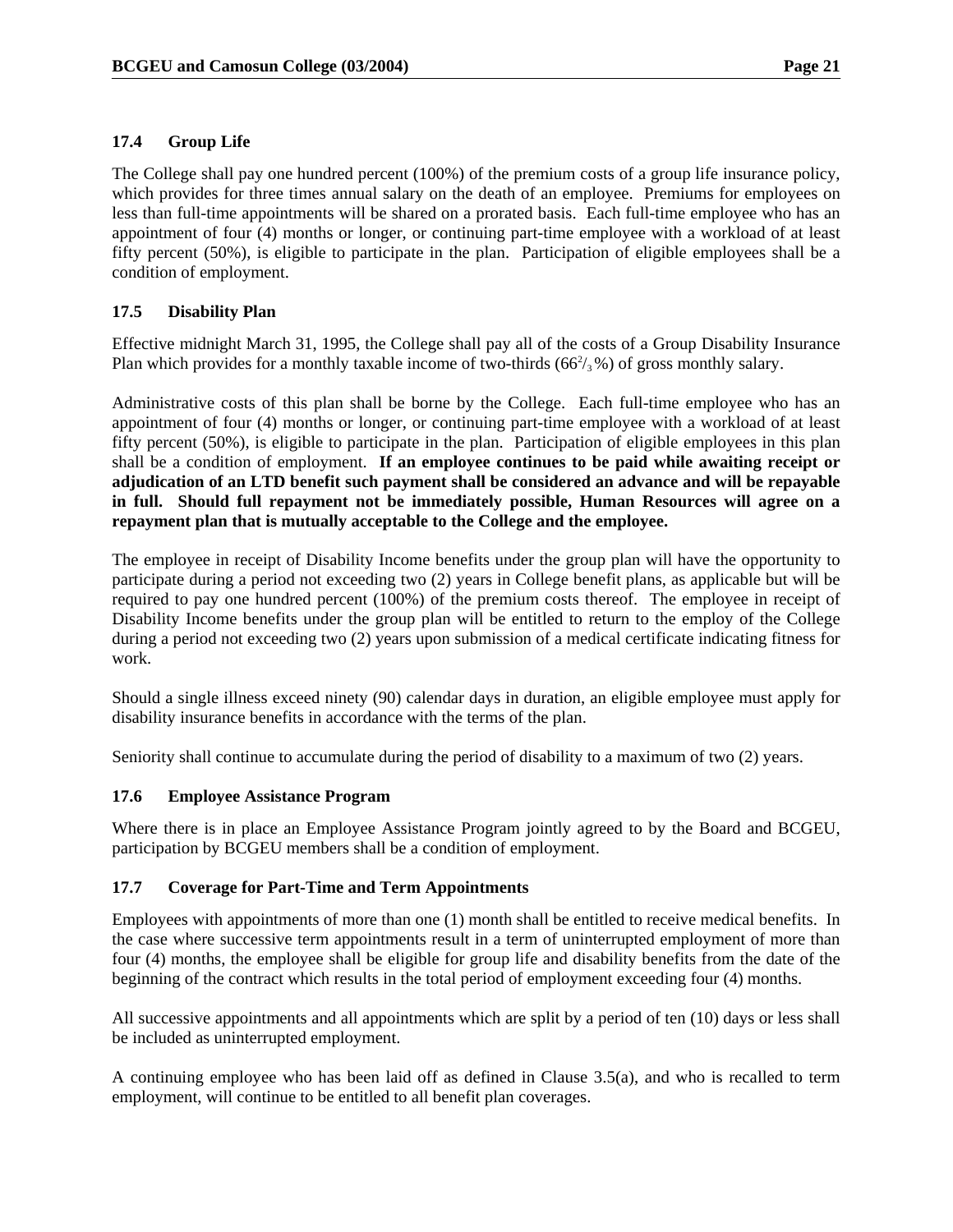#### **17.8 Professional Fees**

**The Employer will reimburse the regular BCGEU employees in Health and Human Services any professional fees that the employee is required to obtain to carry out their duties as an instructor.** 

#### **ARTICLE 18 - RETIREMENT**

#### **18.1 Retirement Allowance**

If the College is able to obtain an allocation from the Consolidated Revenue Fund for the purposes outlined below, then upon retirement from service, an employee who transferred October 1, 1975 from Public Service to College employ and who has completed twenty (20) years of continuous service and who under the provisions of the *Public Service Superannuation Act* is entitled to receive a superannuation allowance on such retirement, is entitled to an amount to be paid out of the Consolidated Revenue Fund equal to his/her salary for one month, and for each full year of service exceeding twenty (20) years but not exceeding thirty  $(30)$  years, is entitled to an additional amount equal to one-fifth  $(1/5)$  of his/her monthly salary.

#### **18.2 Early Retirement**

A full-time faculty member, in order to facilitate gradual retirement, may, upon reaching the age of fiftyfive (55), apply for status as a continuing part-time employee, with the percentage of work load to be mutually acceptable to the College and the employee, but not less than fifty percent (50%). Salary and benefits shall be prorated in accordance with the percentage of workload.

#### **18.3 Early Retirement Incentive**

In those departments in which a reduction in staff is required, a faculty member shall be eligible to apply for an early retirement incentive providing he/she meets the following conditions:

- (a) is age fifty-five (55) or over;
- (b) has a minimum of ten (10) years pensionable service with the College;
- (c) holds a continuing appointment at the College.

A faculty member who opts to take early retirement shall be paid a retirement incentive of ten percent (10%) of his/her annual salary times the number of years remaining until age sixty-five (65) to a maximum of one (1) year's salary, in addition to all other retirement benefits. An employee who, upon joining the College, requested and was granted by the Board exemption from participation in the *College Pension Plan*, may apply to the Board for permission to be included in this clause.

Where this clause is applied, Clause 3.3 will not be applied.

#### **ARTICLE 19 - PARKING**

The College shall provide parking near the place of employment at no cost to the employee.

#### **ARTICLE 20 - INDEMNITY**

Except where a joint Union-College Committee considers that there has been flagrant or willful negligence on the part of an employee, the College agrees not to seek indemnity against an employee whose actions result in a judgement against the College. The College agrees to pay any judgement against an employee arising out of the performance of his/her duties. The College also agrees to pay any legal costs incurred in the proceedings.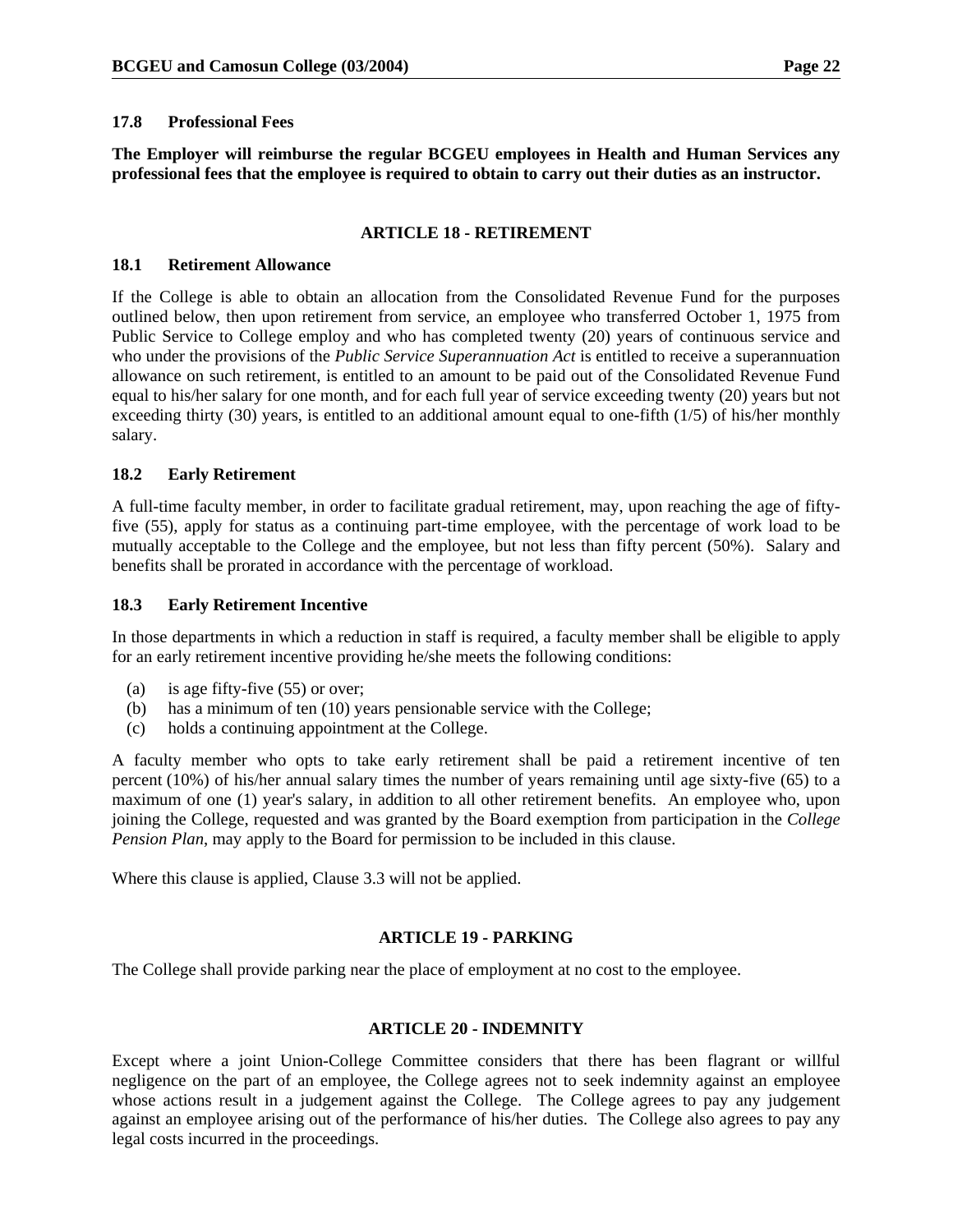### **ARTICLE 21 - RESOLUTION OF DISPUTES**

#### **21.1 Union Representation**

The Union has a right to represent its members in dealings with the Board related to the administration of this agreement. It will determine how and under what conditions it will assist a member in preparing and presenting any grievance in accordance with grievance procedures outlined in the contract.

#### **21.2 Grievance Procedure**

The College and the Union recognize that grievances may arise concerning:

(a) differences between the Parties respecting the interpretation, application, operation, or any alleged violation of a provision of this Agreement, including a question as to whether or not a matter is subject to arbitration; or

(b) the dismissal, discipline, or suspension of an employee bound by this Agreement.

An employee who wishes to present a grievance at Step 1 of the grievance procedure, in the manner prescribed in Clause 21.3, must do so no later than thirty (30) days after the date on which he/she was notified orally or in writing, of the action or circumstances giving rise to the grievance, or on which he/she first became aware of the action or circumstances giving rise to the grievance.

In the case of a dispute arising from an employee's dismissal or suspension, the grievance may commence at Step 2 of the grievance procedure within thirty (30) days of the employee receiving notice of dismissal or suspension.

#### **21.3 Step 1**

Before a written grievance can be submitted at Step 2 of the grievance procedure, every effort shall be made to settle the dispute at Step 1.

(a) The aggrieved employee shall request a discussion with the administrator and shall specify that this is Step 1 of a grievance and the nature of the grievance. The employee has the right to have a Union representative present at such a meeting.

(b) The administrator will have seven (7) days to investigate the matter and respond.

#### **21.4 Step 2**

An employee who wishes to pursue a grievance at Step 2 must do so within fourteen (14) days of having received the response from Step 1. The grievance will be submitted on the appropriate form setting out the nature of the grievance and the circumstances from which it arose, and the remedy sought.

The grievance will then be reviewed by a committee of two representatives of the Union, one of whom will be the staff representative or designate and the other designated by the staff representative, and two representatives of the College, one of whom shall be the President or designate. The Committee must meet to review the grievance within fourteen (14) days of its receipt. The College will respond in writing following the committee's review. If there is no resolution within thirty (30) days from the date of the first committee review meeting, the matter may be referred to arbitration.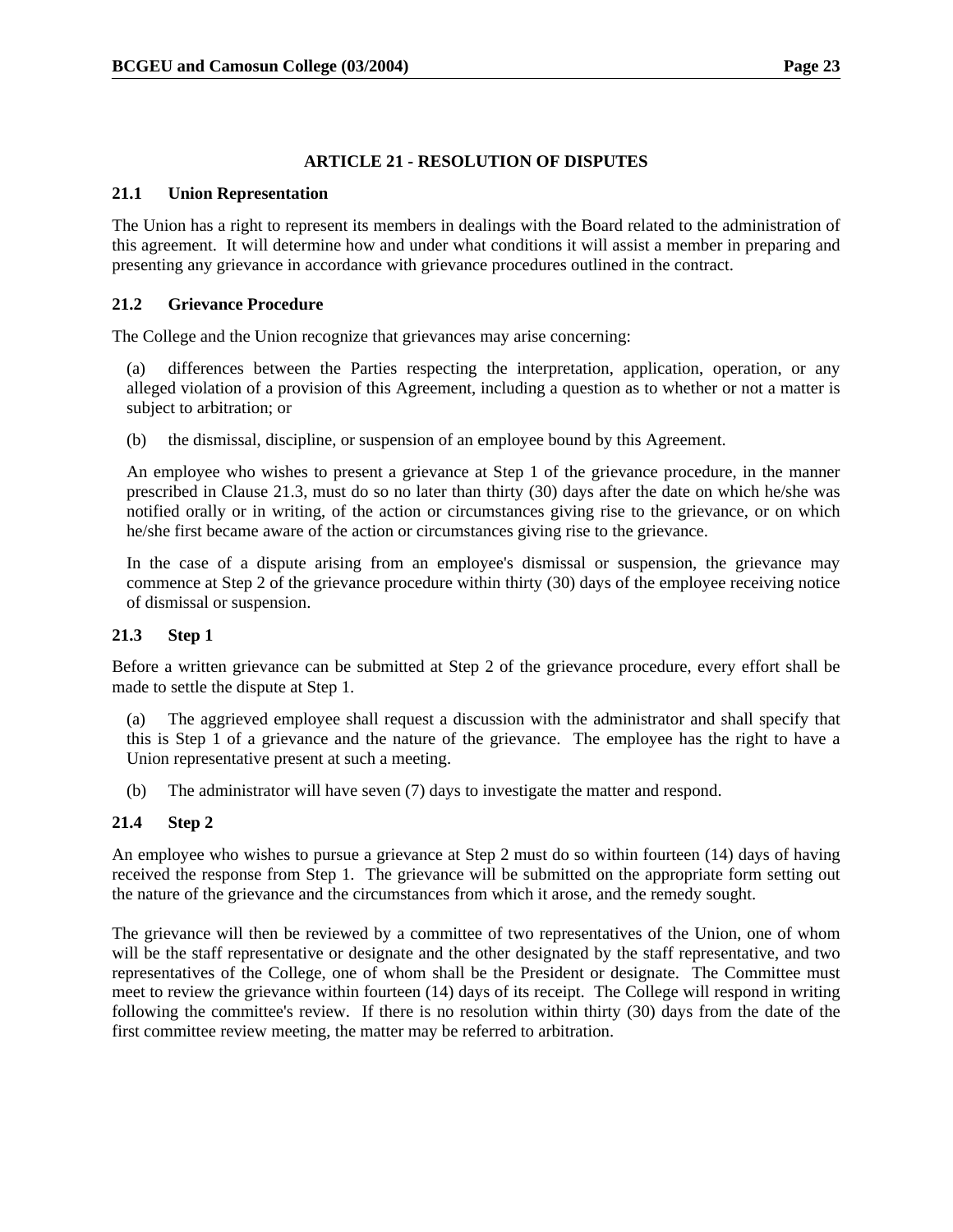# **21.5 Time Limit to File to Arbitration**

Failing satisfactory settlement at Step 2, the Union President or designate may inform the College of intent to submit the dispute to arbitration within:

- (a) Fourteen (14) days after the College decision has been received; or
- (b) Fourteen (14) days after the College decision was due.

# **21.6 Administrative Provisions**

(a) Grievances and replies at Step 2 of the grievance procedure and notification to arbitrate shall be by registered mail or facsimile (original to follow in regular mail).

(b) Grievances, replies, and notification shall be deemed to be presented on the day on which they are registered or sent by facsimile, and received on the day they were delivered to the appropriate office of the College or the Union.

(c) In the event of a dispute, strike, lock-out, or other work stoppage in the Canada Post Office within British Columbia, this section shall not apply.

# **21.7 Single Arbitrator**

When a party has requested that a grievance be submitted to Arbitration, the grievance shall be submitted to a mutually agreed upon Arbitrator.

# **21.8 Single Arbitrator Procedure**

The Arbitrator may determine his own procedure in accordance with due process and shall give full opportunity to all Parties to present evidence and make representations. He shall hear and determine the difference or allegation and shall render a decision within thirty (30) days of the conclusion of the Hearing.

#### **21.9 Decision of Arbitrator**

The Decision of the Arbitrator shall be final, binding, and enforceable on the Parties. The Arbitrator shall have the power to dispose of a discharge or discipline grievance by any arrangement which he/she deems just and equitable. However, the Arbitrator shall not have the power to change this Agreement or to alter, modify, or amend any of its provisions.

#### **21.10 Disagreement on Decision**

Should the Parties disagree as to the meaning of the Arbitrator's decision, either party may apply to the Arbitrator to clarify the decision, which he/she shall make every effort to do within seven (7) days of receipt of such application.

#### **21.11 Expenses of Arbitrator**

Each party shall pay one half  $(\frac{1}{2})$  of the fees and expenses of the Arbitrator.

# **21.12 Deviation from Grievance Procedure**

The College agrees that after a grievance has been initiated by the Union, the College's representatives will not enter into discussion or negotiation with respect to the grievance either directly or indirectly with the aggrieved employee without the consent of the Union.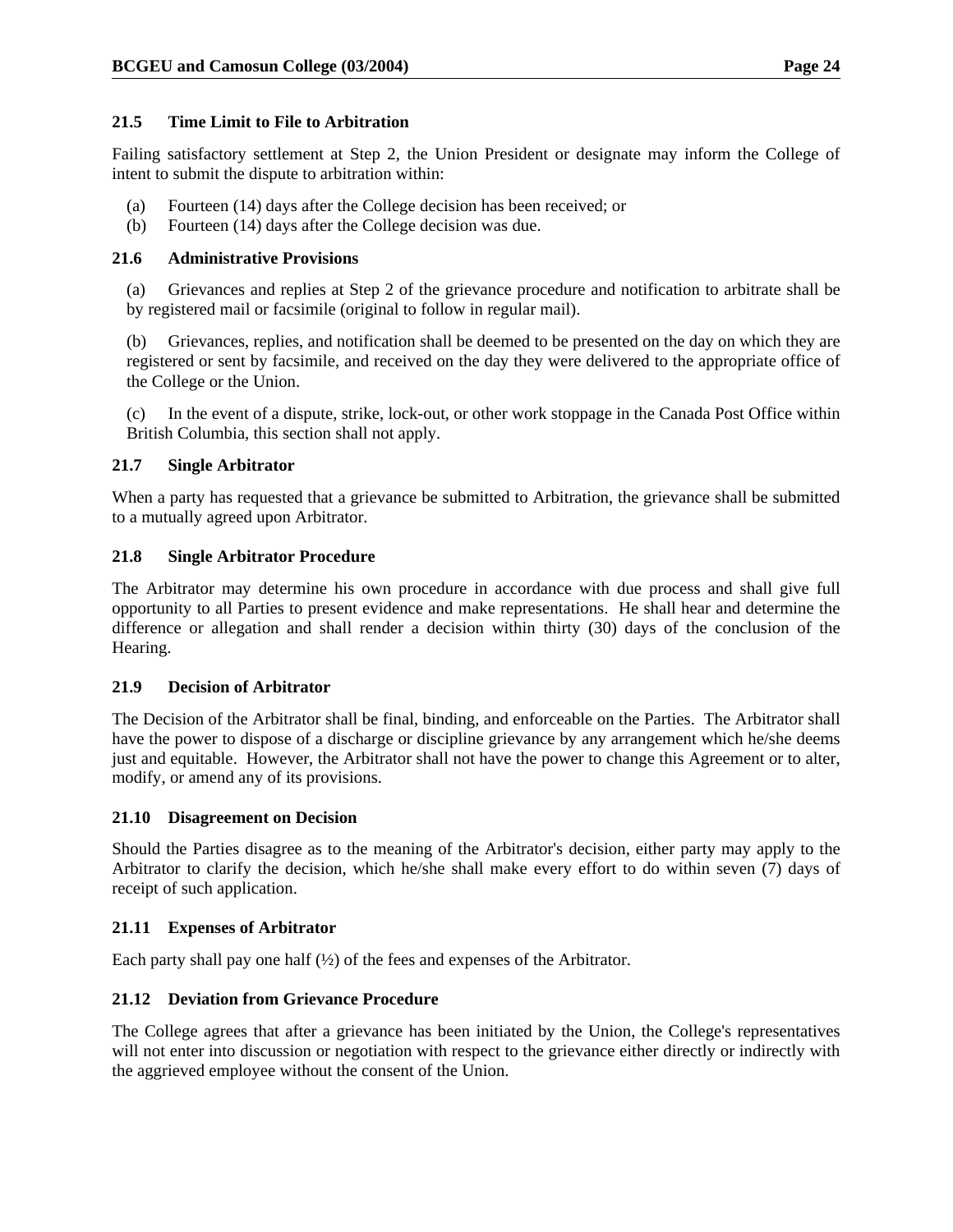In the event that after having initiated a grievance through the grievance procedure, an employee endeavours to pursue the same grievance through any other channel, then the Union agrees that pursuant to this clause the grievance shall be considered to have been abandoned.

# **21.13 Policy Grievance**

Where either party to this Agreement disputes the general application, interpretation, or alleged violation of a clause of this Agreement, the dispute shall be discussed initially with the College or the Union, as the case may be, within thirty (30) days of the occurrence. Where no satisfactory agreement is reached within a further thirty (30) days, either party may submit the dispute to arbitration as identified in Clause 21.7.

# **21.14 Technical Objections to Grievances**

It is the intent of both Parties to this Agreement that no grievance shall be defeated merely because of a technical error other than time limitation in processing the grievance through the grievance procedure. To this end an Arbitrator shall have the power to allow all necessary amendments to the grievance and the power to waive formal procedural irregularities in the processing of a grievance in order to determine the real matter in dispute and to render a decision according to equitable principles and the justice of the case.

# **21.15 Effective Date of Settlements**

Settlements reached at any step of the grievance procedure in this clause, other than Clause 21.13, shall be applied retroactively to the date of the occurrence of the action or situation which gave rise to the grievance, but not prior to the effective date of the Agreement in effect at the time of the occurrence or the date set by an Arbitrator, unless another date is agreed upon by both Parties.

#### **21.16 Amending Time Limits**

The time limits fixed in the grievance and arbitration procedure may be altered by mutual consent of the Parties, but the same must be in writing.

#### **ARTICLE 22 - UNION MEMBERSHIP AND DUES**

#### **22.1 Bargaining Unit Definition**

The bargaining unit shall include full-time and part-time instructors (as described in the certification statement of BCGEU Local 701 Camosun College) employed by the College to teach vocational, technical and trades training programs or courses.

#### **22.2 Membership**

All employees covered by this Agreement shall as a condition of employment, hold and maintain membership in the Union except where exempted and as outlined under the Labour Relations Code.

#### **22.3 Union Recognition and Rights**

The Union agrees that any activities relevant to the administration of the Collective Agreement or other Union activities, which must be conducted during working hours, will be carried out in a professional manner with primary consideration to instructional duties. Where the College feels that such activities are interfering inappropriately with instructional duties, the Parties agree to meet and resolve the matter.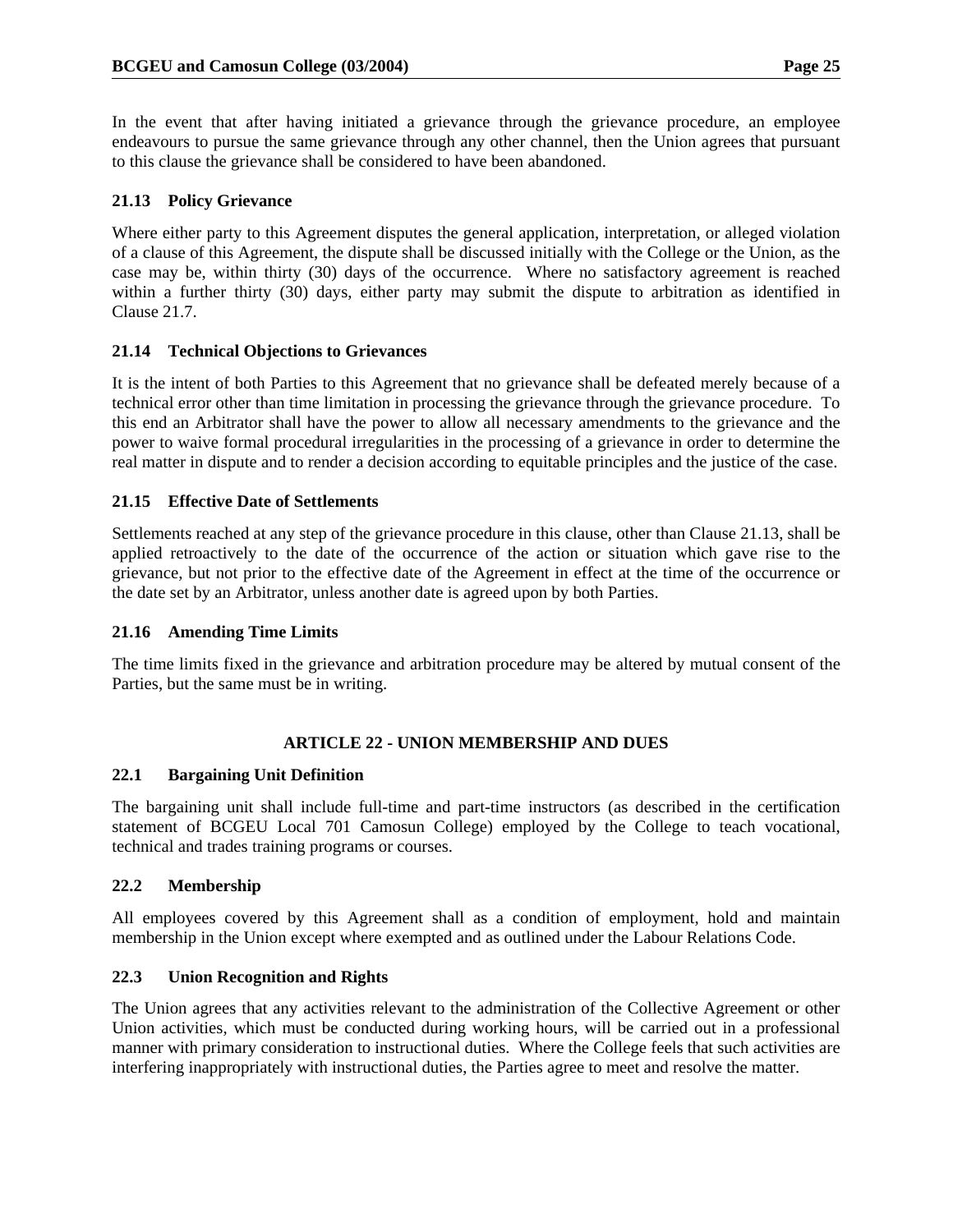#### **22.4 Dues**

The College agrees to deduct each month from the monthly salary of each employee, one-twelfth (1/12) of the total annual Union dues as determined by the Union, and any special levies which the Union may determine as authorized by its Constitution. This sum will be transmitted to the Union without delay, and this sum will be shown on the T4 slip, after the Union has confirmed receipt of these dues.

All deductions shall be remitted to the President of the Union not later than twenty-eight (28) days after the date of deduction and the College shall also provide a list of names of those employees from whose salaries such deductions have been made together with the amounts deducted from each employee.

# **ARTICLE 23 - UNION RIGHTS**

#### **23.1 Individual Agreements**

No employee, covered by this Agreement shall be required, or permitted, to make a written or oral agreement with the College, or its representatives, which may conflict with this Agreement.

# **23.2 Fair Treatment**

The College and the Union agree that there shall be no discrimination, restriction, or coercion exercised or practised with respect to any employee for reason of membership or activity in the Union.

#### **23.3 Leave for Union Business**

Leave for Union business will not affect employee's *"non-contact time".* To facilitate the administration of this section when leave is granted, the employee will continue to be paid at the normal rate and the Union shall reimburse the College for salary and benefit costs. Leave of absence granted under this clause shall include sufficient travel time. The Union shall provide the College with reasonable notice prior to the commencement of leave under this clause. The College agrees that any of the leaves of absence identified below shall not be unreasonably withheld.

Approved leave of absence will be granted:

(a) to an elected or appointed representative of the Union to attend conventions of the Union and bodies to which the Union is affiliated;

(b) for elected or appointed representatives of the Union to attend to Union business which requires them to leave their general work area;

(c) for employees who are representatives of the Union on a bargaining committee to attend meetings of the bargaining committee;

(d) to employees called by the Union to appear as witnesses before an arbitration board;

(e) for up to three employees on the bargaining committee of the Union to carry on negotiations with the College. In this case, the Union shall only be required to reimburse the College for salary and benefit costs if substitute instructors are required.

#### **23.4 Picket Lines**

All employees covered by the Agreement shall have the right to refuse to cross a picket line arising out of a dispute as defined in the *Industrial Relations Act*. Any employee failing to report for duty shall be considered to be absent without pay.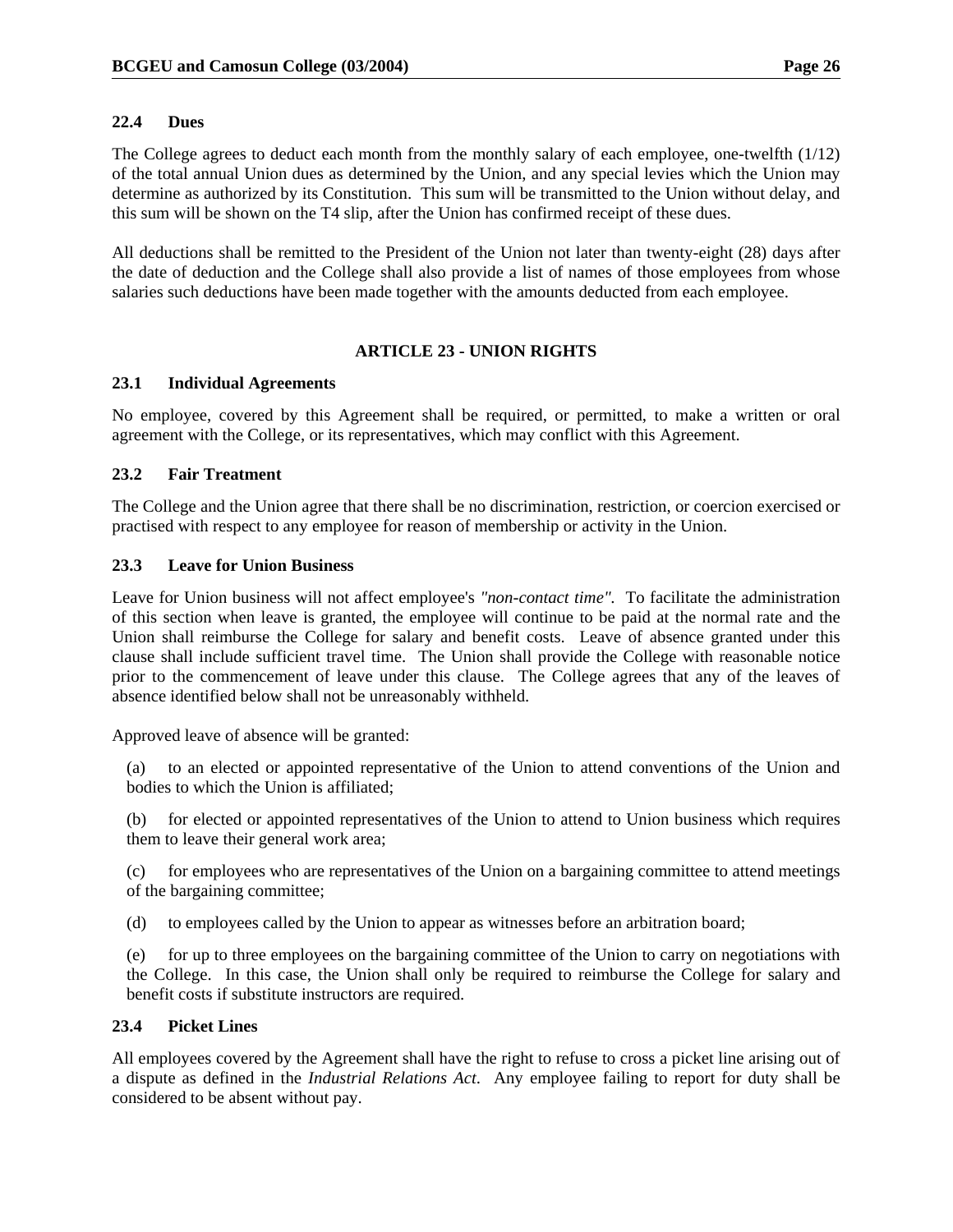#### **ARTICLE 24 - SAFEGUARD AGAINST SALARY REDUCTIONS**

(a) No person covered by this Agreement shall have his/her current rate of salary or allowance reduced by the application of this Agreement.

(b) Notwithstanding Section 2 of the *Employment Standards Act* where this Agreement is silent the College agrees to apply the provisions of the *Employment Standards Act*.

### **ARTICLE 25 - USE OF TERMS**

Whenever the singular or masculine is used in the Agreement, it shall be considered as if the plural or feminine has been used where the context requires.

# **ARTICLE 26 - TERM OF AGREEMENT**

#### **26.1 Dates**

This agreement shall be binding and remain in full force and effect from the first day of April, 2001 to and including March 31, 2004 and shall continue from year to year thereafter, unless either party exercises its rights to commence collective bargaining as provided for in the Statutes of the Province of British Columbia.

#### **26.2 Extension of Anniversary Date**

If negotiations extend beyond the anniversary date of the Agreement, both Parties shall adhere fully to the provisions of this Agreement during the period of bona fide collective bargaining.

#### **26.3 Revisions to Agreement**

All revisions to the Agreement mutually agreed upon shall, unless otherwise specified, apply retroactively to the expiry date.

#### **ARTICLE 27 - EMPLOYEE APPRAISAL**

#### **27.1 Evaluation Reports**

(a) Where a formal appraisal of an employee's performance is carried out, the employee shall be given sufficient opportunity after the interview to read and review the appraisal.

(b) Provision shall be made on the evaluation form for an employee to sign it. The form shall provide for the employee's signature in two places, one indicating that the employee has read and accepts the appraisal, and the other indicating that the employee disagrees with the appraisal. The employee shall sign in one of the places provided. No employee may initiate a grievance regarding the contents of an evaluation report unless the signature indicates disagreement with the appraisal.

(c) An employee shall, upon request, receive a copy of this evaluation report at the time of signing. An evaluation report shall not be changed after an employee has signed it, without the knowledge of the employee, and any such changes shall be subject to the grievance procedures of this Agreement.

(d) An employee shall have the right to request a formal appraisal, providing that at least six (6) months have elapsed since the last appraisal and that the Dean has agreed to the timing of the appraisal.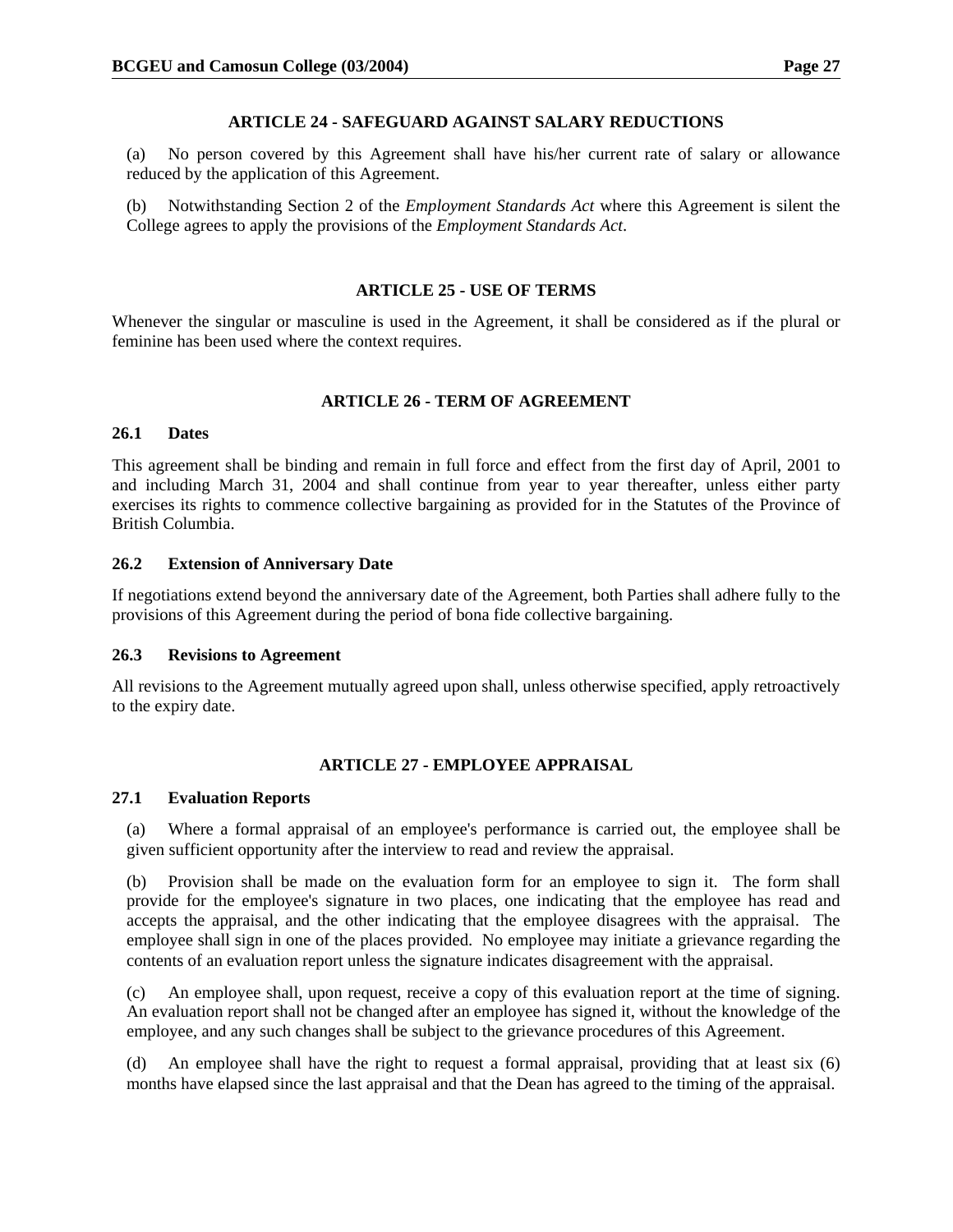# **27.2 Distribution**

The completed appraisal shall be available only to the employee, his/her Chair, his/her Dean, the Vice President, Education, the President and the Board Chairman. In the event of a dispute or legal action, the appraisal shall be available to a joint Union-Board committee, an arbitrator board and the Board's legal counsel.

# **27.3 Personnel Files**

(a) The President of the Union or designate shall be entitled, upon the written authority of an employee, to review the employee's personnel file(s) maintained in the Human Resources Department Office.

(b) With reasonable notice given the College, an employee shall be permitted to review their personnel file(s).

(c) The College will not disclose or use for other than authorized purposes personnel file information without the employee's written consent, unless required by law.

(d) The College shall take reasonable precautions to ensure the reliability and security of personnel files.

(e) Personnel files shall include all files pertaining to the employee maintained by the Human Resources Office

# **27.4 Right to Have a Union Representative Present**

An employee shall have the right to have a Union representative present at any discussion with administration which the employee believes might be the basis of disciplinary action. Where administration intends to interview an employee for disciplinary purposes, the administration shall make every effort to notify the employee in advance of the purpose of the interview in order that the employee may contact a Union representative, providing that this does not result in an undue delay of the appropriate action being taken.

# **ARTICLE 28 - TECHNOLOGICAL CHANGE**

(a) An employee shall be considered displaced by technological change when his/her services are no longer required in the same capacity as a result of change in the method of operation or equipment.

(b) The College agrees to take all reasonable steps so that an employee shall not lose employment because of technological change. Every reasonable effort will be made by the College to utilize normal turn-over of employees, to the extent that it arises during the period in which changes occur, to absorb employees displaced because of such change or changes. However, when necessary to reduce staff, it will be done as outlined in Clause 3 of the Agreement.

(c) Where the introduction of a technological change substantially alters the method of presentation or the content of an existing course, faculty members who may have responsibility for the course shall be consulted before the intended change is implemented.

# **ARTICLE 29 - SENIORITY**

#### **29.1 Accumulation of Seniority**

(a) Service seniority shall be defined as the length of continuous service with the College since the last date of hiring plus the aggregate length of all periods of employment with the College after April 1, 1980, where no break in service exceeds two (2) years. Such service seniority shall include all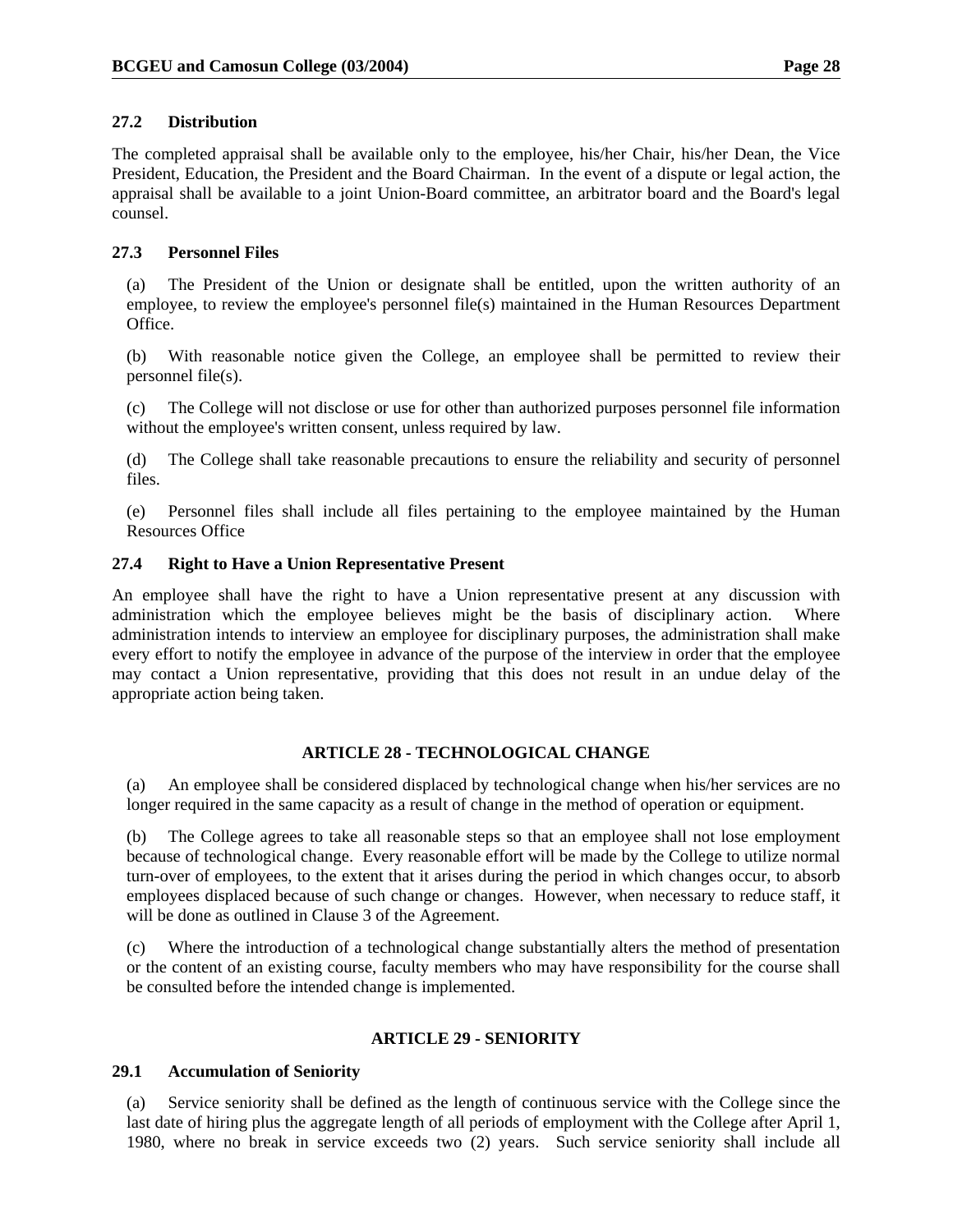continuous service with the Public Service of British Columbia prior to the Meld which took place October 1, 1975.

(b) Seniority shall continue to accumulate when an employee is on training leave, in accordance with Clause 3.3(a) or where the employee has been approved for accrual of seniority under Clause 10.6.

(c) Employees on maternity, adoption, or parental leave shall continue to accumulate seniority.

(d) If a continuing employee terminates their employment as a result of a decision to raise a dependent child (children), and is re-employed, upon application he/she shall be credited with length of service accumulated at the time of termination. The following conditions shall apply:

(1) the employee must have been a continuing employee with at least three (3) years of service seniority at the time of termination;

(2) the resignation must indicate the reason for termination;

(3) the break in service shall be for no longer than six (6) years; and during that time the employee must not have been engaged in remunerative employment for more than six (6) months;

(4) the previous length of service shall not be reinstated until successful completion of the probationary period on re-employment.

(e) A continuing employee who resigns his/her position and within sixty (60) days is re-employed as a continuing employee, shall upon application be credited with length of service accumulated at time of termination.

(f) The College shall publish on November 1 of each year a seniority list of its continuing employees, including, for full-time employees, the date of the next salary experience increment.

# **29.2 Loss of Seniority**

An employee shall lose his/her seniority in the event that:

- (a) he/she is discharged for just cause;
- (b) he/she voluntarily terminates his/her employment or position;
- (c) he/she is on layoff and their recall period as outlined in Clause 3.5(a) has expired;

(d) he/she is unavailable or declines two (2) offers of re-employment in which the duration and nature of work is similar to that which he/she carried out prior to layoff.

# **ARTICLE 30 - COPIES OF COLLECTIVE AGREEMENT**

The Union and College agree to share equally the cost of producing copies of the Collective Agreement for distribution to all members. The document shall be printed by the College Print Shop.

IN WITNESS WHEREOF of the Camosun College Board of Governors has caused the name and seal of Camosun College to be affixed hereto in the presence of the Chairperson and the Bursar of the College Board of Governors, and the Union has caused these present to be executed under the hands of its proper officers duly authorized in that behalf the day and year first written above.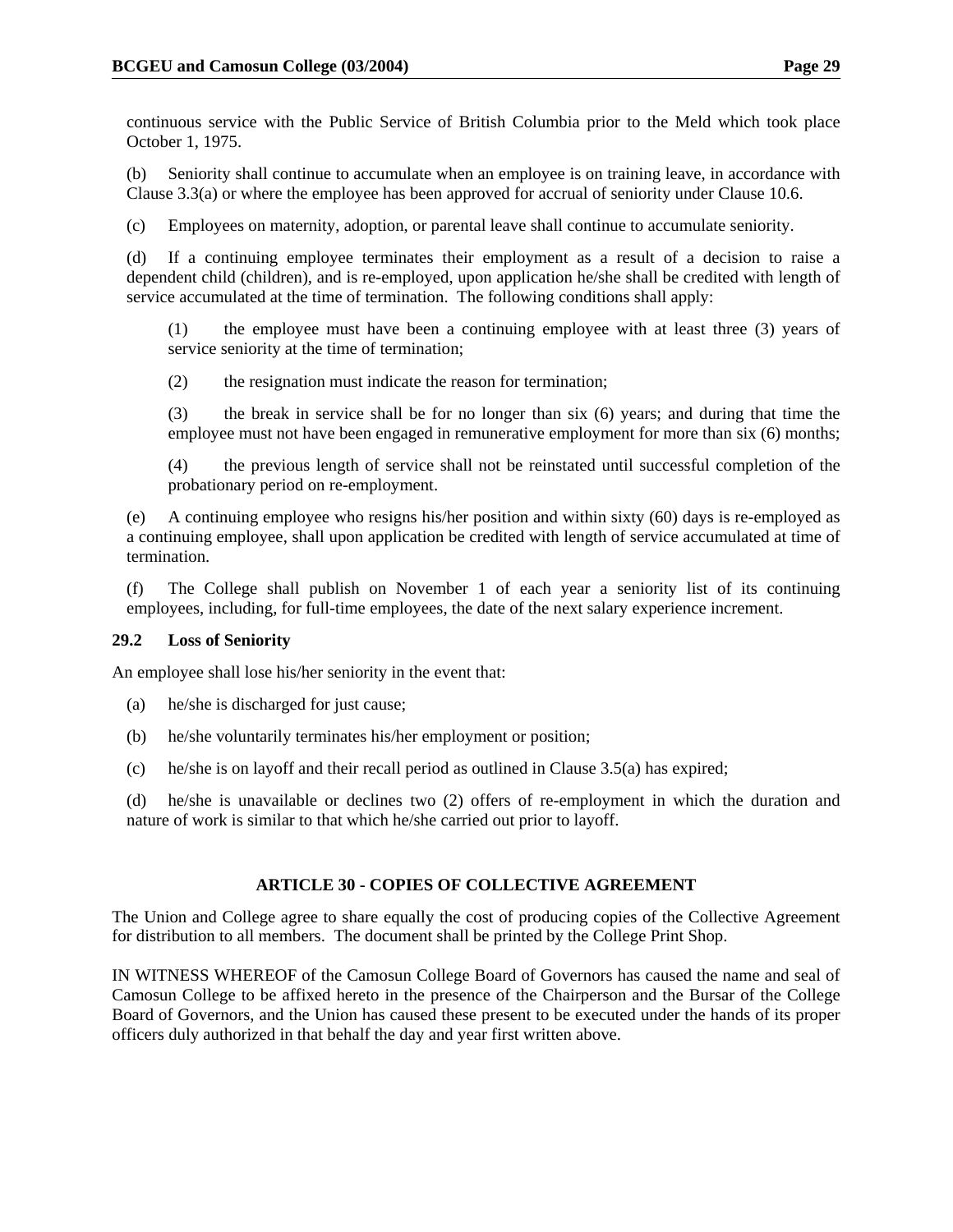# THE UNION: THE EMPLOYER:

# **SIGNED ON BEHALF OF SIGNED ON BEHALF OF**

George Heyman Peter Baillie<br>President, BCGEU Board Chairpe

Board Chairperson

\_\_\_\_\_\_\_\_\_\_\_\_\_\_\_\_\_\_\_\_\_\_\_\_\_\_\_\_\_\_\_\_\_\_\_ \_\_\_\_\_\_\_\_\_\_\_\_\_\_\_\_\_\_\_\_\_\_\_\_\_\_\_\_\_\_\_\_\_\_\_

\_\_\_\_\_\_\_\_\_\_\_\_\_\_\_\_\_\_\_\_\_\_\_\_\_\_\_\_\_\_\_\_\_\_\_ \_\_\_\_\_\_\_\_\_\_\_\_\_\_\_\_\_\_\_\_\_\_\_\_\_\_\_\_\_\_\_\_\_\_\_\_

Dave Frampton Liz Ashton Bargaining Committee Member President

Laurie Pettinger Bargaining Committee Member

\_\_\_\_\_\_\_\_\_\_\_\_\_\_\_\_\_\_\_\_\_\_\_\_\_\_\_\_\_\_\_\_\_\_\_

\_\_\_\_\_\_\_\_\_\_\_\_\_\_\_\_\_\_\_\_\_\_\_\_\_\_\_\_\_\_\_\_\_\_\_

\_\_\_\_\_\_\_\_\_\_\_\_\_\_\_\_\_\_\_\_\_\_\_\_\_\_\_\_\_\_\_\_\_\_\_

Rod Lidstone Bargaining Committee Member

Preben Skovgaard Staff Representative

Dated this \_\_\_\_\_\_\_\_\_\_ day of \_\_\_\_\_\_\_\_\_\_\_\_\_\_\_\_\_\_\_\_\_, 200\_\_\_\_\_\_.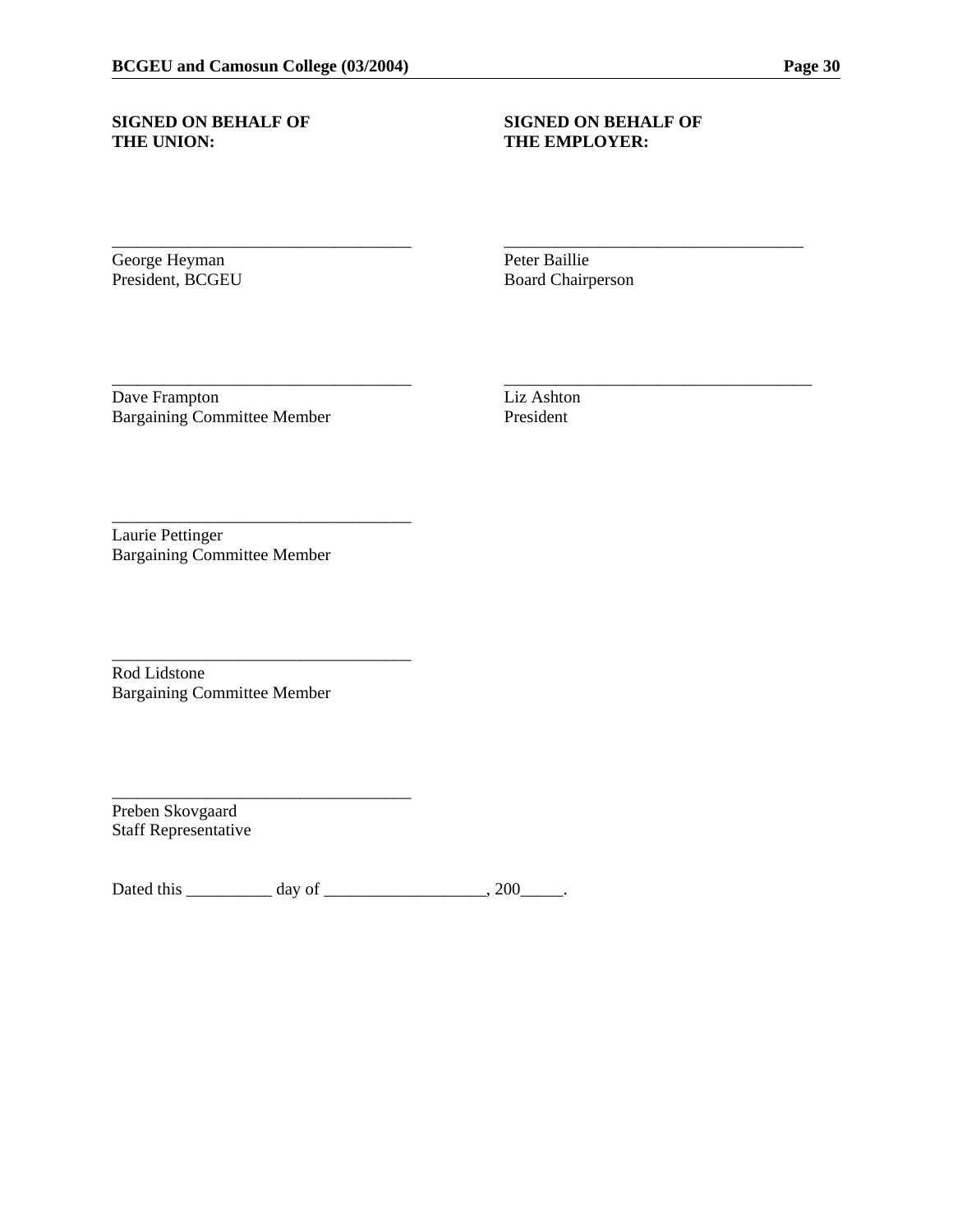# **APPENDIX A STANDARDS AND ETHICS COMMITTEE**

### **1. MEMBERSHIP**

The Committee shall consist of:

- (a) one (1) BCGEU member elected from the Health & Human Services Division;
- (b) five (5) BCGEU members elected from the Interurban Campus;
- (c) two  $(2)$  Deans.

# **2. TERMS OF OFFICE**

The members of the Committee shall serve from April 1 until the following March 31. Members may serve additional terms.

# **3. CHAIRPERSON OF THE COMMITTEE**

The Chairperson shall be elected by the members of the Committee.

# **4. DUTIES OF THE COMMITTEE**

(a) To establish a Code of Standards and Ethics.

(b) To direct the Bursar in the allocation of professional development funds subject to College policy and guidelines for funding limits and reporting procedures.

(c) To review request for additional sick leave and to make recommendations to the President concerning withdrawals from the Sick Leave Bank.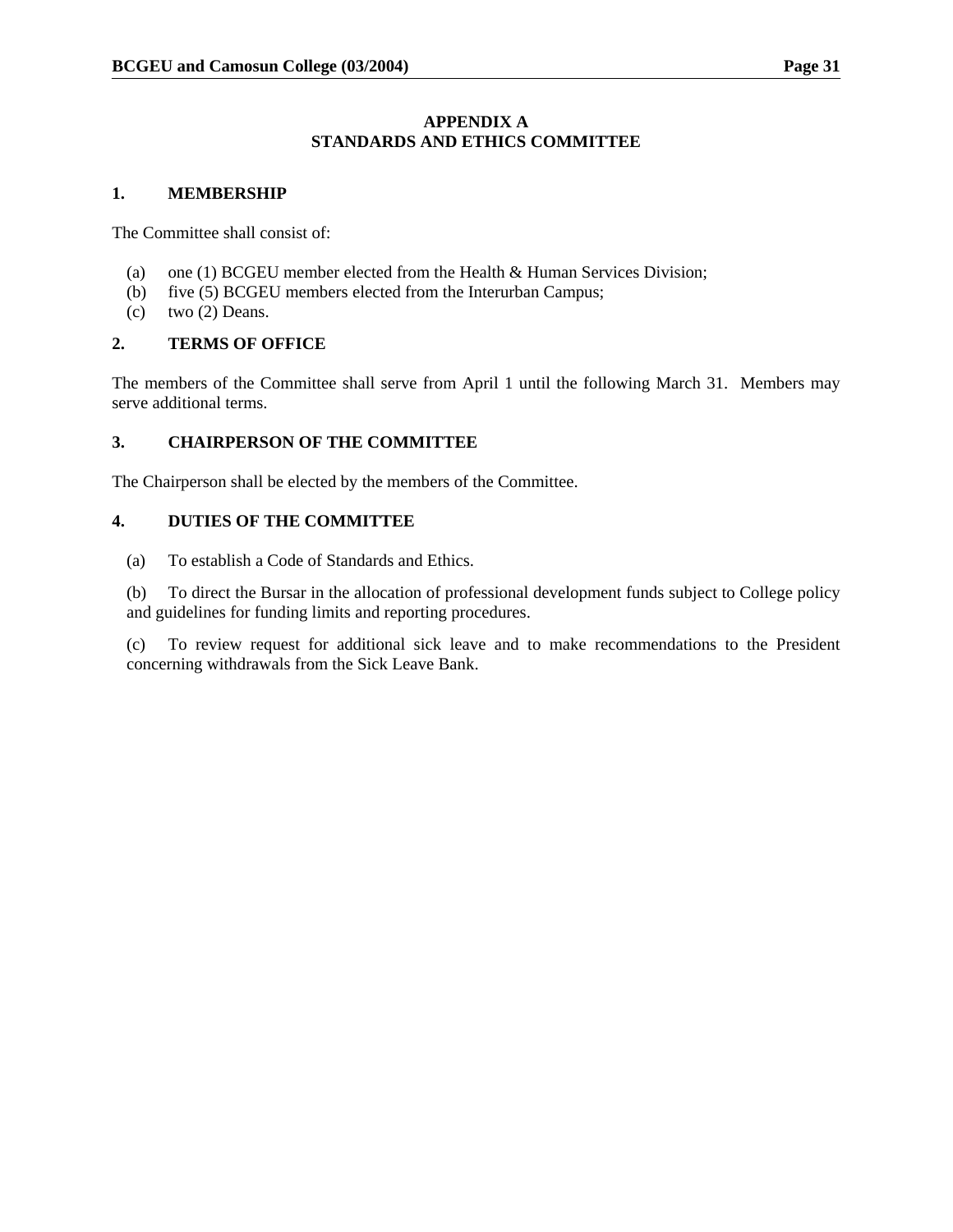#### **BCGEU**

# **FROM APRIL 1, 2001 – MARCH 31, 2004 Step 2001/02 2002/03 2003/04**  1 66,504 71,000 73,257 2 64,436 66,512 68,238 3 62,587 64,162 65,445 4 60,791 61,812 63,048 5 59,047 59,462 60,651 6 57,352 57,112 58,254 7 55,706 54,762 55,857 8 54,107 52,412 53,460 9 52,554 50,062 51,063 10 51,046 47,712 48,666  $11$  49,581 -  $\qquad$  $12 \t\t 48,158$  -  $\cdot$ 13 46,776 - -

# **APPENDIX B SALARY SCALE AS PER APPENDIX A IN COMMON AGREEMENT**

Notes: \$3,166 added to Step 1 in April 1, 2002 and an additional \$900 added to Step 1 in April 1, 2003 as a Labour Market Adjustment.

Scale Movement April 1, 2002: 13 to 10 *Funded by Labour Market Adjustment* 12, 11 to 9

 10 to 8 9, 8 to 7 7 to 6 6 to 5 Rest unchanged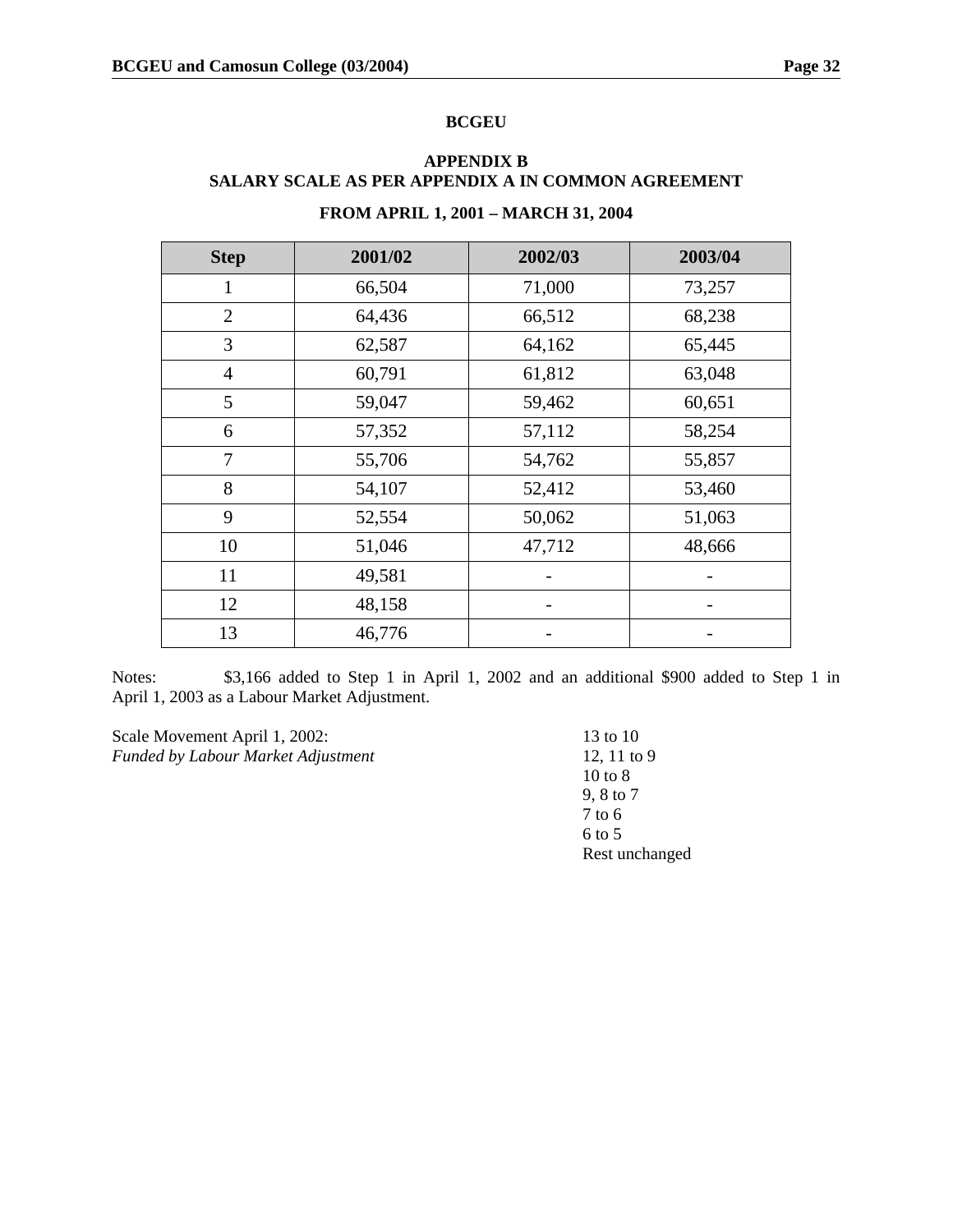# **APPENDIX C REDUCTION IN STAFF FLOWCHART**

| Reduction- |  |
|------------|--|
| in-Staff   |  |
| Decision   |  |
|            |  |



| Retraining |
|------------|
| (up to 8   |
| months)    |



| 7. Severance Pay | 8. Retirement (if<br>age 55 or Older) |
|------------------|---------------------------------------|
|                  |                                       |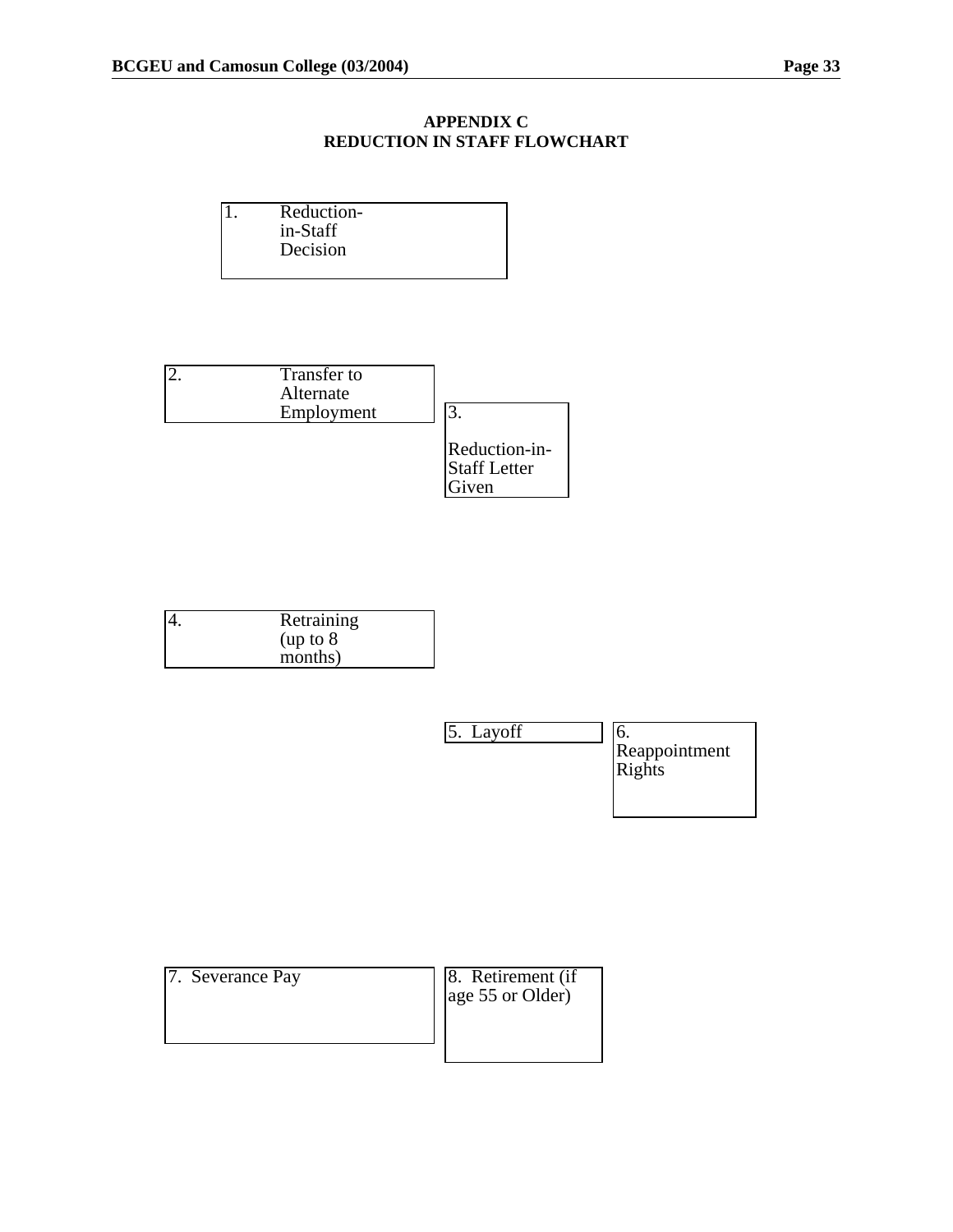# **FLOWCHART ACTIVITY DESCRIPTION**

1. Reduction in staff due to changes in enrolment, deletion of a program, technological change or for budgetary reasons. [Clause 3.1] Individual is identified based on seniority within a department, discipline or specialty. [Clause 3.2]

2. Employee is transferred if there is an available position for which he is well qualified. [Clause  $3.2(a)$ ] OR

3. Reduction in staff letter is sent by the President giving four (4) months of notice excluding annual holidays. [Clause 3.1] Letter specifies reasons for layoff.

4. Employee with at least five (5) years of service may receive up to eight (8) months of paid leave to retrain if there is an available position. [One currently unfilled or confirmed to become vacant within retraining period.] Program of retraining is developed in consultation with employee. [Clause 3.3(a)] OR

5. If a retraining opportunity does not exist, employee is laid off at end of notice period.

6. A laid-off employee may choose to retain recall rights for reappointment should suitable vacancies arise. Length of term of recall rights is governed by length of seniority. [Clause 3.5(a)] OR

7. A laid-off employee may choose to forfeit all recall rights and receive a severance payment of one-half  $(\frac{1}{2})$  of one (1) month's salary for each full-time equivalent year of service to a maximum of six (6) months of pay. [Clause  $3.5(b)$ ] OR

8. An employee between the ages of 55 and 64 may choose to retire. In addition to pension benefits, the employee receives up to six  $(6)$  months pay as severance [Clause 3.5(b)], and a pay-out of one-half  $(\frac{1}{2})$  of accumulated sick leave entitlement. [Clause 15.2]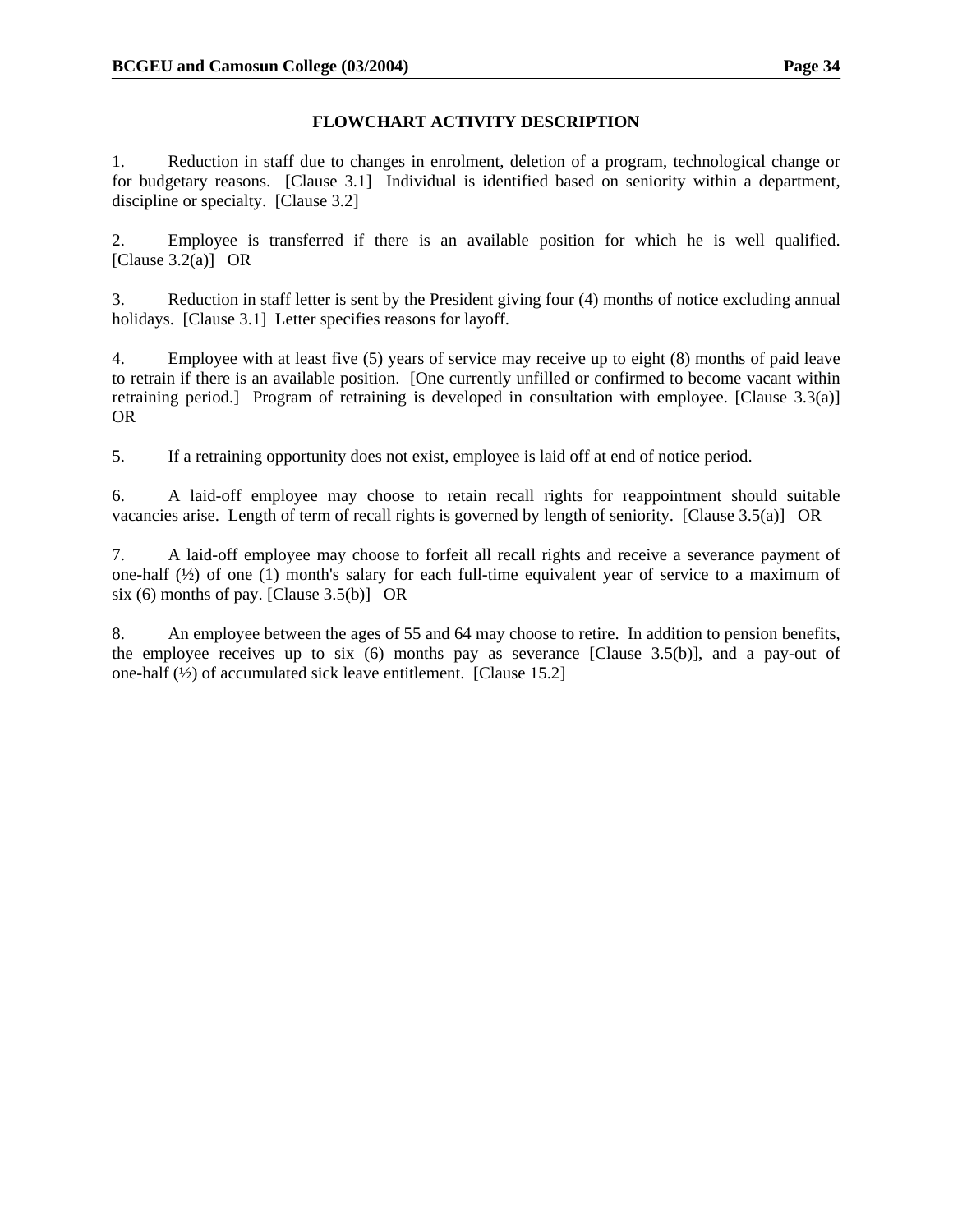# **APPENDIX D ADVANCED PLACEMENT**

A joint faculty administration committee will process and review all applications related to Appendix D and shall forward their recommendation to the Vice President, Education. The committee will be comprised of the Bargaining Unit Chair, and another member to be selected by the chair and two representatives from College administration.

This clause only applies to faculty already employed on probationary or continuing appointments.

An employee will be eligible for an increment upon submission of one or more of the following:

1. Presentation of a transcript from a recognized College or University showing successful completion of the equivalent of one academic year of full-time study relevant to the College role of the faculty member.

2. Presentation of documentation showing an accumulated total of four hundred twenty (420) hours of participation in relevant formal learning situations (classroom, laboratories...) in which some form of participant evaluation occurred.

3. Presentation of documentation showing a cumulated total of eight hundred forty (840) hours of work experience and/or private study relevant to the professional field of the faculty member.

4. Completion of another combination of study and/or research, and/or work experience which was preplanned and approved by a committee struck by the President which includes the appropriate Dean and a member of the faculty.

5. Presentation of documentation showing successful completion of a second Journeyman Certificate, earned following an indentured apprenticeship, or professional qualifications or Journeyman Certificate resulting from study/experience equivalent to either 1, 2 or 3 above, or prorated combination, in a trade area relevant to the professional field of the faculty member. This qualification must be sanctioned by a government licensing agency.

An increment will not be awarded under Clause 5.1(b) when the same activity or activities, which are to a large extent duplicated, have previously been applied in the determination of category or step placement.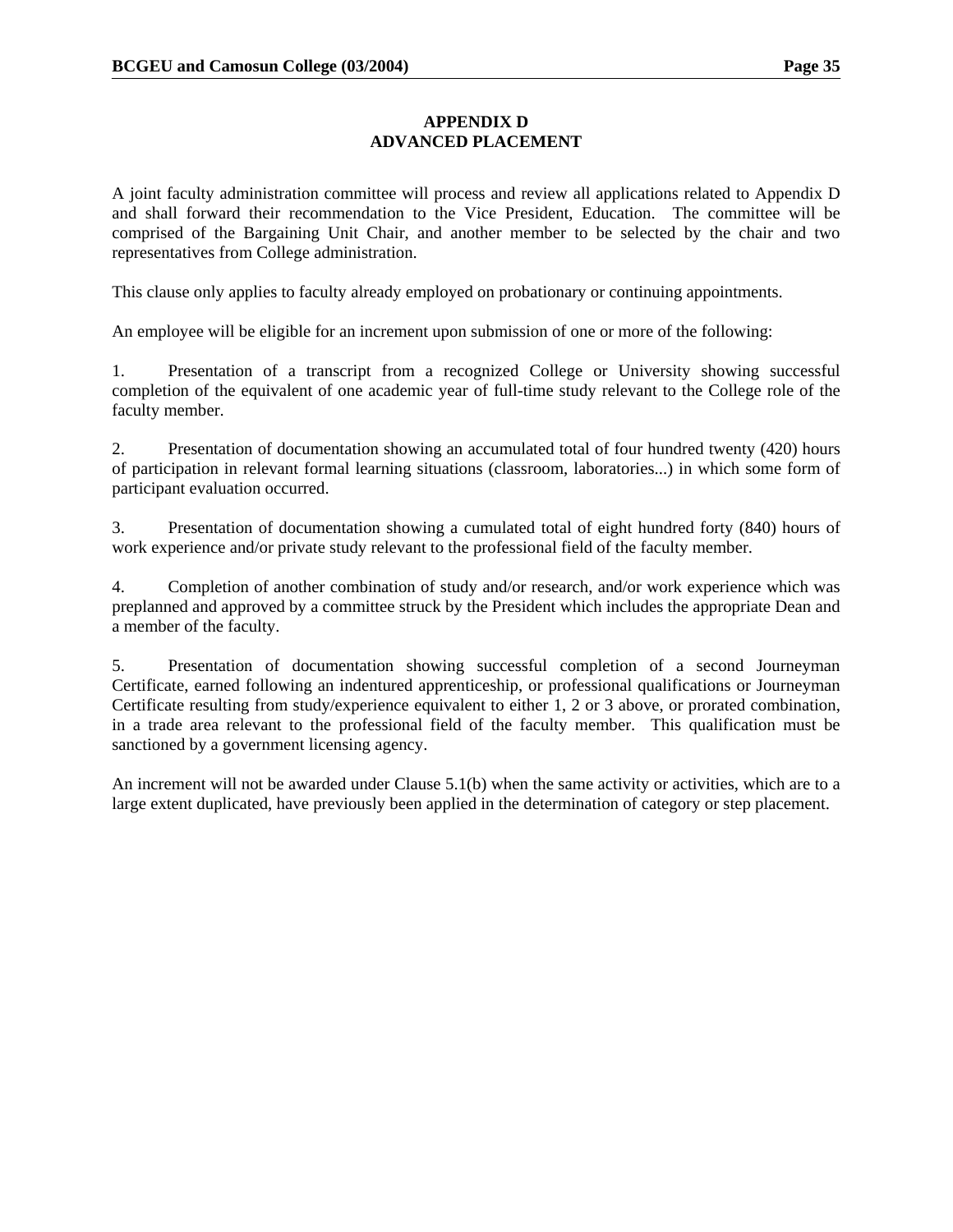#### **LETTER OF UNDERSTANDING #1**

#### between

#### CAMOSUN COLLEGE

#### and

# B.C. GOVERNMENT AND SERVICE EMPLOYEES' UNION

#### **Re: Family Illness (Clause 14.5) Compassionate Leave (Clause 14.6) and Sick Bank Donations (Clause 15.3)**

It is hereby agreed that the maximum personal sick leave time that may be used for Family Illness and Compassionate Leave is five (5) days per year in total. It is further agreed that the donation to the Sick Bank may not exceed one (1) day per year. This will result in assurance of at least twelve (12) days of sick leave for an employee's own use out of an annual grant of eighteen (18) days.

It is further understood that where any employee requires further days for family illness or compassionate leave, up to the maximum number of days allowed within each of the relevant clauses, such extra days may be obtained through application to the Sick Leave Bank.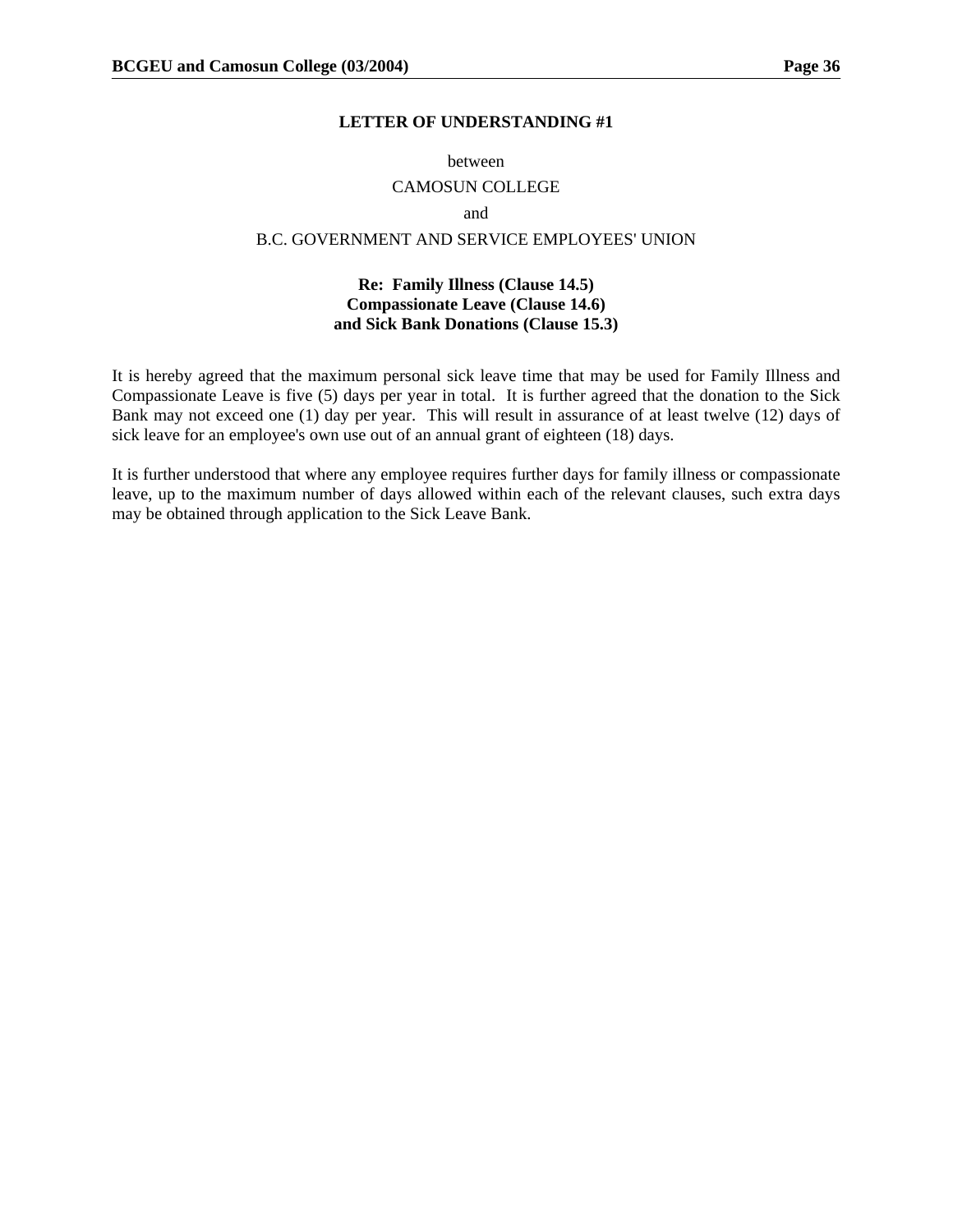#### **LETTER OF UNDERSTANDING #2**

#### between

#### CAMOSUN COLLEGE

#### and

### B.C. GOVERNMENT AND SERVICE EMPLOYEES' UNION

#### **Re: Principles of Agreement for the Implementation of Article 6 – Common Agreement (Regularization) between Camosun College and BCGEU Vocational Instructors**

It is the desire of the Parties to facilitate conversion of eligible vocational instructors to regular appointment starting as of April 1, 2000. Consequently, the Parties agree to this *Letter of Understanding* outline the principles for implementation of regularization.

#### **Appointment Categories**

Employees shall be appointed to one of the following two appointment categories:

- 1. Regular (full-time or part-time)
- 2. Non-Regular (probationary or term)

This *Letter of Understanding* will eliminate the category of Conditional Continuing Appointment under Article 1.04.

Reference to 'Continuous Employees' should be read as referring to "Regular Employees." Reference to 'Probationary Employees' should be read as referring to "Non-Regular Probationary Employees."

#### **Conversion to a Regular Appointment**

- 1. A Non-Regular term employee shall be reviewed for conversion to a regular appointment when:
	- a. An employee has worked at least two consecutive years at a workload of 50% or greater (18 full-time equivalent weeks or greater) in each of two consecutive years; or
	- b. An employee has performed a workload of at least 120% (at least 43 full-time equivalent weeks) over at least two consecutive years; and
	- c. The employee has received a satisfactory evaluation. An employee will be deemed to have received a satisfactory evaluation if one has not been undertaken by the Employer;
- 2. The employee shall be converted if there is a reasonable expectation of an on-going workload assignment for which the employee is qualified, of at least 50%, in the year immediately subsequent to that in which the conversion arises.
- 3. The employee's conversion to a regular appointment will become effective on April 1, 2000, and subsequently on the first day of the month following the date on which the employee meets the conversion criteria. Salary and College-paid benefits will begin on the date on which the available on-going workload begins.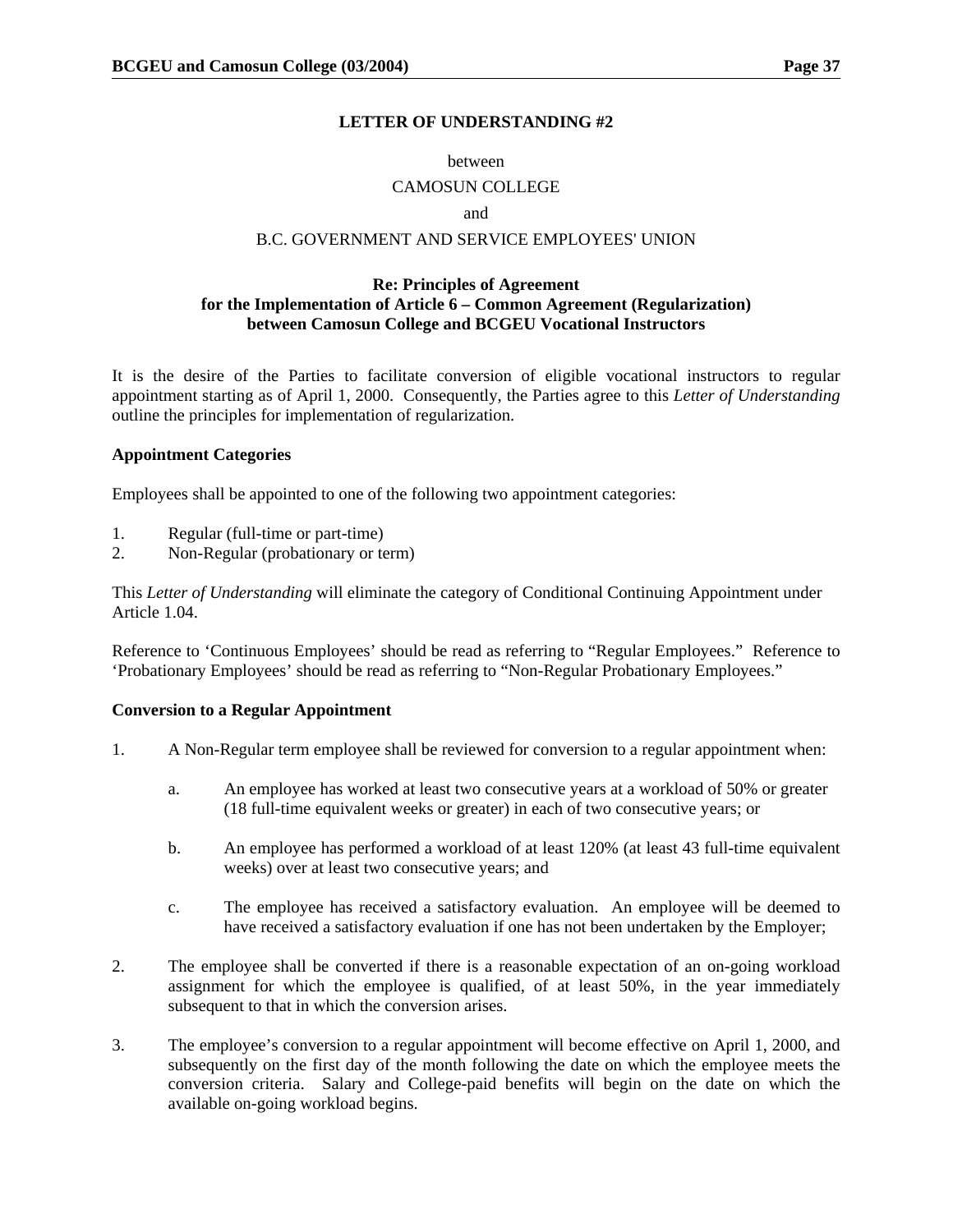- 4. Article 3 of the Collective Agreement (REDUCTION OF STAFF CONTINUING EMPLOYEES (NOT TO INCLUDE CONDITIONAL CONTINUING EMPLOYEES)) will be retitled REDUCTION OF STAFF, and will apply to all regular and probationary employees (full and part-time).
- 5. Regularization will be a standing item on the Joint Labour Management Committee meeting agenda.

\_\_\_\_\_\_\_\_\_\_\_\_\_\_\_\_\_\_\_\_\_\_\_\_\_\_\_\_\_\_ \_\_\_\_\_\_\_\_\_\_\_\_\_\_\_\_\_\_\_\_\_\_\_\_\_\_\_\_\_

Signed on behalf of the Union Signed on behalf of Camosun College

Preben Skovgaard Bob Priebe

Staff Representative Vice President, Education and Student Services

Dated this \_\_\_\_\_\_\_\_\_\_ day of \_\_\_\_\_\_\_\_\_\_\_\_\_\_\_\_\_\_\_\_, 200\_\_\_\_\_\_.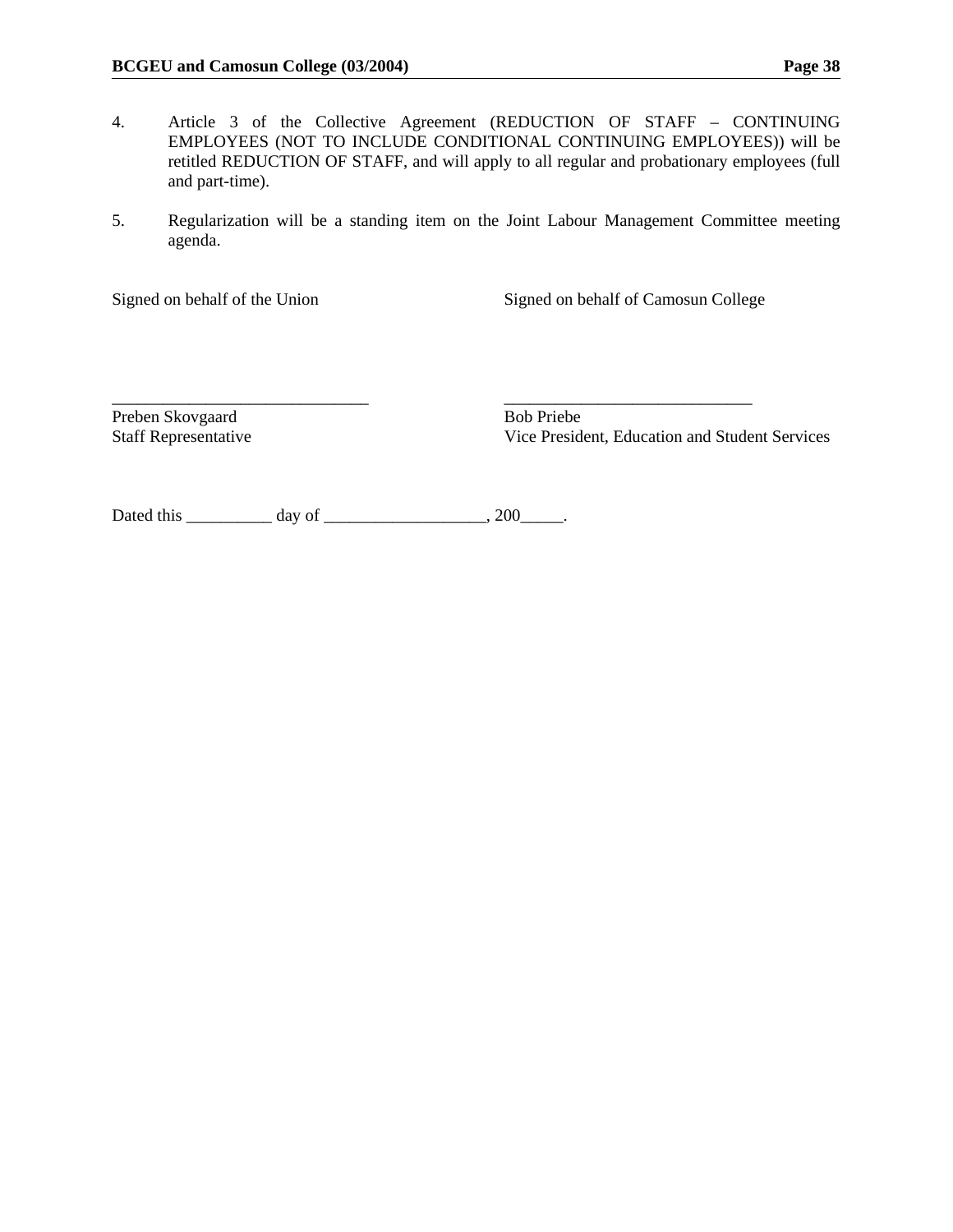#### **LETTER OF UNDERSTANDING #3**

#### between

#### CAMOSUN COLLEGE

and

# B.C. GOVERNMENT AND SERVICE EMPLOYEES' UNION

# **AS PER THE COMMON AGREEMENT**

#### **Re: Article 14 – Maternity and Parental Leave and regarding Supplemental Employment Benefit Plan for Maternity and Parental Leave**

Effective April 1, 2002, when on maternity or parental leave, an employee will receive a supplemental payment added to Employment Insurance benefits as follows:

- (a) For the first two (2) weeks of maternity leave an employee shall receive one hundred percent (100%) of her salary calculated on her average base salary.
- (b) For a maximum of fifteen (15) additional weeks of maternity leave the employee shall receive an amount equal to the difference between the Employment Insurance benefits and ninety-five percent (95%) of her salary calculated on her average base salary.
- (c) For up to a maximum of thirty-five (35) weeks of parental leave, the biological mother shall receive an amount equal to the difference between the Employment Insurance benefits and eighty-five percent (85%) of the employee's salary calculated on her average base salary.
- (d) For up to a maximum of thirty-seven (37) weeks of parental leave, the biological father or adoptive parent shall receive an amount equal to the difference between the Employment Insurance benefits and eighty-five percent (85%) of the employee's salary calculated on his/her average base salary.
- (e) The average base salary for the purpose of (a) through (d) is the employee's average base salary for the twenty-six (26) weeks preceding the maternity or parental leave. If the employee has been on unpaid leave for part of the preceding twenty-six (26) weeks, then up to four (4) weeks of that unpaid leave will be subtracted from the twenty-six (26) weeks for the purpose of calculating the average base salary.

An employee is not entitled to receive Supplemental Employment Benefits and disability benefits concurrently. To receive Supplemental Employment Benefits the employee shall provide the Employer with proof of application for and receipt of Employment Insurance benefits.

If an employee is disentitled or disqualified from Employment Insurance maternity or parental benefits, the employee shall receive the supplemental payment to the appropriate percentage less the amount of Employment Insurance benefits the employee would have received if qualified for Employment Insurance benefits.